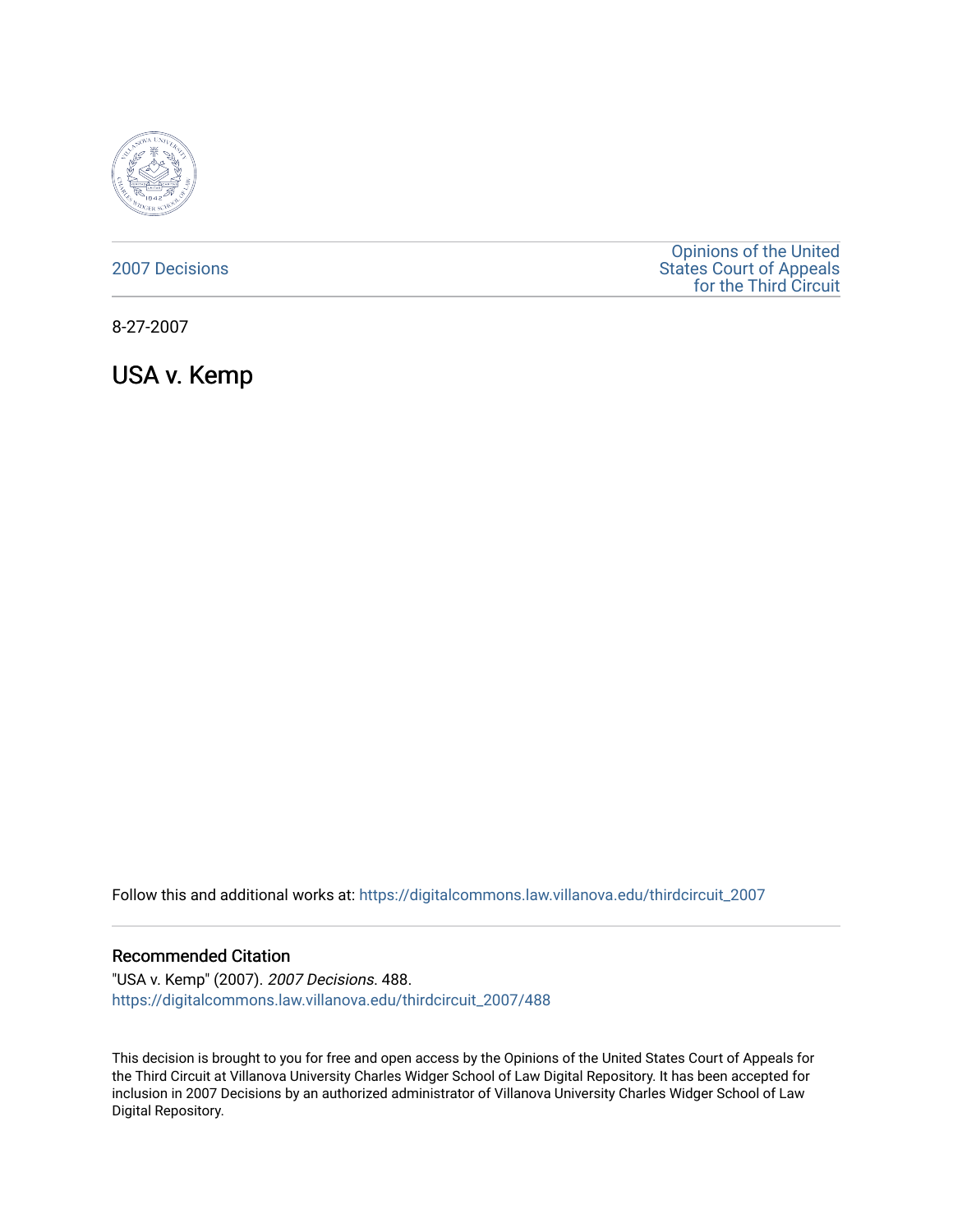### **PRECEDENTIAL**

# UNITED STATES COURT OF APPEALS FOR THE THIRD CIRCUIT

 $\overline{a}$ 

 $\overline{a}$ 

 $\overline{a}$ 

l

 $\overline{\phantom{a}}$ 

 $\overline{a}$ 

No. 05-3477

# UNITED STATES OF AMERICA

v.

COREY KEMP,

Appellant

On Appeal from the United States District Court for the Eastern District of Pennsylvania (D.C. Criminal No. 04-cr-00370-2) District Judge: Hon. Michael M. Baylson

No. 05-3561

UNITED STATES OF AMERICA

v.

JANICE RENEE KNIGHT,

**Appellant** 

On Appeal from the United States District Court for the Eastern District of Pennsylvania (D.C. Criminal No. 04-cr-00370-6) District Judge: Hon. Michael M. Baylson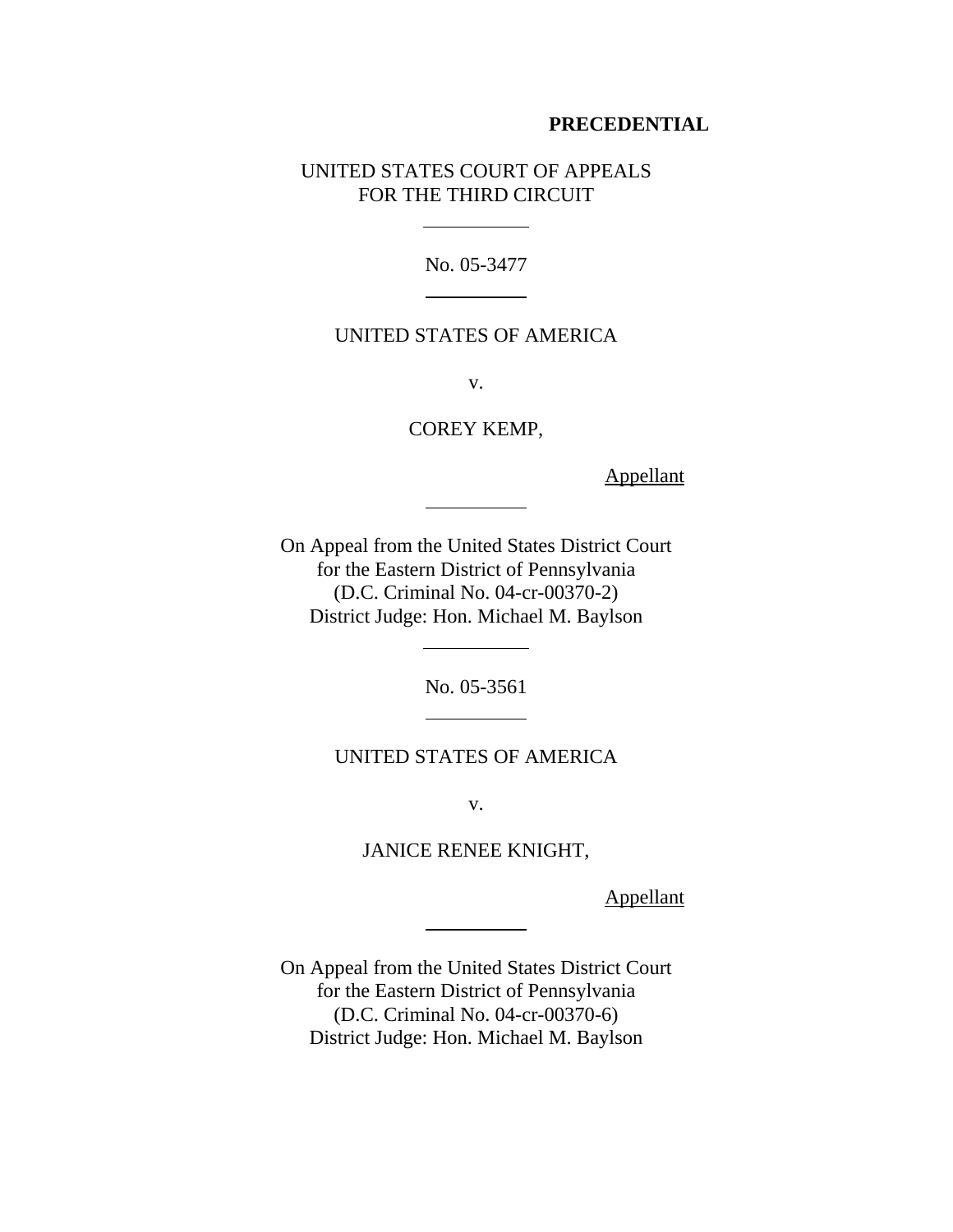No. 05-4623

 $\overline{a}$ 

 $\overline{a}$ 

 $\overline{a}$ 

l

 $\overline{a}$ 

 $\overline{a}$ 

# UNITED STATES OF AMERICA

v.

# LAVAN HAWKINS,

Appellant

On Appeal from the United States District Court for the Eastern District of Pennsylvania (D.C. Criminal No. 04-cr-00370-5) District Judge: Hon. Michael M. Baylson

No. 05-4717

# UNITED STATES OF AMERICA

v.

STEPHEN M. UMBRELL,

Appellant

On Appeal from the United States District Court for the Eastern District of Pennsylvania (D.C. Criminal No. 04-cr-00370-4) District Judge: Hon. Michael M. Baylson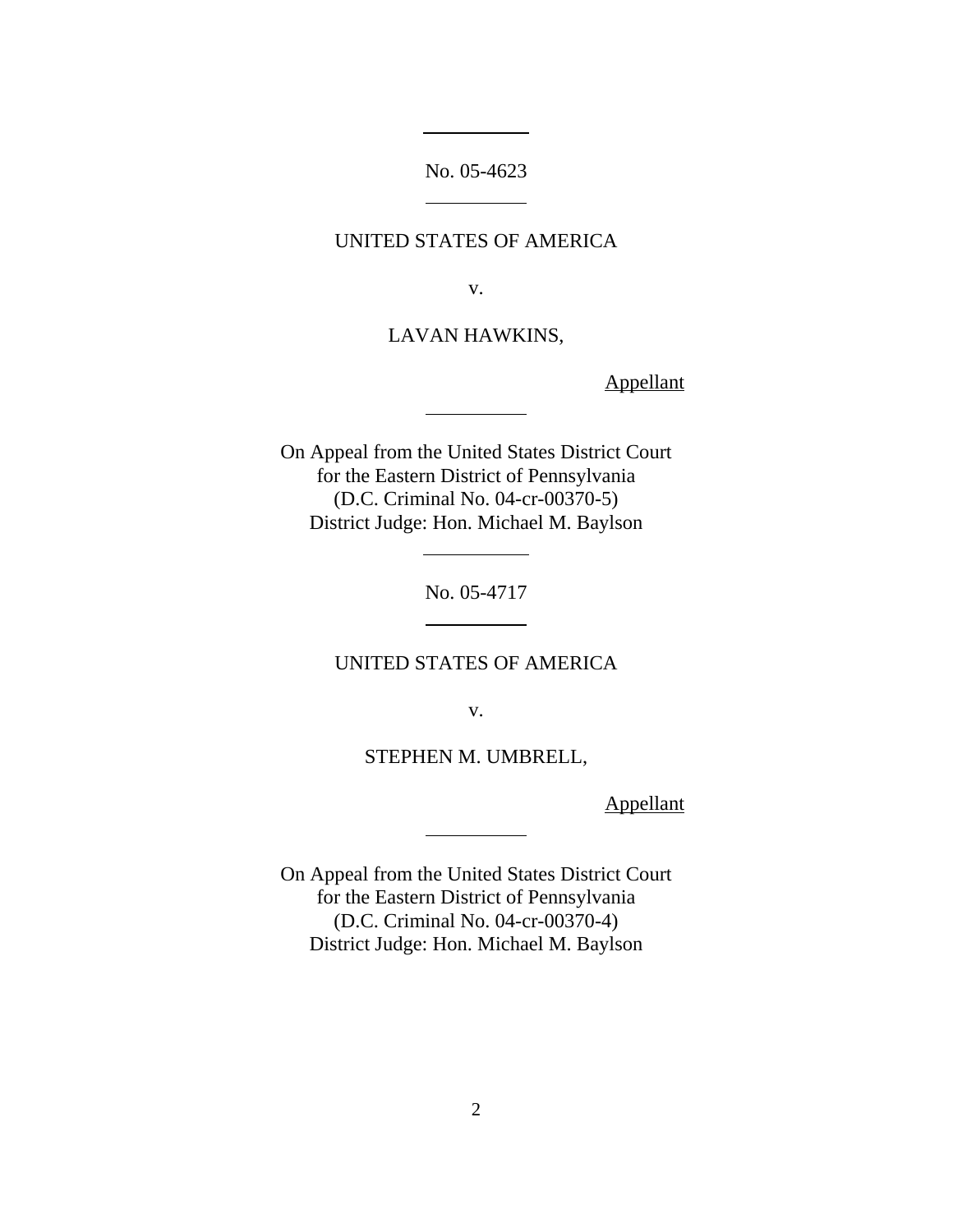No. 05-4846

 $\overline{a}$ 

 $\overline{a}$ 

 $\overline{a}$ 

 $\overline{a}$ 

# UNITED STATES OF AMERICA

v.

GLENN K. HOLCK,

Appellant

On Appeal from the United States District Court for the Eastern District of Pennsylvania (D.C. Criminal No. 04-cr-00370-3) District Judge: Hon. Michael M. Baylson

Argued June 5, 2007

BEFORE: SMITH and COWEN, and SILER\*, Circuit Judges

(Filed August 27, 2007)

 $\ddot{\phantom{a}}$ 

<sup>\*</sup>Honorable Eugene E. Siler, Jr., Senior United States Circuit Judge, U.S. Court of Appeals for the Sixth Circuit, sitting by designation.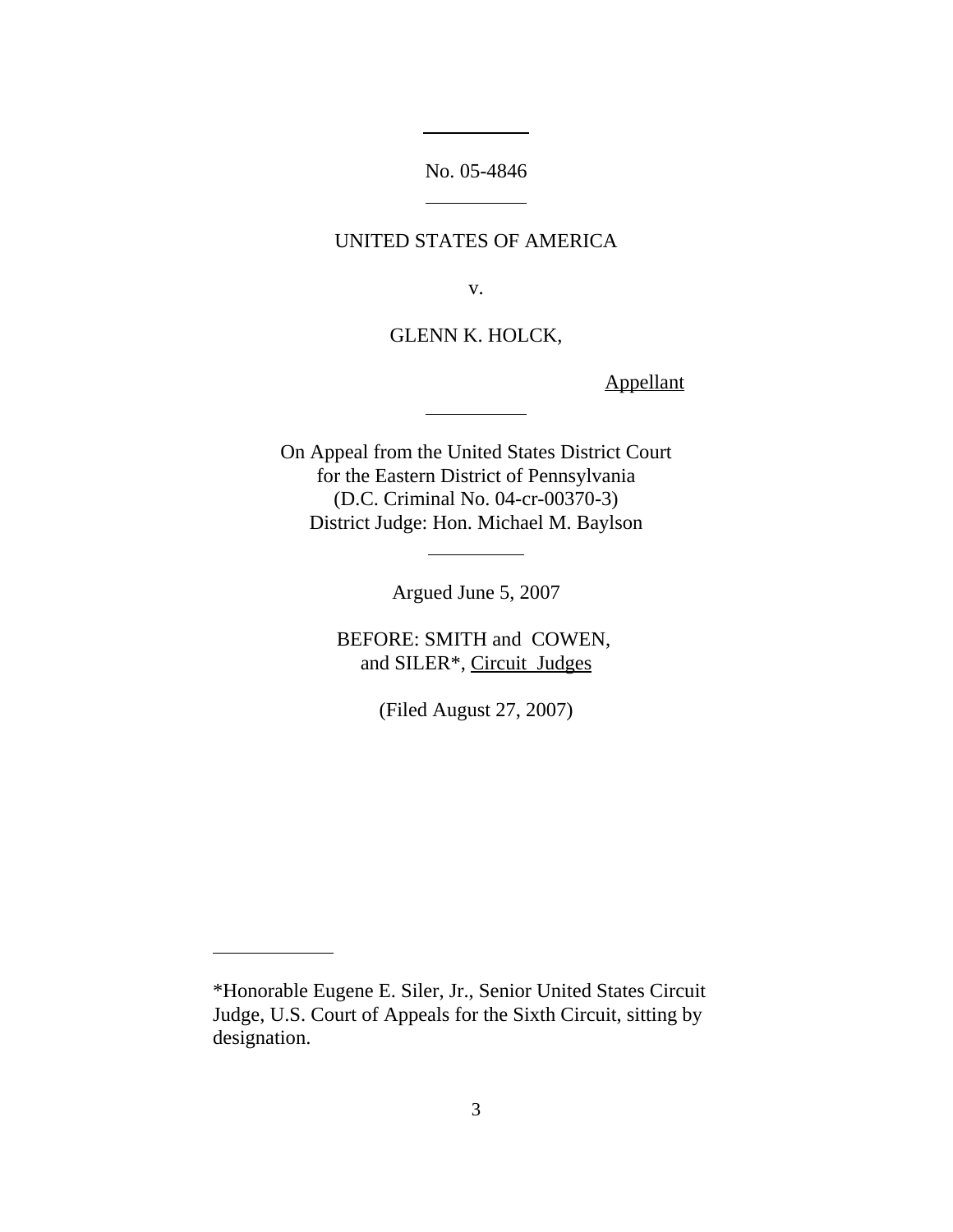Lloyd G. Parry, Esq. Davis, Parry & Tyler 1525 Locust Street, 14<sup>th</sup> Floor Philadelphia, PA 19102

William R. Spade, Jr., Esq. 1525 Locust Street, Suite 1400 Philadelphia, PA 19102

Counsel for Appellant Corey Kemp

Nino V. Tinari, Esq. 123 South Broad Street, Suite 1970 Philadelphia, PA 19109

Counsel for Appellant Janice Renee Knight

Timothy K. Lewis, Esq. (Argued) Schnader, Harrison, Segal & Lewis 2001 Pennsylvania Avenue, N.W., Suite 300 Washington, DC 20006

Elizabeth K. Ainslie, Esq. Nancy Winkelman, Esq. Bruce P. Merenstein, Esq. Schnader Harrison, Segal & Lewis 1600 Market Street, Suite 3600 Philadelphia, PA 19103

Nathaniel E. Jones, Esq. James H. Fields, Esq. Jones & Associates 111 South Calvert Street Legg Mason Tower, Suite 2700 Baltimore, MD 21202

Counsel for Appellant Lavan Hawkins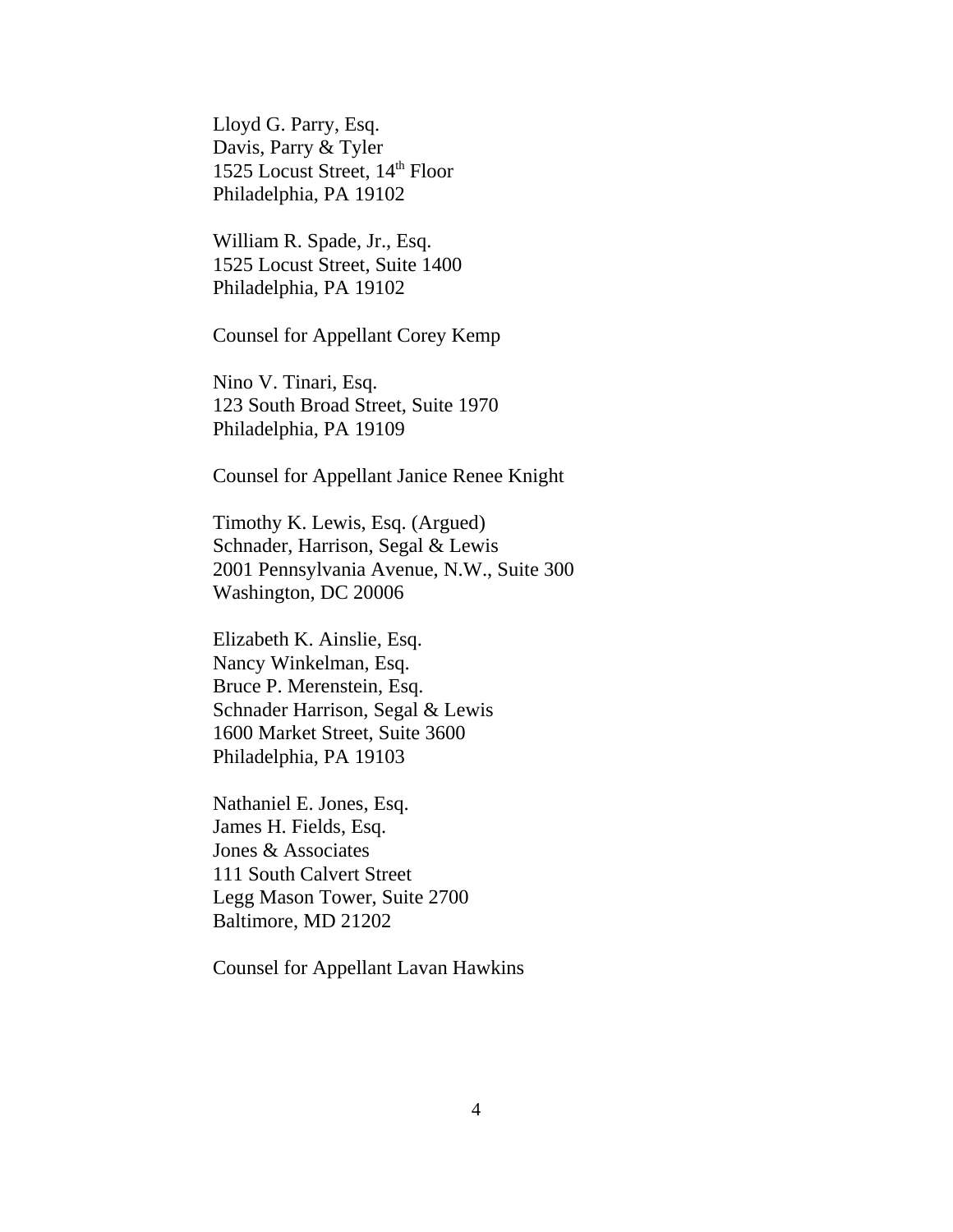Lawrence S. Lustberg, Esq. (Argued) Kevin McNulty, Esq. Gibbons, P.C. One Gateway Center Newark, NJ 07102-5310

Counsel for Appellant Stephen M. Umbrell

Kevin H. Marino, Esq. (Argued) John D. Tortorella, Esq. Marino Tortorella 437 Southern Boulevard Chatham, NJ 07928

Counsel for Appellant Glenn K. Holck

Robert A. Zauzmer, Esq. (Argued) Office of the United States Attorney 615 Chestnut Street Philadelphia, PA 19106

Counsel for Appellee United States of America

 $\overline{a}$ 

 $\overline{\phantom{a}}$ 

#### OPINION

COWEN, Circuit Judge.

After a wide-ranging investigation into corruption in Philadelphia city government, the federal government obtained convictions against Corey Kemp, the former treasurer of Philadelphia; Glenn G. Holck and Stephen M. Umbrell, former executives of Commerce Bank; La-Van Hawkins, a businessman from Detroit; and Janice Renee Knight, the nominal owner of a printing company named RPC Unlimited. The appellants challenge their judgments of conviction on a variety of fronts. For the reasons discussed below, we will affirm.

I.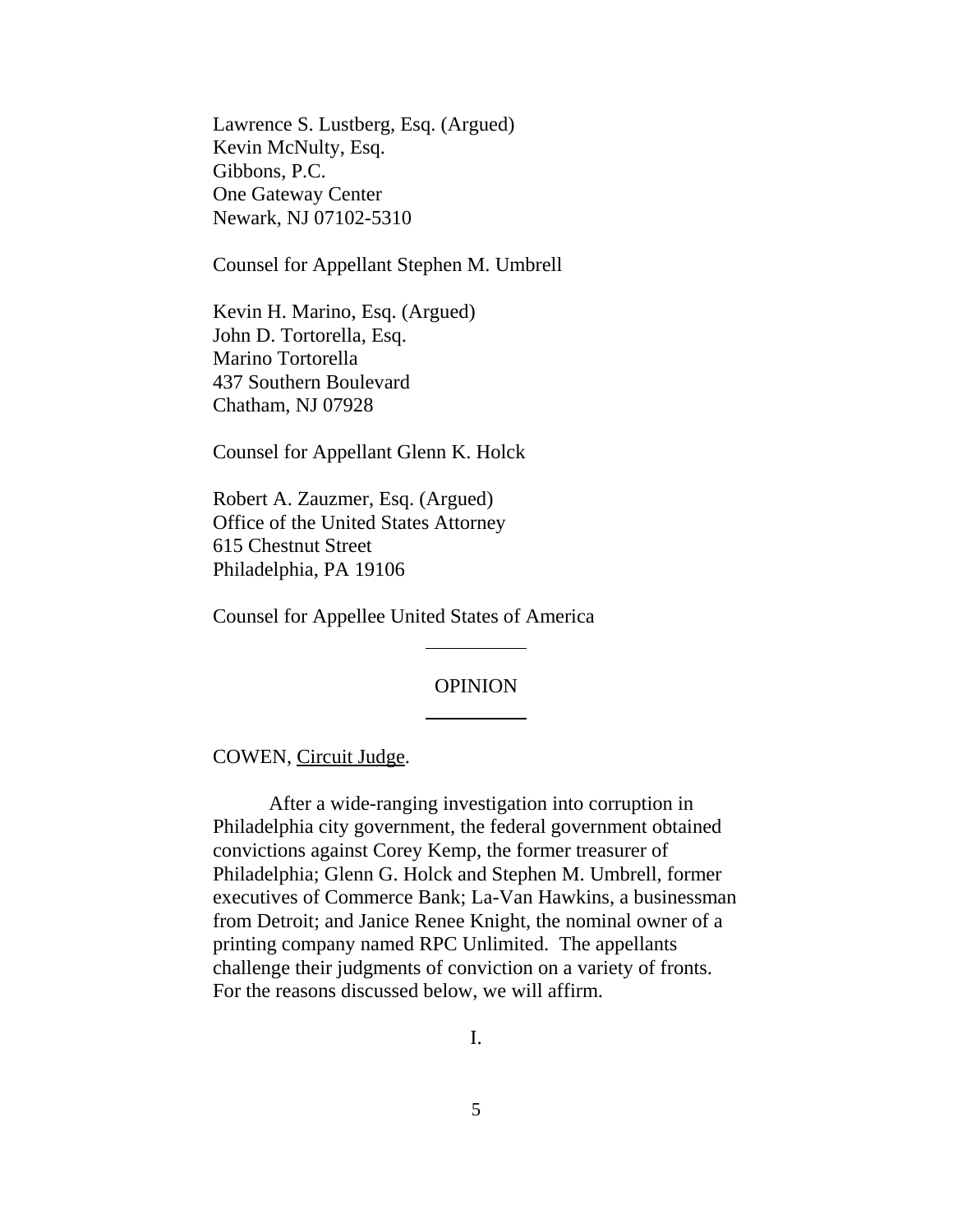#### A. The Charges

On November 2,  $2004$ ,<sup>1</sup> a grand jury in the Eastern District of Pennsylvania returned a 63-count indictment against Kemp, Holck, Umbrell, Hawkins, Knight, Ronald White, a Philadelphia-based lawyer with close ties to city government, $<sup>2</sup>$ </sup> and four others whose cases proceeded separately. The centerpiece of the indictment charged Kemp, White, Holck, Umbrell, Knight, and Hawkins with conspiracy to commit honest services fraud in violation of 18 U.S.C. § 371. According to the indictment, White acquired control over Kemp's decisionmaking by making corrupt payments and gifts to Kemp, and then used that control to direct city contracts to companies that he favored. The indictment alleged that Hawkins aided this arrangement by funneling bribe money from White to Kemp, and that Knight, White's girlfriend, took advantage of White's control over Kemp by accepting a steady stream of city business through RPC Unlimited. Moreover, the indictment charged Holck and Umbrell with participating in the conspiracy by extending, through Commerce Bank, otherwise-unavailable loans to Kemp in exchange for preferential treatment from Kemp on official matters.

In addition to the conspiracy charge, the indictment also charged the defendants with numerous counts of honest services mail fraud, honest services wire fraud, extortion, and perjury. Of these charges, four groups are relevant to this appeal. First, Kemp was charged with two counts of honest services mail fraud for his role in an asset-locator business that he created and operated with his friend, Rhonda Anderson. Second, Holck and Umbrell were charged with eight counts of honest services wire fraud concerning their role in corrupting Kemp. Third, Hawkins was charged with two counts of aiding and abetting wire fraud, concerning his transfer of money to Kemp. Fourth, Hawkins

<sup>&</sup>lt;sup>1</sup> The defendants were initially indicted on June 29, 2004. For simplicity, all references to the indictment refer to the superseding indictment.

<sup>&</sup>lt;sup>2</sup> White passed away before trial.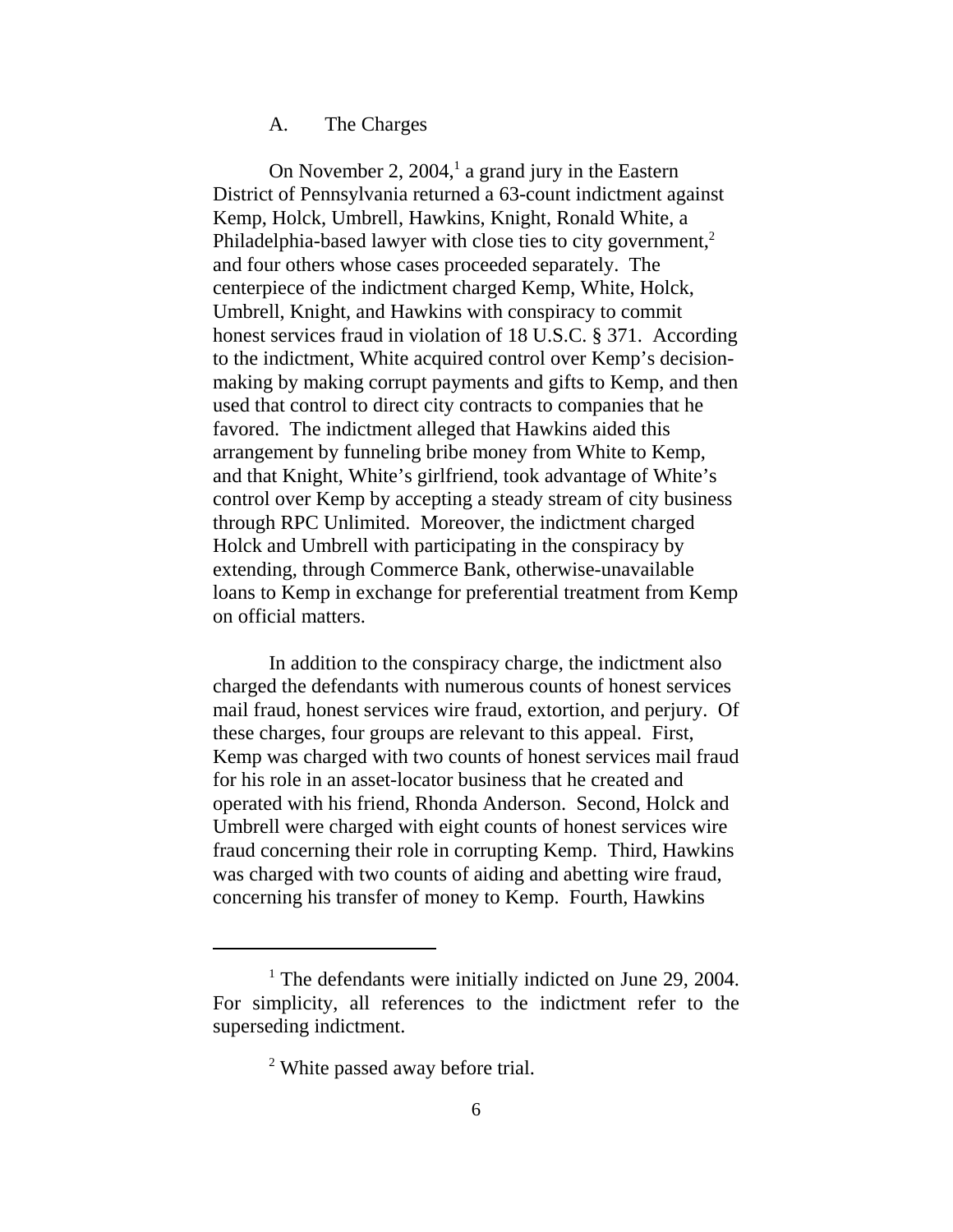was charged with four counts of perjury stemming from false statements that Hawkins allegedly made while testifying before a grand jury investigating this case.<sup>3</sup>

# $B.$  The Government's Evidence<sup>4</sup>

Kemp, Hawkins, Knight, Holck, and Umbrell proceeded together to trial. Opening statements began on February 22, 2005, and the government presented its case over the next six weeks. Central to the government's case were tape recordings of scores of conversations between the defendants.

<sup>&</sup>lt;sup>3</sup> These are but a selection of the charges included in the indictment. Overall, Kemp was charged with one count of conspiracy, 20 counts of wire fraud, 12 counts of mail fraud, three counts of making false statements to a bank, four counts of money laundering, four counts of filing false tax returns, one count of extortion, and one count of attempted extortion; Hawkins was charged with one count of conspiracy, four counts of wire fraud, and four counts of perjury; Knight was charged with one count of conspiracy, three counts of wire fraud, and three counts of making false statements to the FBI; and Holck and Umbrell were charged with one count of conspiracy, eight counts of wire fraud and one count of mail fraud. White was the subject of 38 counts.

<sup>&</sup>lt;sup>4</sup> We construe the evidence in the light most favorable to the government, as the verdict winner. *See, e.g.*, *United States v. Dobson*, 419 F.3d 231, 234 (3d Cir. 2005).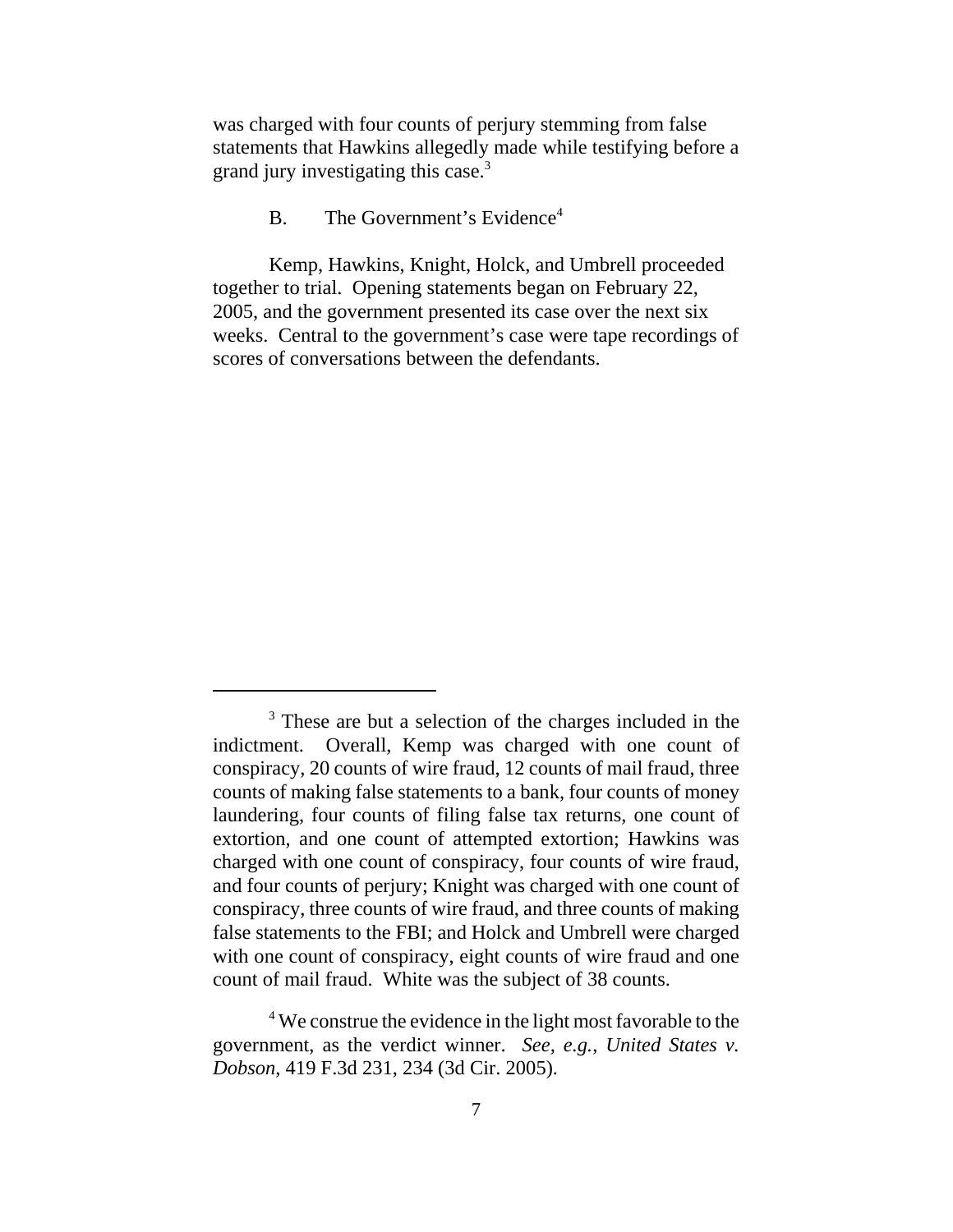1. Evidence Concerning Kemp

The government overwhelmingly proved that White showered Kemp with gifts<sup>5</sup> and that Kemp permitted White to wield an untoward influence in selecting which companies would be selected for<sup>6</sup> or excluded from<sup>7</sup> bond teams.<sup>8</sup> Kemp

5 White arranged for Kemp to receive tickets to the NBA All-Star Game and concomitant festivities; two \$5,000 checks from Hawkins; a \$10,350 deck; transportation and tickets to the Super Bowl in San Diego as well as accommodation and meals; four tickets to a USA basketball game; trips to New York and Detroit; and numerous meals. Moreover, White promised to help Kemp advance his post-treasurer career.

<sup>6</sup> For instance, in an April 28, 2003 phone call, White and Kemp discussed the composition of several bond teams. Kemp noted that White had been selected as counsel for each deal, so the two focused on underwriters. An excerpt of the telephone call illustrates White's massive authority:

> Kemp: And you wanted Loop on there. White: Ah . . . Kemp: On the UBS, First American and Loop. White: Yeah. . . . [A]lso I would like . . . Janney Montgomery Scott. Kemp: Okay. White: All right? Kemp: All right. White: If I gotta take Siebert off, well, if I, we gotta take somebody off I definitely want Janney Montgomery Scott on there. So we addin' Loop, you say, and Janney Mont. . . Kemp: You . . . wanted UBS, First American, Loop, and you want Janney. White: Yeah. Kemp: Okay, all right.

(App. 11983-84.)

A February 25, 2003 phone call found Kemp and White gloating about their successes: after White instructed Kemp to offer a spot to a particular individual, Kemp stated, "Not a problem at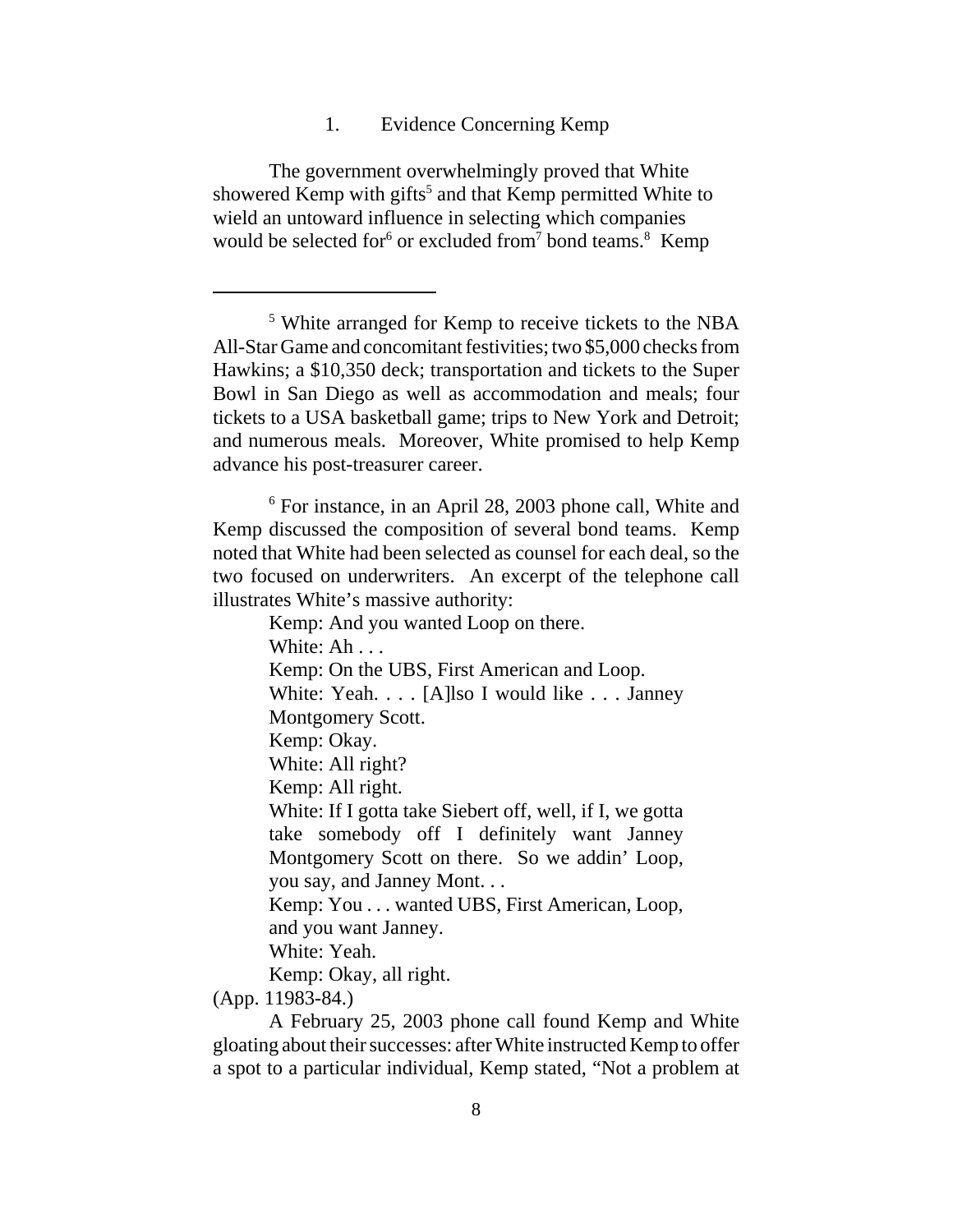all. Yeah. So, . . . we got the whole rest of the team." White responded, "Right. We're finally doing it the way they use to do us, right? It's terrible, ain't it brother?" Kemp replied, "Oh no, it's life. Oh, it's life man." (App. at 11707.)

Kemp and White's mode of operation is clearly illustrated in their conversation about Andre Allen, a principal of a Philadelphia financial advisory firm, who was seeking business from the city. Right off the bat, White asked Allen for a \$25,000 contribution to the mayor's reelection campaign, and Allen promised to consider the request. Soon thereafter, Kemp and White discussed this situation:

> White: [Allen] called me, today. . . He called me, you know, because I, I asked him . . . if he could raise twenty-five grand. . . . Called me you know, crying, talkin' about he couldn't do it. . . . Then he started askin' me, well, man, if, you know, if you all deliv-, and I said, listen, man, how many times I got to tell you, don't have that conversation with me. Kemp: Right.

> White: You know what I mean, don't have no *quid pro quo* conversations with me, I don't have those kinds of conversations. You know, I said listen, I ain't got time to convince you, man, you know. Like, we sat down and we spent a lot of time with you, and we told you, you know, you was going to be part of the team. Now, you know, yous either, you down or you ain't with it.

> Kemp: Right, right.  $\ldots$  'Cause if they don't, if they ain't with it they ain't going to get nothin'.

White: That's right.

Kemp: You know, you, you just hate to say it, but that's the way it is. . . . You know it's not a hard decision. You know, because that stuff comes, comes back, over and over.

(App. 12973-74.)

 $7$  For instance, in the February 25, 2003 phone call, Kemp reported that he had been asked to include Pryor, McClendon, a financial firm, and Schnader, Harrison, a law firm, on the Drexel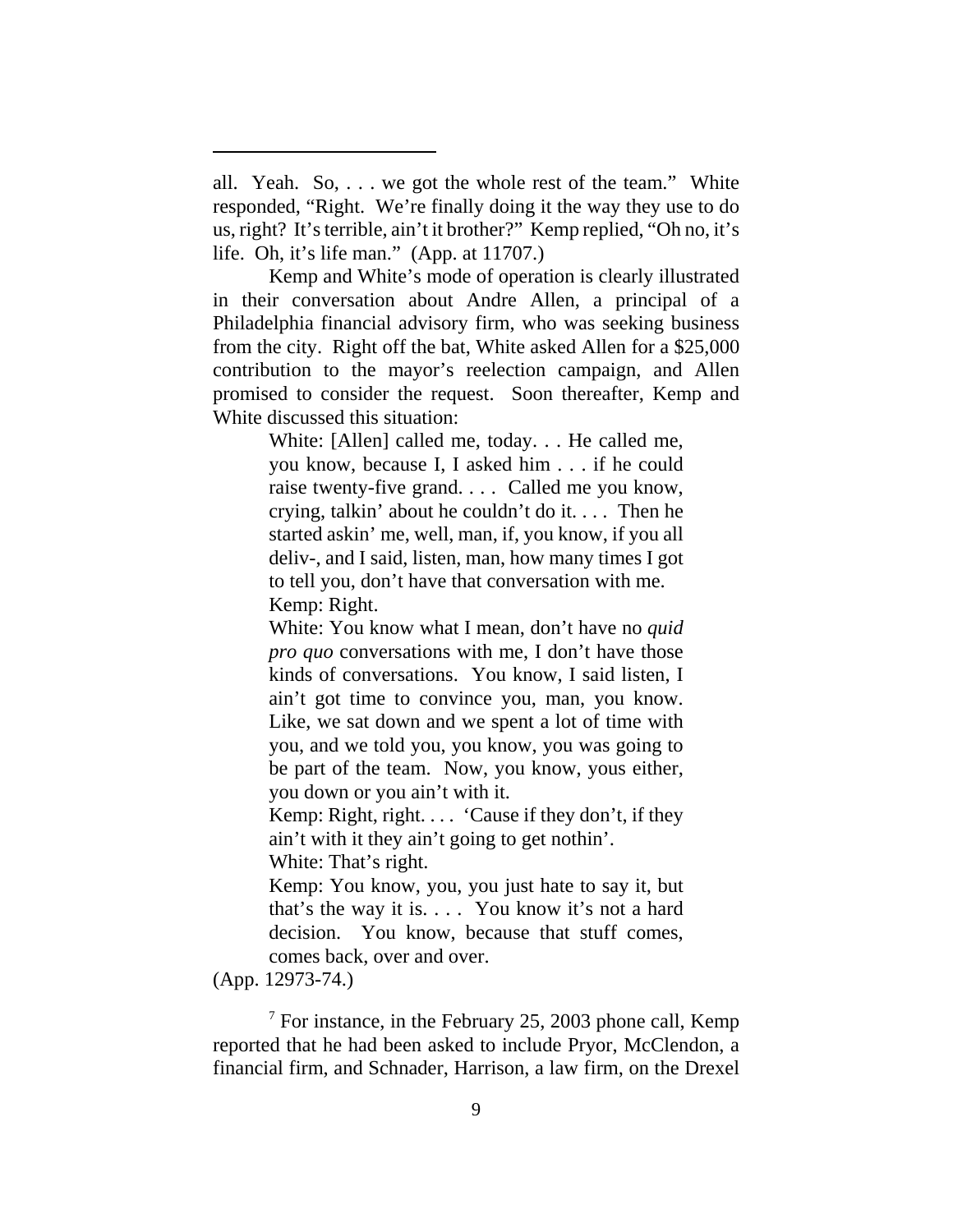and White's relationship was accurately encapsulated by Kemp's statement, after informing White that White would be paid \$35,000 to \$40,000 for a city contract, "[Y]ou got your boy sitting in the Treasurer's seat, man!" (App. at 12473.)

The government also presented evidence concerning the asset-locator business that Kemp operated with his friend Anderson. Anderson testified that in November 2002, Kemp told Anderson that the treasurer's office had received a request from a company for a list of bondholders whose bonds had matured but who had not collected their money. Kemp told Anderson that the two of them should create a business offering the same service. Kemp and Anderson hoped to get paid by the bondholders for facilitating their recovery; Kemp and Anderson agreed that Kemp would receive 40% of the proceeds. Kemp "said that he would have to be paid in cash and that no one could really know about his interest in it because he was treasurer." (App. at 9006.) According to Anderson, Kemp would receive his share for providing the list of bondholders and generating the forms that had to be filed to permit the banks to pay on the bonds. Anderson ultimately initiated this business, using a company that she co-owned with another friend. She collected fees of \$3,700 and \$1,000, and paid Kemp, in cash, a total of \$1,300 for his services.

University bond team. White strenuously objected to these firms, and stated, "[Y]ou tell him Pryor McClendon is out, forever." White went on to demand that Schnader, Harrison also be excluded, explaining that "they don't do nothin' for nobody." (App. at 11705.) While Schnader, Harrison earned more than other law firms in fees from bond deals while Kemp's predecessor was treasurer, during Kemp's tenure, they were not selected for a single deal.

<sup>8</sup> Philadelphia assembled a "bond team" to handle the issuance of bonds. This team included, among other professionals, a lead underwriter, other underwriting banks, separate counsel for the issuer and bondholders, and a printer for the financial documents.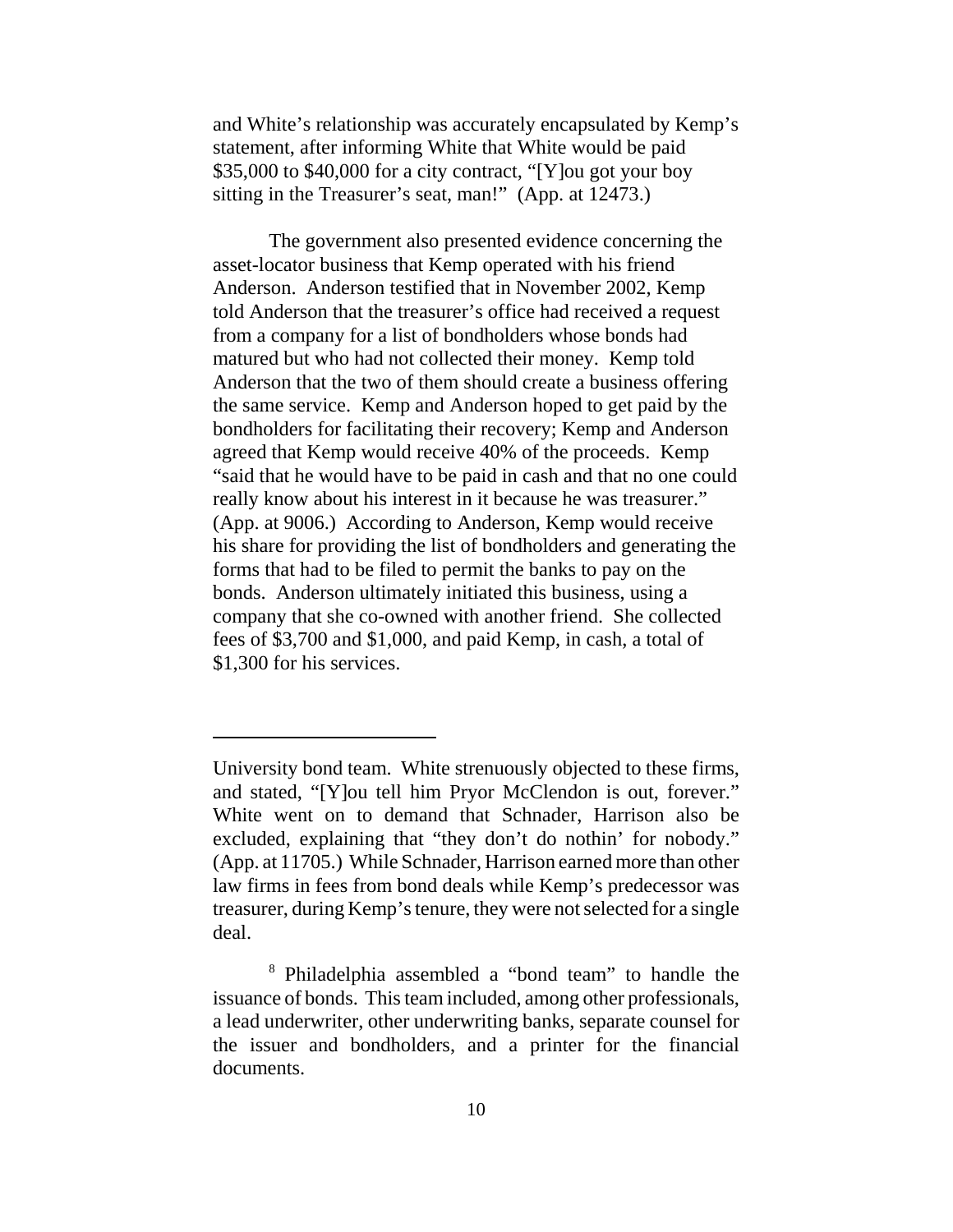### 2. Evidence Concerning Holck and Umbrell

The government showed that Holck and Umbrell, as executives of Commerce Bank, worked mightily to earn contracts and increase cash deposits from Philadelphia.<sup>9</sup> At the same time that they were soliciting this business, Holck and Umbrell extended five different loans to Kemp. The government contrasted Commerce's amenability to Kemp once he became treasurer to the fact that just before Kemp took that position, in September 2001, Commerce rejected Kemp's application for a \$2,000 line of credit with a form letter. It was the government's position that Holck and Umbrell extended these loans to Kemp for the purpose of influencing his decision-making, while Holck and Umbrell claimed that the loans were made in the ordinary course of business. The government's evidence concerning these loans may be summarized as follows:

First, the government presented testimony demonstrating that Kemp introduced Paul Schnapp, a member of his family, to Umbrell, and requested a \$10,000 loan for Schnapp. Schnapp had filed for bankruptcy two years earlier, and his application for a similar loan had recently been rejected by Wachovia. Commerce required Schnapp's wife, Teresita, a recent immigrant to the United States with almost no credit history, to co-sign the loan. Schnapp's loan application indicated that his income was \$10,000 a month, but the only supporting documentation demonstrated income in the past month of \$1,800. The branch manager wrote to a colleague that "this comes from the top" and was an "easy one," and Schnapp was approved for an unsecured \$10,000 loan days after applying. (App. at 16548.)

Second, Commerce provided Kemp with mortgages that allowed him to purchase a \$225,000 house with no money down. On November 4, 2002, Umbrell reported to the chairman of Commerce that Kemp had requested a mortgage and that Umbrell and a Commerce mortgage representative would meet

<sup>&</sup>lt;sup>9</sup> White, who was on Commerce's payroll as a consultant, aided in these efforts.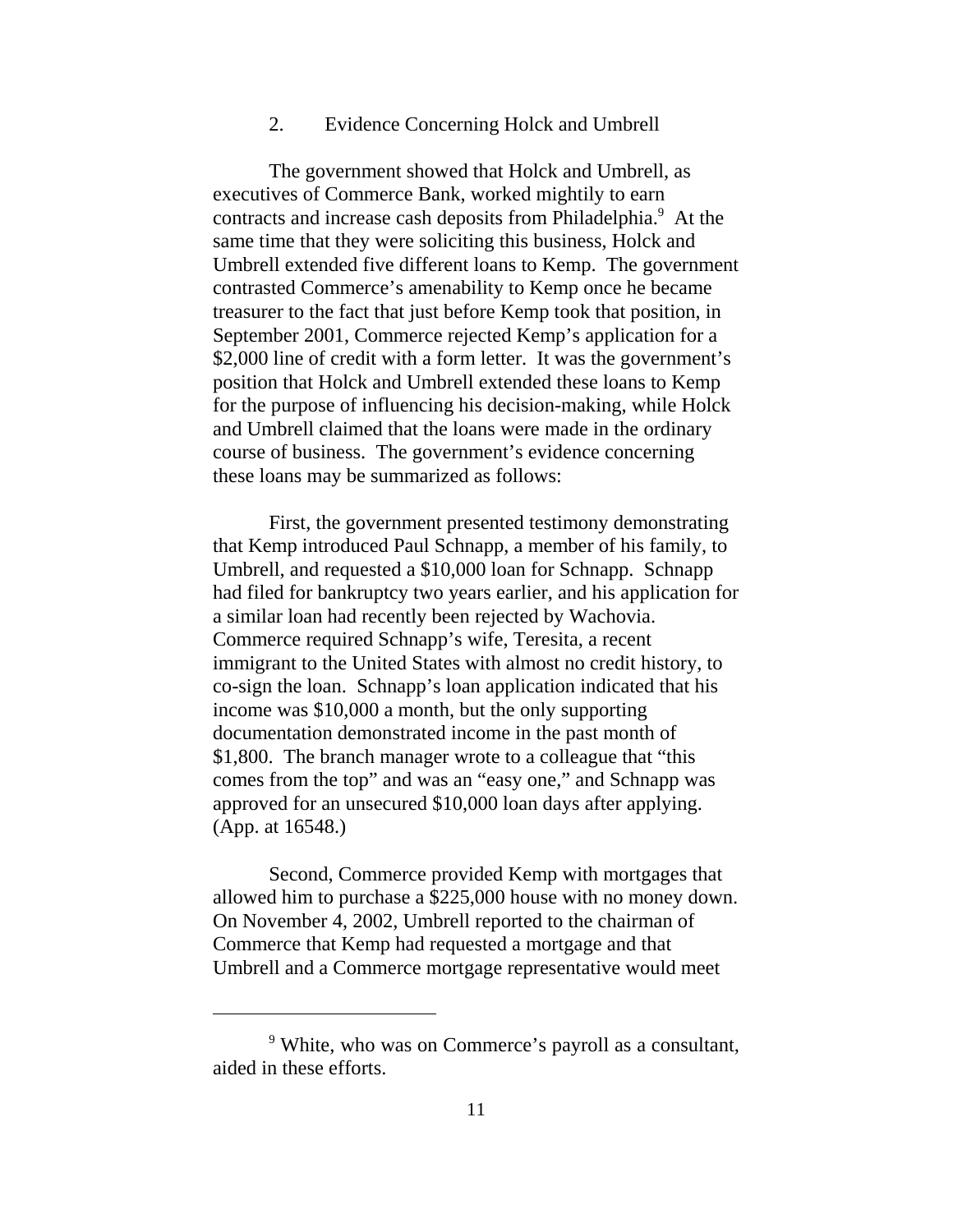with Kemp the following day. Umbrell did meet with Kemp; however, instead of a mortgage representative, the third member of the group was White. The next day, Umbrell approved Kemp's request to be pre-qualified for a \$227,000 mortgage. However, Commerce Bank's policy was only to provide letters of pre-qualification to those individuals with credit scores of at least 680, and Kemp's scores ranged from 456 to 526. The government presented evidence that this was not an official Commerce pre-qualification form, but was a singular letter created by Umbrell to benefit Kemp.

The initial mortgage was formally approved on November 18, 2002 – before Kemp had even completed an application. Commerce submitted Kemp's application to its underwriting process, and the application was rejected by the program that Commerce used to rate loans. The report indicated that Kemp's and his wife's credit scores ranged from 440 to 528, that Kemp had a past-due liability to Wachovia of over \$13,000, and that Kemp owed other creditors an additional \$20,000. Thomas Conte, who was the operations manager of Commerce's mortgage department at the time Kemp's loan was processed, reviewed the underwriting results and also rejected the application. However, on December 3, 2002, Holck and Umbrell reversed Conte's decision and approved the loan. While the loan was initially contingent upon Kemp's repaying the \$33,000 that he owed to creditors, a week later, Holck and Umbrell waived that condition. Conte testified that this process deviated from Commerce Bank's standard underwriting procedures.

On December 18, 2002, Commerce's consumer loan department began processing Kemp's second mortgage loan, for the additional 20% of the purchase price. Commerce's usual policy was to advance 100% financing only to individuals with a credit score of at least 650 and no charge-offs in the past seven years. Kemp clearly did not meet those requirements – his credit score, as calculated by this underwriting program, was 433, and his charge-off with Wachovia originated within the previous year – and the underwriting program rejected the application. Nevertheless, Umbrell authorized the loan on the basis of Kemp's "strong bank relationship," his position as treasurer, and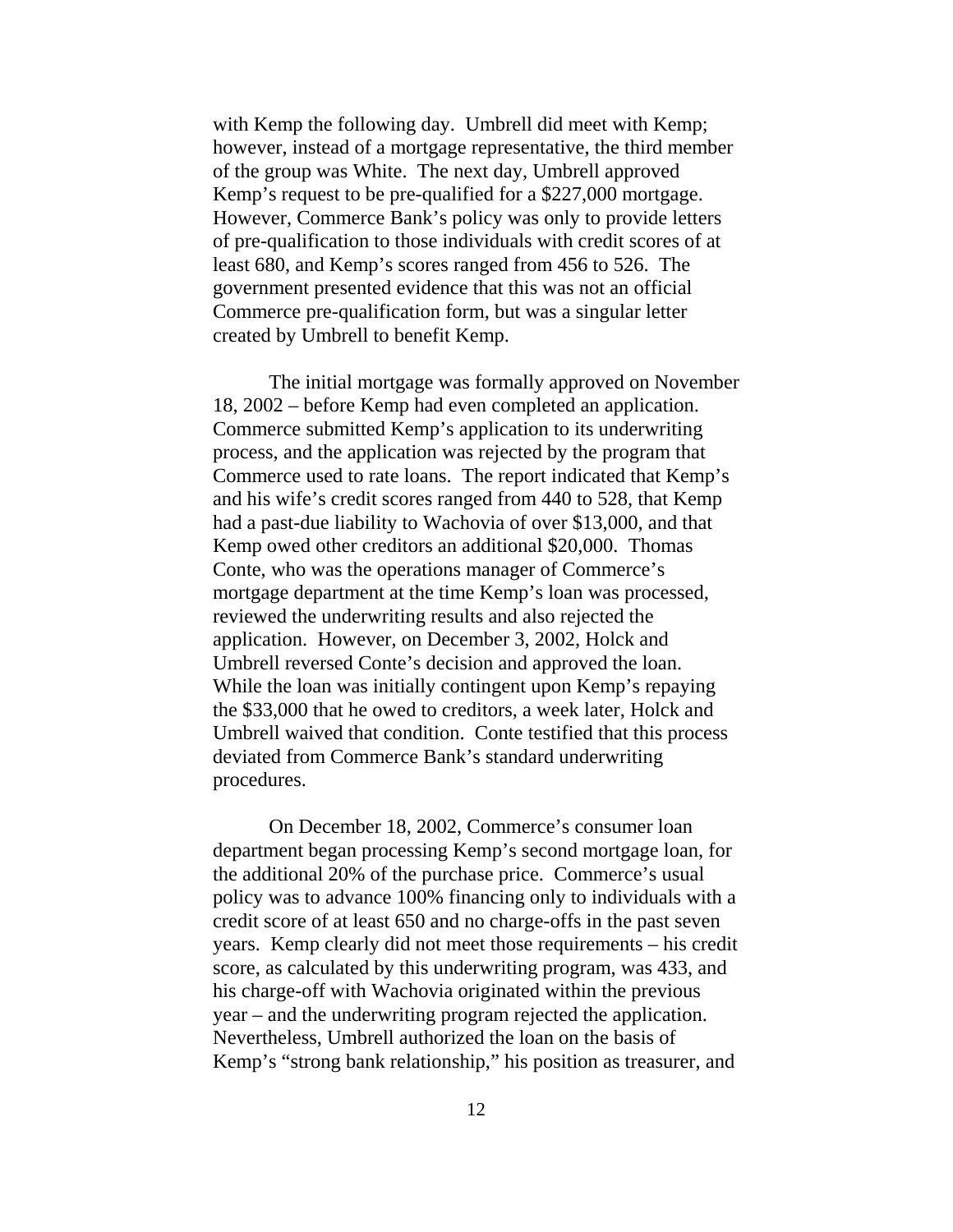his income. (App. at 16347-48.) Contrary to Umbrell's claim that Kemp had a strong relationship with Commerce, the government presented evidence that Kemp's account with Commerce usually contained less that \$1,000.

Third, in March 2003, Commerce made a \$21,300 automobile loan to Kemp. The applicable credit report showed that Kemp's credit score was 520, which was still below Commerce's standard requirement of 650, and that Kemp had a prior bad debt to Wachovia (as described above) and an additional prior bad debt to Summit Bank for a 1990 Pontiac Grand Am. Again, the underwriting program did not approve the loan, and again, Umbrell overrode the declination, based on Kemp's "strong bank relationship" and "positive previous experience." (App. at 16361.)

Fourth, in June 2003, Commerce approved Kemp's request for a \$480,000 construction loan for his church, which had been damaged by lightning. On June 23, 2003, Miriam D'Elia, an attorney at White's law office, who was handling the closing for Commerce, informed Kemp that the church would not receive any money until it provided all of its specifications and plans. Kemp then called Umbrell, and Umbrell agreed to disburse money to the church for previous expenses as long as Kemp provided invoices – even without providing proof that the church had paid those invoices. Kemp and the church's pastor then created false invoices so that the church could procure money for invented expenses.

The day after Kemp spoke to Umbrell, D'Elia informed Kemp that Commerce's closing agent, Valerie Coates, was "very concerned" that the church understood it would not receive any money at the closing. (App. at 12449.) Kemp told D'Elia that Umbrell had approved the church's obtaining money for costs, and D'Elia responded that Coates was "real upset about that." (App. at 12450.) Coates then joined the conversation, and stated to Kemp, "[Y]ou're not expecting any funding [at closing], correct." (App. at 12452.) Kemp responded that Umbrell had approved the church's being reimbursed for previous expenses, and Coates said, "Okay, he's gonna be a bad boy then." (App. at 12453.) Coates testified that this statement did not mean that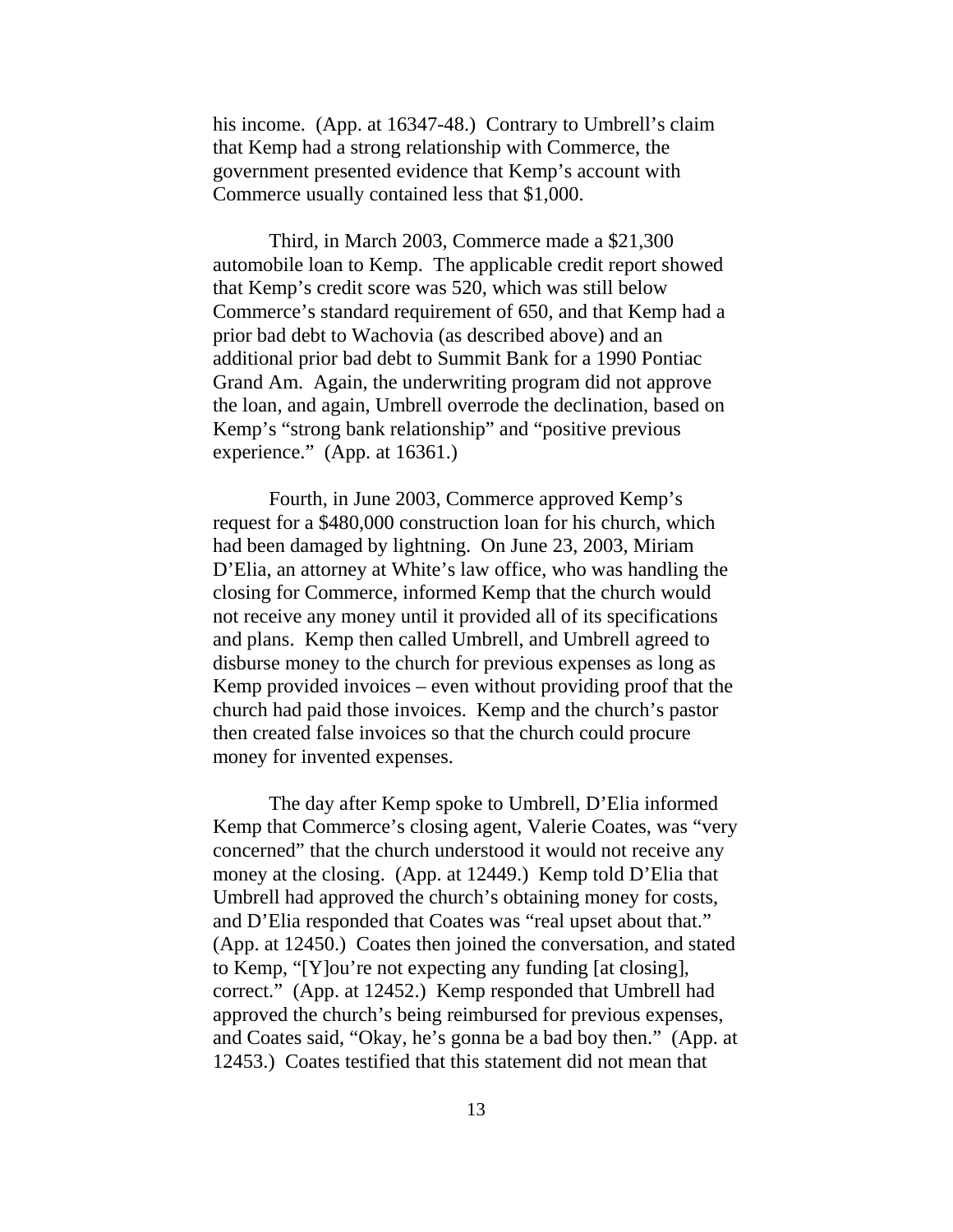Umbrell had acted inappropriately, only that this decision would complicate her work.

Kemp and Umbrell spoke again later that day. Kemp asked Umbrell if he would waive any of the closing fees, and Umbrell agreed to waive the \$3,500 appraisal fee. The two then discussed the renewal of some of Philadelphia's certificates of deposit with Commerce. Kemp told Umbrell that Umbrell did not have to work with any of Kemp's subordinates on the deal, but should talk to Kemp himself, because "I want them to know that you are my f\_\_king guy. . . . So you get special treatment." (App. at 12459.)

Coates then sent an email to Holck, asking him to approve the advance of 80% of the church's as-is value of \$150,000; immediately thereafter, Holck approved. In the file notes for the loan, Coates wrote, "I did what I was told to do." (App. at 16409.) She testified that this did not denote that she was unhappy with what had occurred, only that her actions had been authorized.

Fifth and finally, on July 1, 2003, Umbrell called Kemp, and the two briefly discussed Philadelphia's deposits with Commerce, and then Kemp stated, "[M]y brother-in-law's looking to do a small personal loan. . . . What's the maximum he can do unsecured?" (App. at 12549-50.) Umbrell responded, "[H]ow much does he need, tell me what he needs, 'cause then I'll know what pocket to put it in." (App. at 12550.) Kemp informed Umbrell that his brother-in-law had "shaky credit," Umbrell asked if it was "bankruptcy bad," and Kemp responded in the negative. (App. at 12550.) Umbrell responded, "What do you want to go back and promise him? . . . Is [\$6,000] enough for you to go back with? . . . I'm trying to make you look good. . . how much do you want to . . . if you want to tell him seventy five hundred, tell him seventy five hundred." (App. at 12551.) The two ultimately agreed on \$7,500, which, as the telephone call made clear, Umbrell approved without so much as seeing an application or speaking to the borrower. The government presented evidence demonstrating that Holck, Umbrell, and Kemp all understood that in return for these loans, Commerce Bank would receive preferential treatment. Most significant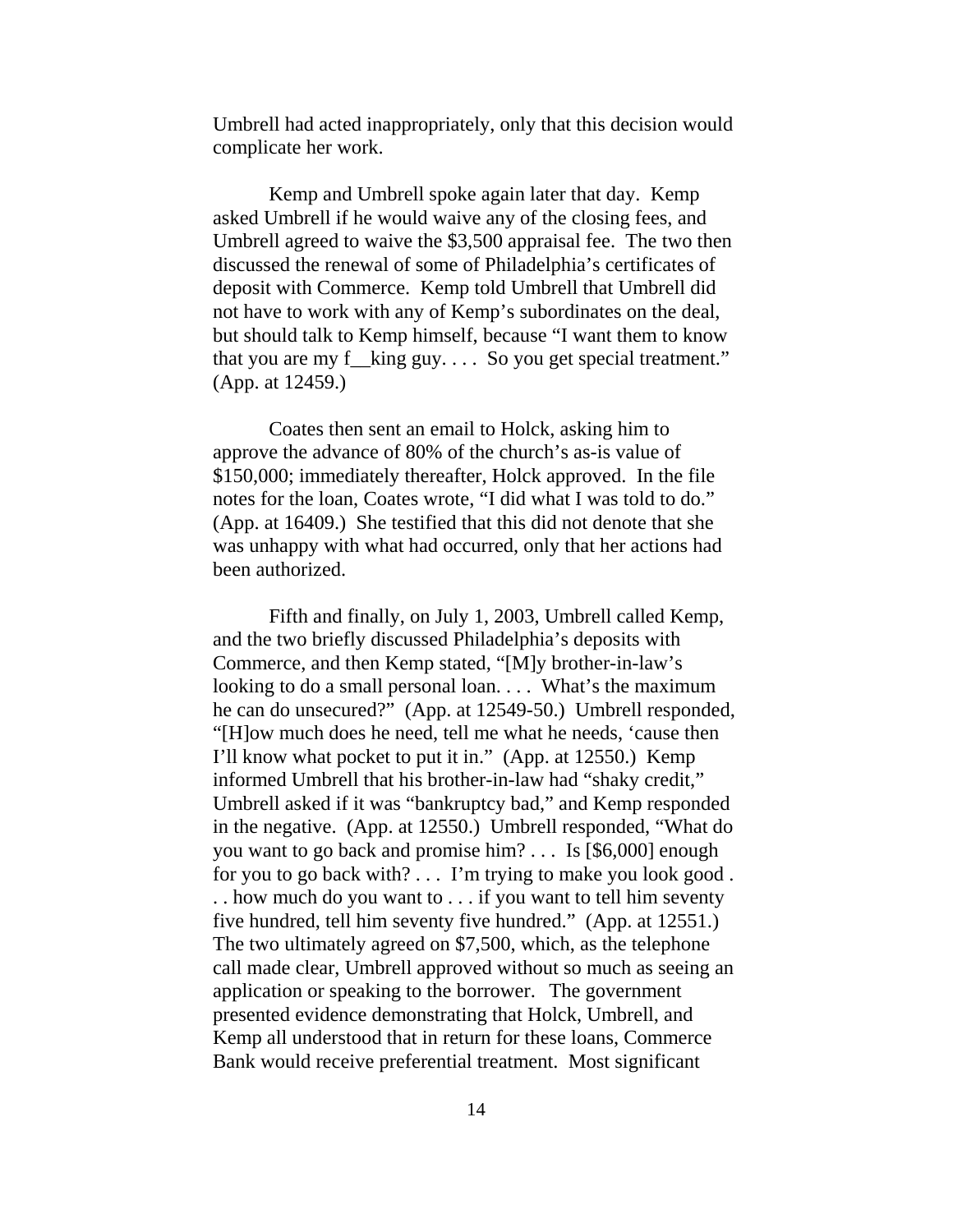were the circumstances surrounding the city's selection of Commerce to offer a \$30 million line of credit in support of the Neighborhood Transformation Initiative (NTI). In order to select the bank that would offer this line of credit, the city instituted a bidding process, in which interested banks would submit competing financial plans to the city. Soon after Commerce's submission, Kemp told White to tell Commerce, in the future, not to submit its bid first, because then Kemp could tell White about the other bids so that Commerce could then bid accordingly. Later that day, White called Umbrell, and said, "Listen, uh, somebody told me to tell you that when you guys do these things, don't ever send your stuff in first." (App. at 12192.) Umbrell responded, "[Y]ou know I love you, right? . . . I know who told you that, . . . and I understand why." (App. at 12192.) White then called Holck and gave him the same advice. Holck replied, "I know, I know. Corey said to him not to." (App. at 12198.)

Initially, the two best bids came from Commerce and KBC Bank. KBC offered the lowest interest rate, but Commerce offered to defer interest for an initial period. Kemp told White that he planned to call Commerce and convince them to lower their interest rate, which he did, in a subsequent conversation with Holck. Thus, Commerce was given the opportunity to submit a second bid. Around this time Kemp met with Donald DiLoreto, a representative of Wachovia Bank, and they discussed the bidding. After their conversation, DiLoreto emailed Kemp asking if he could submit an improved bid. Kemp never responded.

After Commerce submitted its improved offer, Kemp asked his boss, Janice Davis, if they could award the line of credit to Commerce. Davis told Kemp that if one bank was permitted to rebid, every bank must receive the same opportunity. Neither Davis nor the representatives of the five banks who submitted bids expected that any bank would have a chance to enter a second bid. Nevertheless, on Davis's orders, Kemp opened another round of bidding.

After the second round of bidding began, Holck and Umbrell discussed the situation in a telephone call with White.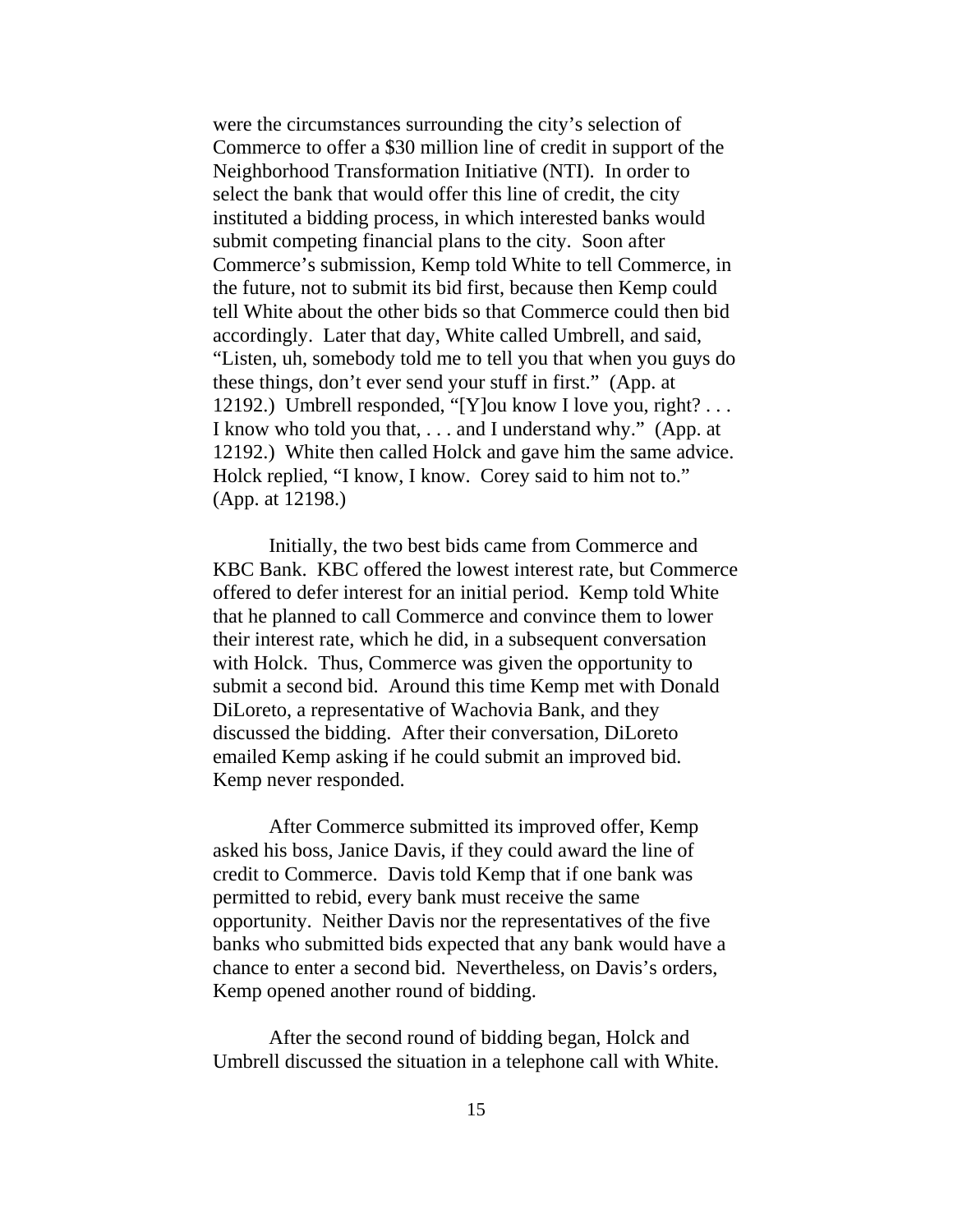Holck appeared confused by the process, stating "you know we made . . . the revised proposal to Corey? . . . And something's not smelling right." (App. at 12256.) White assured Holck and Umbrell that they did not have to worry. This was good advice: Commerce's new bid, which conformed to Kemp's demand, was the best one and Commerce won the line of credit. The government presented evidence demonstrating that none of the other banks received any inside information about what to bid. The corruptness of the process was starkly described in a telephone call between Kemp and Reverend Frank McCracken, where Kemp stated:

> Listen [Commerce Bank] better take care of me man, I'm hooking 'em up. Did my thing. 'Cause, I got a conference call at four, three thirty and that's on ah a line of credit. I got a thirty million dollar line of credit from Commerce Bank for the city. . . . Ah, it was a bid though, it was a bid. And they, um, they bid, they were they were like in second place right, so I called Steve and I said Steve, look, this is what you all got to beat. See, you didn't hear it from me, but then they came back.

(App. at 12557-58.)

### 3. Evidence Concerning Hawkins

The government's evidence against Hawkins primarily concerned three events: Hawkins's providing Kemp with a check for \$5,000 dated March 10, 2002; Hawkins's providing Kemp with a check for \$5,000 dated September 25, 2002; and a meeting that Hawkins attended with Kemp, White, and businessman Aslam Khan. The government focused on these events in an attempt to prove both that Hawkins had joined the conspiracy and that he had committed perjury when he subsequently testified about these events before a grand jury.

The first check was dated March 10, 2002, was written on the account of one of Hawkins's companies, was made out to Kemp, and was signed by Hawkins. The government presented evidence that White, but not Kemp, was present in Detroit on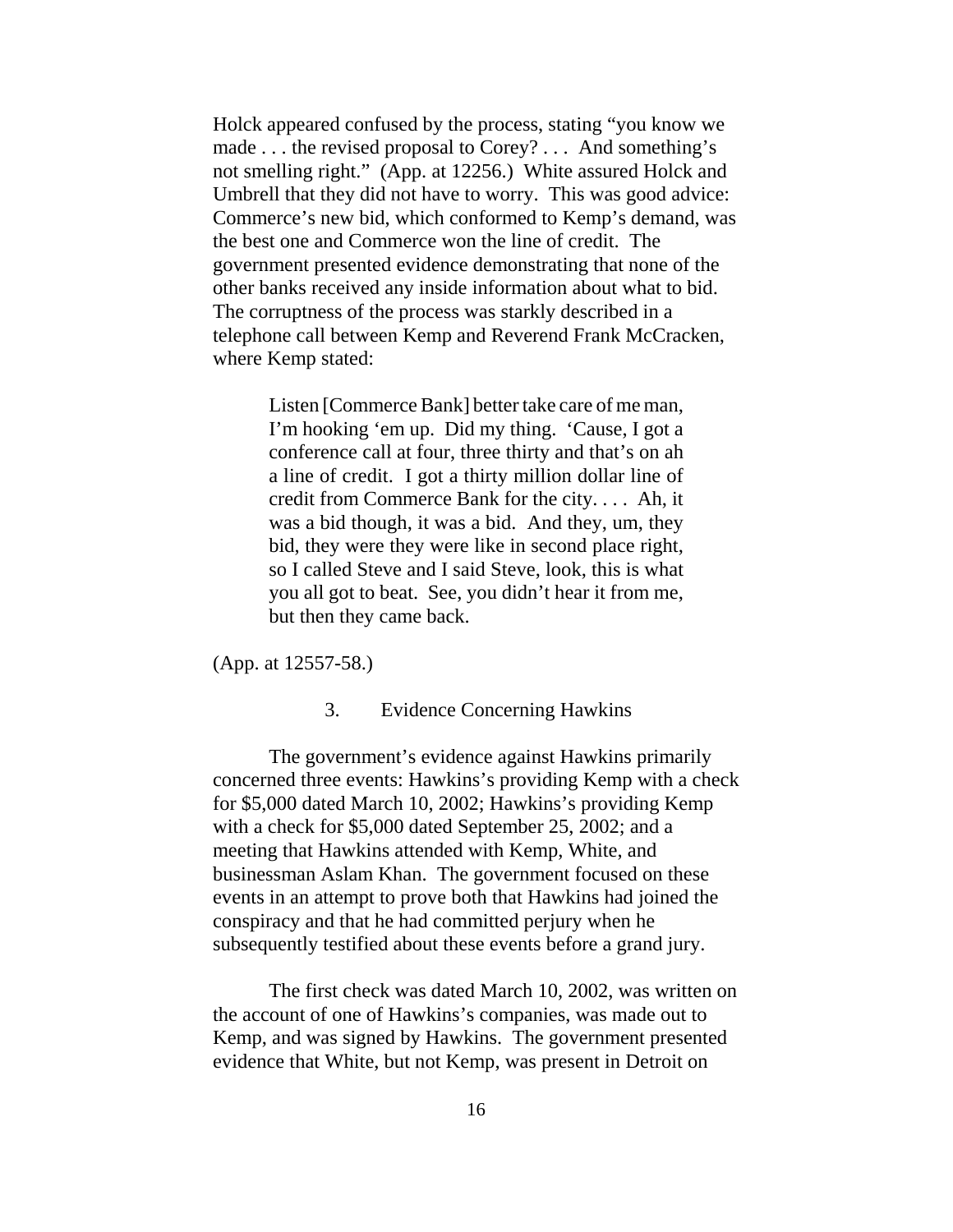March 10, that Kemp had been married 20 months prior to that time, and that Kemp successfully cashed the check.

When Hawkins testified before a grand jury about circumstances surrounding this \$5,000 check, however, he claimed that White and Kemp were in Detroit because White was throwing a bachelor party for Kemp. According to Hawkins, Kemp and White went to Hawkins's office, and White asked Hawkins to write a \$5,000 check for Kemp as a wedding present. Hawkins stated that the check was never cashed.

The second check was dated September 25, 2002, and was written on Hawkins's personal account. Hawkins filled out the entire check except for the payee information. The government showed that on September 25, Kemp, but not White, was present in Detroit. This check bounced twice, and was ultimately replaced by a wire transfer sent from Hawkins's account to Kemp's account. The government showed that White had written a check to Hawkins for \$5,000 dated September 23, 2002.

During his grand jury testimony, Hawkins testified that on September 25, 2002, he and White were together in Detroit. He explained that he gave the check to White to give to an association of African-American newspapers, who had been helping him in ongoing litigation against Burger King. Hawkins stated that the \$5,000 was supposed to be part of a \$15,000 donation that he had promised to the association. When asked why White had so recently written Hawkins a check for \$5,000, Hawkins answered that the check could either have been to reimburse him for the first check he wrote to Kemp or to repay part of the \$40,000 that Hawkins had loaned to White. Hawkins testified that the loan had been made from cash that he kept in his drawer.

The third salient event concerned a business meeting between Hawkins, Khan, Kemp, and White. As background, the government showed that in 2002, Hawkins joined a venture that was seeking to purchase AFCE, which owned and operated restaurants such as Popeye's, Church's, and Cinnabon. The cost of this venture was estimated to be between \$600 million and \$1 billion. To raise this capital, Hawkins sought investments from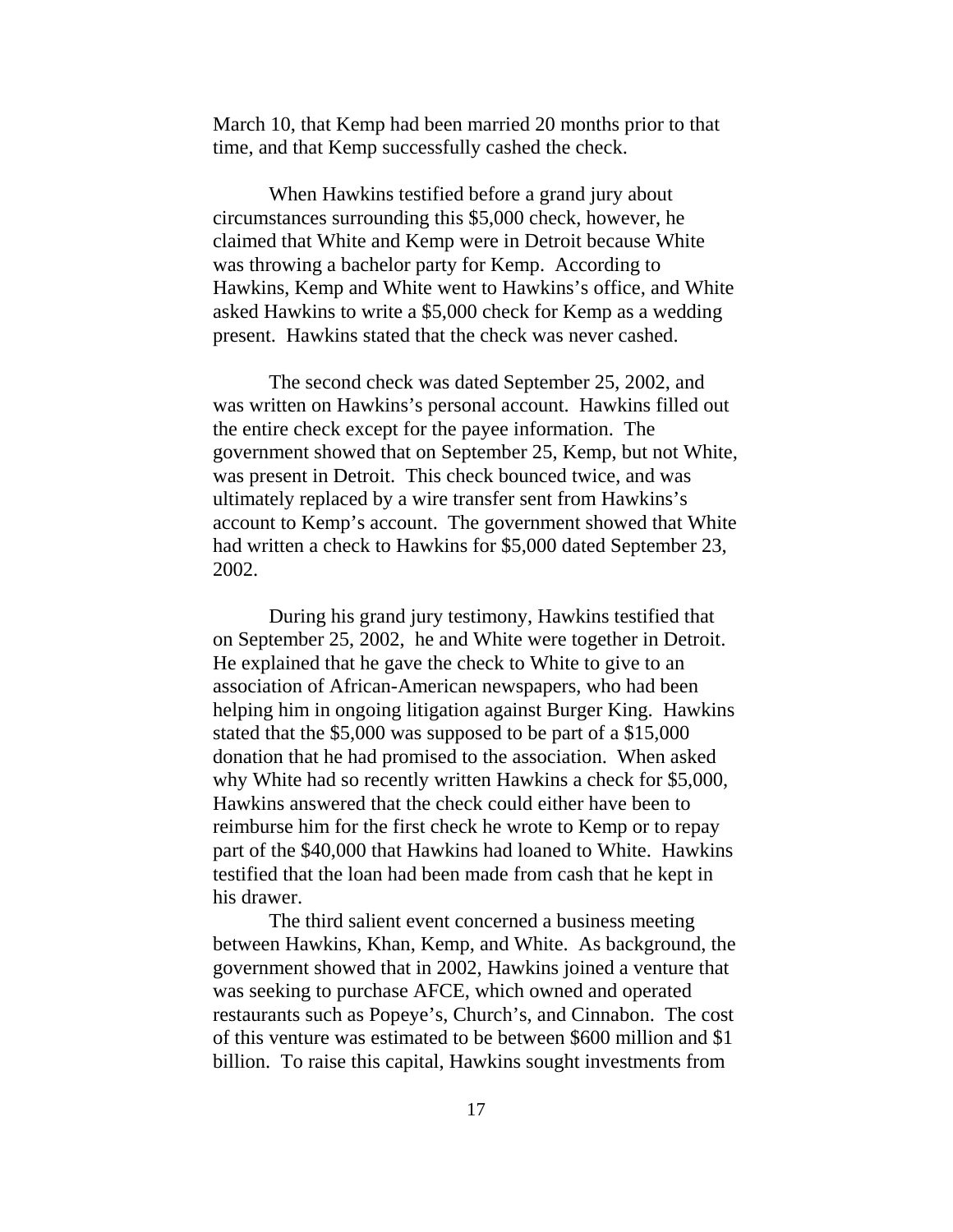pension funds, including Philadelphia's fund. To that end, on January 22, 2003, Hawkins and other members of his group met in White's office with White, Kemp, and Tony Johnson, Philadelphia's chief investment officer, and attempted to convince Philadelphia officials to invest. Two days after that meeting, Hawkins rented a private jet to transport Kemp and White to the Super Bowl, at a cost of approximately \$58,000.

In the spring of 2003, the AFCE deal stalled, and Hawkins redirected his focus to acquiring almost 100 Church's Fried Chicken franchises from Aslam Khan. On April 21, 2003, Hawkins discussed this deal with White. Hawkins explained that he needed to raise some money, and hoped to acquire an investment from Philadelphia's pension fund, which was controlled by Anthony Johnson. In a May 2, 2003 phone call, Hawkins told White that he was going to "need you to have Tony [Johnson] to come to New York." (App. at 12011.) White responded that if he could not get Johnson, he would bring Kemp; Hawkins was amenable to that alternative arrangement.

On May 6, 2003, Hawkins called White and reminded him of the meeting "that I needed you to have Corey at." (App. at 12033.) Hawkins explained that he just needed Kemp "to keep this guy in the hole," so that he would think that Hawkins was "gettin' 20 million." (App. at 12034.)

On May 8, 2003, Hawkins, Khan, White, and Kemp met in New York. Kemp, who apparently believed that the purpose of the meeting was to discuss the possibility of Church's expanding into Philadelphia, said that he was "speaking on behalf of the administration," and that "we will do whatever we can that's in our power in the City's Administration to help this along." (App. at 12057-58.) Hawkins then prompted Kemp that first, Hawkins needed to raise \$40 million to purchase the existing franchises. Kemp replied that he liked what he had heard and promised to take the proposal back to the administration. Kemp's boss, Davis, testified that Kemp did not have the authority to talk about the city's pension funds and that she would have fired him if she knew about this meeting.

Hawkins also testified before the grand jury about this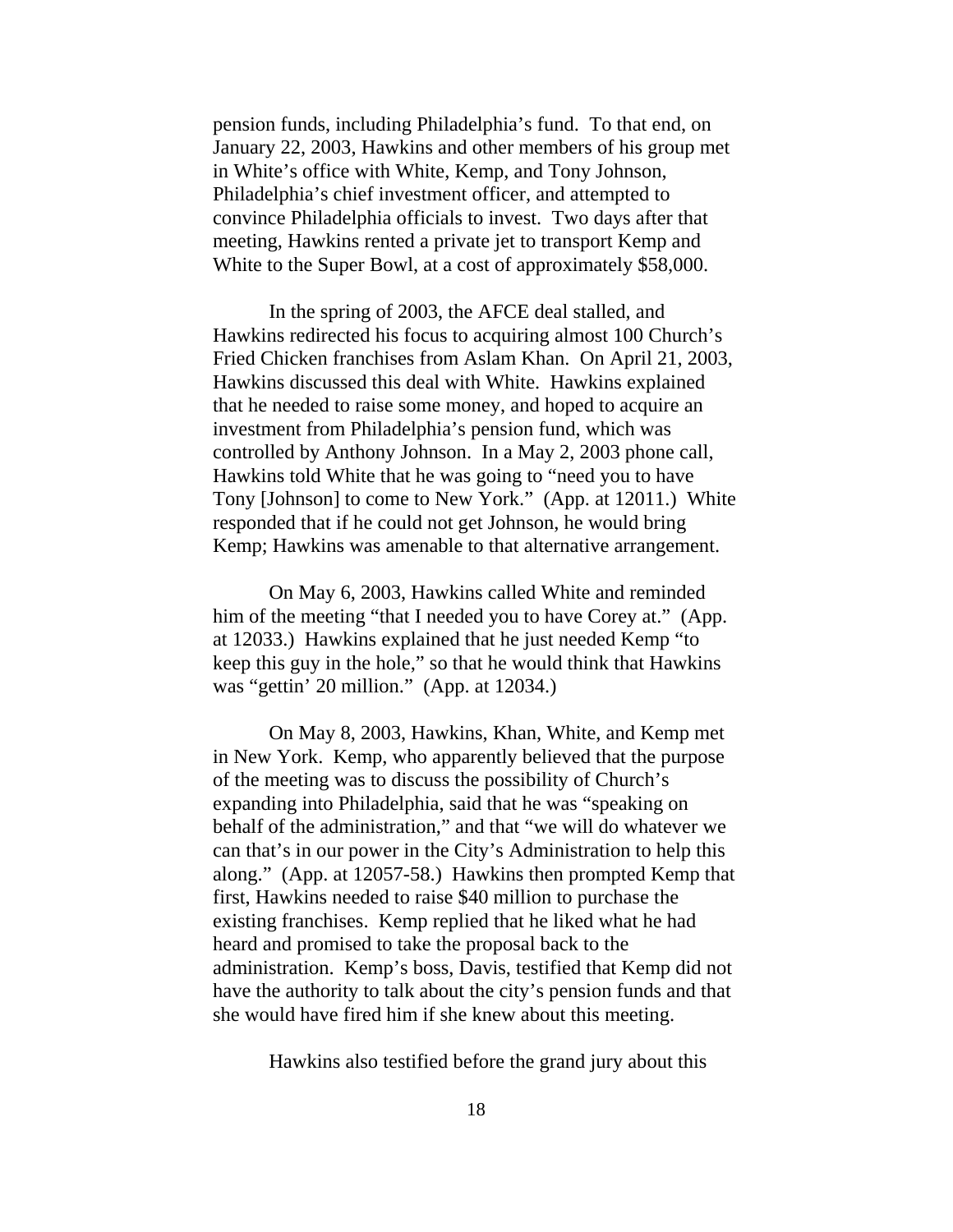meeting. He explained that the meeting was held because Khan was interested in bringing Church's Chicken into Philadelphia, and he believed that White would be useful in accomplishing that goal. He testified that he did not know why Kemp was present, did not know in advance that Kemp would be there, and had only asked White to bring someone to the meeting who was familiar with the lay of the city and could describe potential franchise locations to Khan. Hawkins explained that Kemp had been present at the previous meeting in Philadelphia concerning Hawkins's attempted purchase of AFCE, and had, after completing a market survey, reported on the opportunities that were available for fast-food restaurants in Philadelphia.

#### 4. Evidence Concerning Knight

Janice Knight, White's girlfriend, was the nominal owner of RPC Enterprises, a printing company. The government presented evidence that White worked tirelessly to ensure that RPC was chosen as the printer for bond deals, and acted as the *de facto* president of the company. Moreover, the government adduced testimony that RPC lacked the equipment to perform printing jobs itself, and instead, farmed the jobs out to a separate company in New Jersey. Instead of negotiating fees with RPC, Kemp simply informed RPC what the city's budget was, and paid RPC the maximum allotted. Thus, during the time that Kemp was treasurer, RPC charged the city for \$308,000 of work, despite the fact that the New Jersey company had charged RPC only \$89,000.

> C. Allegations of Juror Misconduct and the Discharge of Juror 11

On April 13, 2005, the case was presented to the jury. On April 27, 2005, the District Court discharged a juror, concluding that she was biased against the government.

The District Court had received its first indication that something was amiss with the jury on April 18, 2005. That afternoon, the court received two notes from jurors. The first note stated: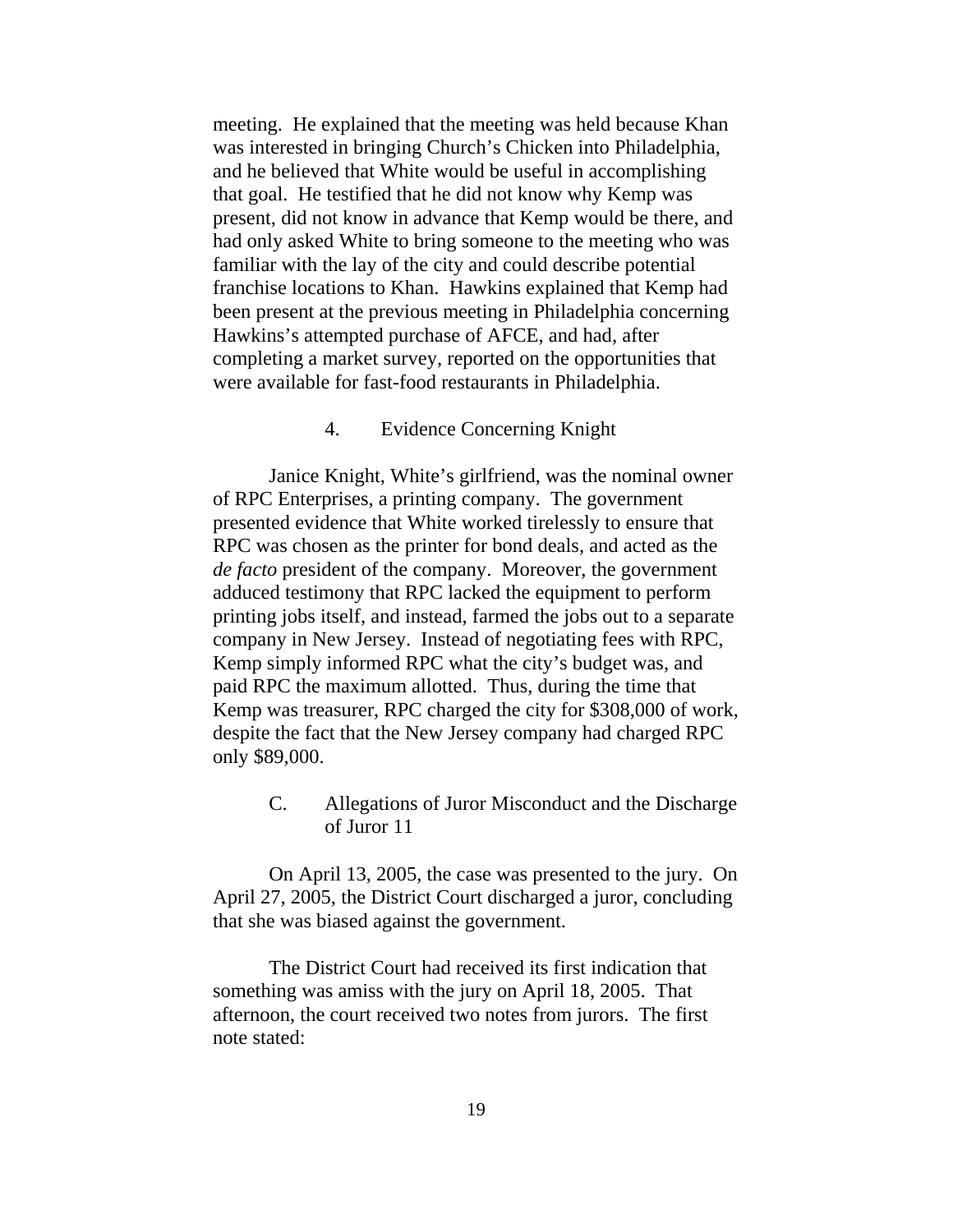Your honor, the following note was handed to me in confidence and asked that you see it. I have read it and can confirm the statements were made.

The person mentioned is making the rest of the group retry the case in the jury room. We are at a stalemate in the deliberation process. Evidence is being produced at the juror's request and when it is produced, it is being disregarded. I feel that several jurors are removing themselves from the deliberation process because they feel this effort is futile. We are slowly losing jurors as the days go by, not for lack of interest or commitment to their civic duty but for the fact that nothing they can do or say will matter.

(App. at 10680.) The note also requested simple definitions of the terms "intent," "reasonable doubt," and conspiracy."

The second note stated:

Dear Foreperson: I have concerns regarding our deliberations. I feel I must keep an open mind, evaluate the evidence and make an effort to remain neutral. When the following comments are made by a fellow juror, I have concerns about that person's motivation and honesty.

1. "The government lies. They always lie."

2. "English is his second language – he didn't understand what he was saying."

3. "How would you be! She was having chemotherapy!"

4. "I've interviewed many people and I know when they are on drugs."

I have tried to pass RPC book from RW's office to the person, they refuse to look at what I was referring to, sat back in chair, closed eyes and folding their arms across their chest.

I also resent the statement you are all benefitting from Ron White – two months of my civic duty should be ended with conversations with fellow jurors that have open minds. Perhaps I am trying to be too open minded. Any suggestions?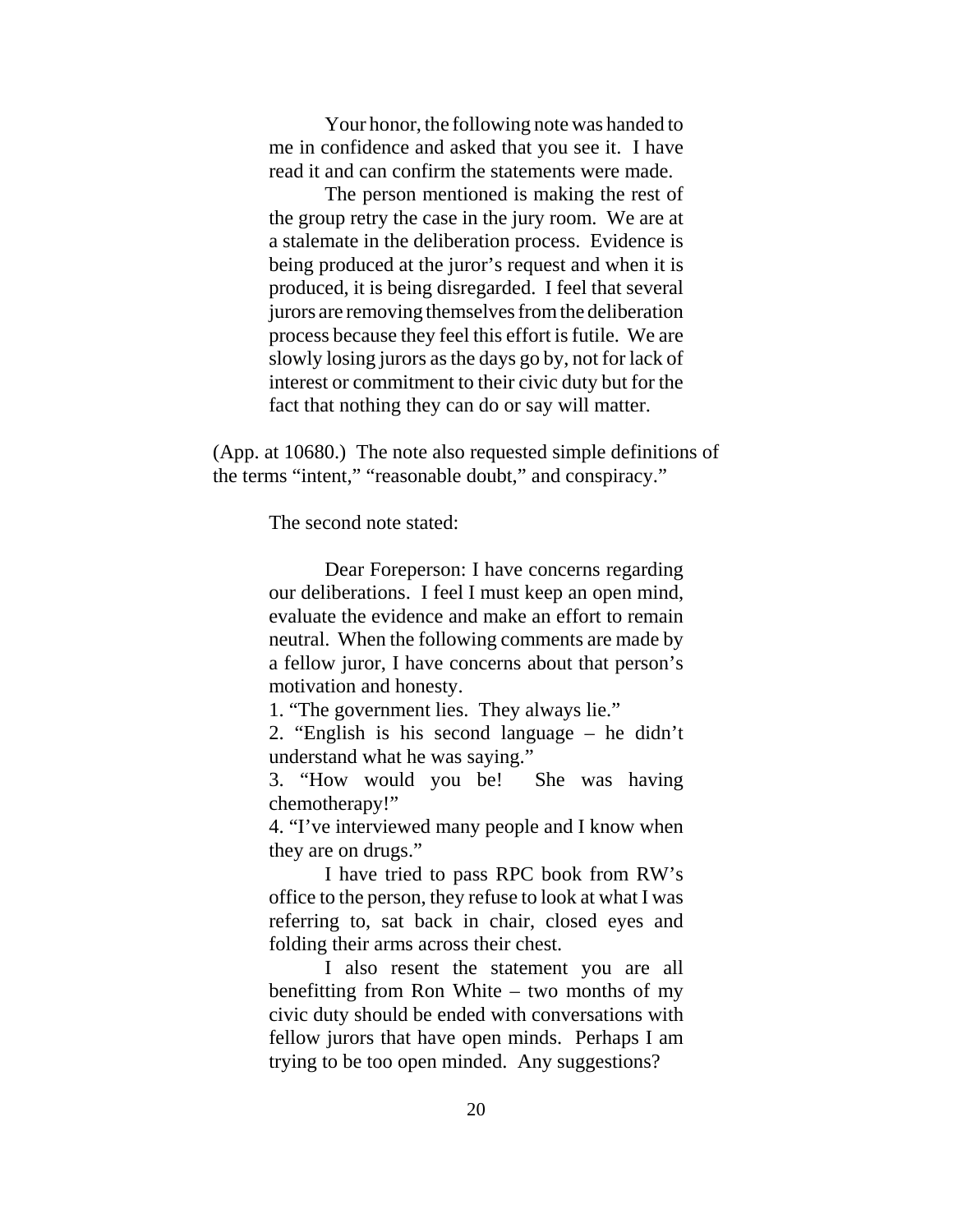(App. at 10691-92.)

In response to these notes, the judge called the jury into the courtroom. Then, before re-instructing the jurors on intent, reasonable doubt, and conspiracy, he stated:

> You have been terrific citizens. You have given up your daily lives to come in here and perform your civic duty. That is very, very important. That is appreciated by everyone. When you became jurors, you took an oath and your oath was to follow the law and part of that oath is to deliberate, and you must, as part of that oath, deliberate with each other and discuss the evidence and discuss the law and try to reach a verdict.

> Now, in trying to reach a verdict, you should not give up any beliefs which you have that you believe are true and sincere and that you hold to be warranted as a result of sitting as jurors and listening to this case for the last eight weeks.

> At the same time though, it is your duty and obligation as jurors to listen to what the other jurors say and to consider their arguments, to consider what they recall about the evidence, to consider what they recall about the law, to consider their evaluation of the witnesses and you should listen to each other and they should listen to you. So it's important that, in the deliberative process, that all of you engage in this process of deliberating but if you have a sincere belief that the others are wrong and you are right, you are entitled to hold on to that and maintain that but you still have the duty to deliberate and discuss with each other what you believe the evidence is and why you believe it. That is part of the duty of each juror to deliberate and if you still, after doing that, you still have your own sincere belief and you believe you are right, you are entitled to maintain it but please remember, the duty to deliberate is part of your oath as being jurors.

(App. at 10699-700.)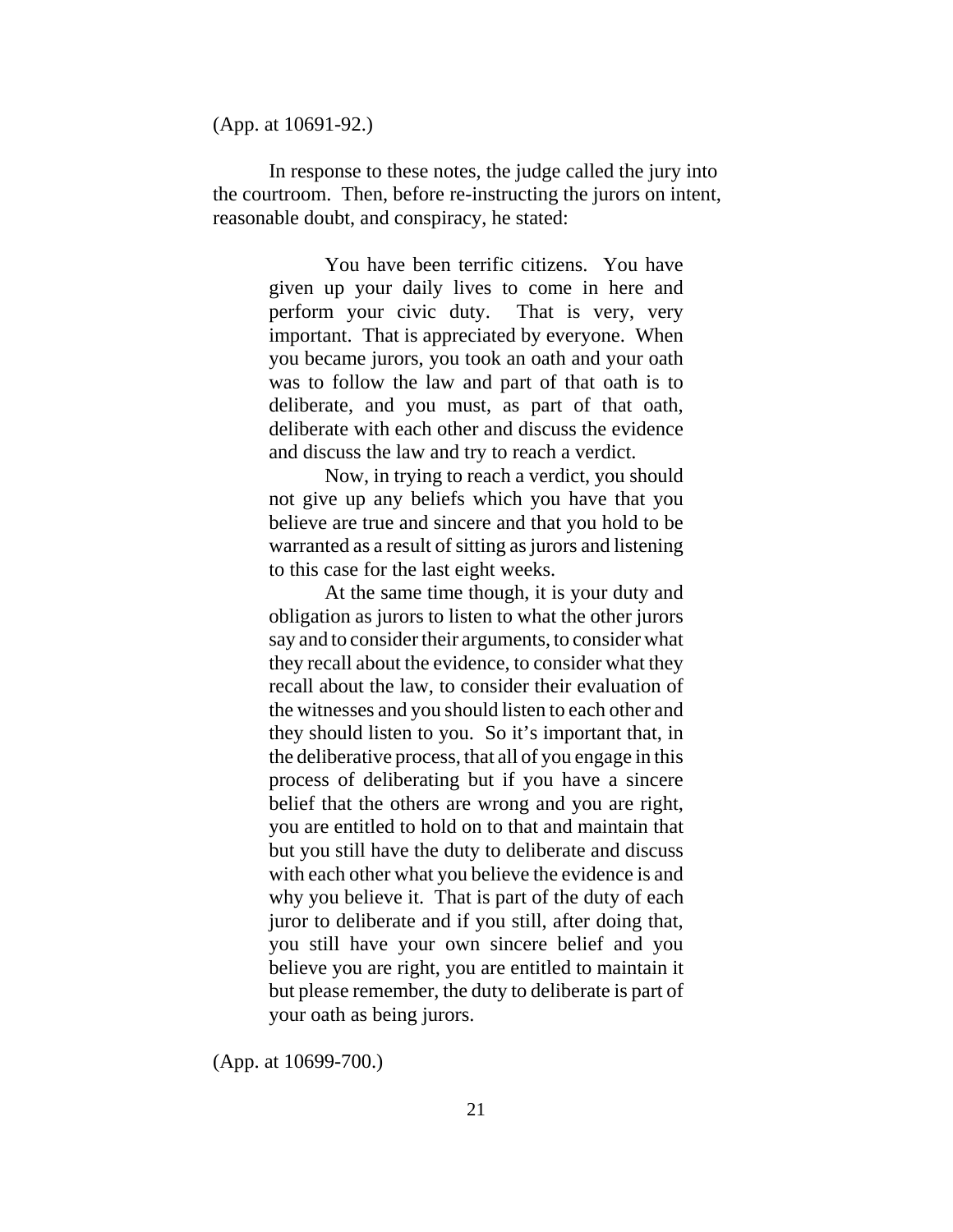The following day, the judge received two more notes. The first note stated:

> I am finding it very difficult to deliberate with a juror who will not acknowledge any of the evidence. The juror has made comments when presented with the evidence, "show it to someone who cares." The juror has continually referred to notes and used them as the evidence, also crosses arms over chest, leans back into chair and closes eyes and will not look over the evidence. Has made comments about "government lying." "FBI is biased." And "one defendant has been on chemotherapy" and 11 of us are benefitting from Ron White, (i.e. the payment we are receiving from jury duty), using analogies that does not pertain to anything.

(App. at 10739.)

The second note stated:

I'm concerned with one of my fellow jurors' comments during deliberations. I know every juror has their right to state feelings and opinions. Some of the remarks that I've hear from one individual makes me feel as though there is more bias than normal deliberations, comments such as,

1. Prosecutors and FBI agents are liars.

2. Using sympathy and feelings as factors in deliberations.

3. Saying all the jurors are receiving benefits, courtesy of Ron White.

I don't know if I should be doing this but if I didn't, I don't think justice was served.

(App. at 10739-40.)

After receiving this note, the court heard argument from all counsel, and resolved to question each juror individually. The court asked three questions of each juror, in camera: (1) "Are you personally experiencing any problems with how the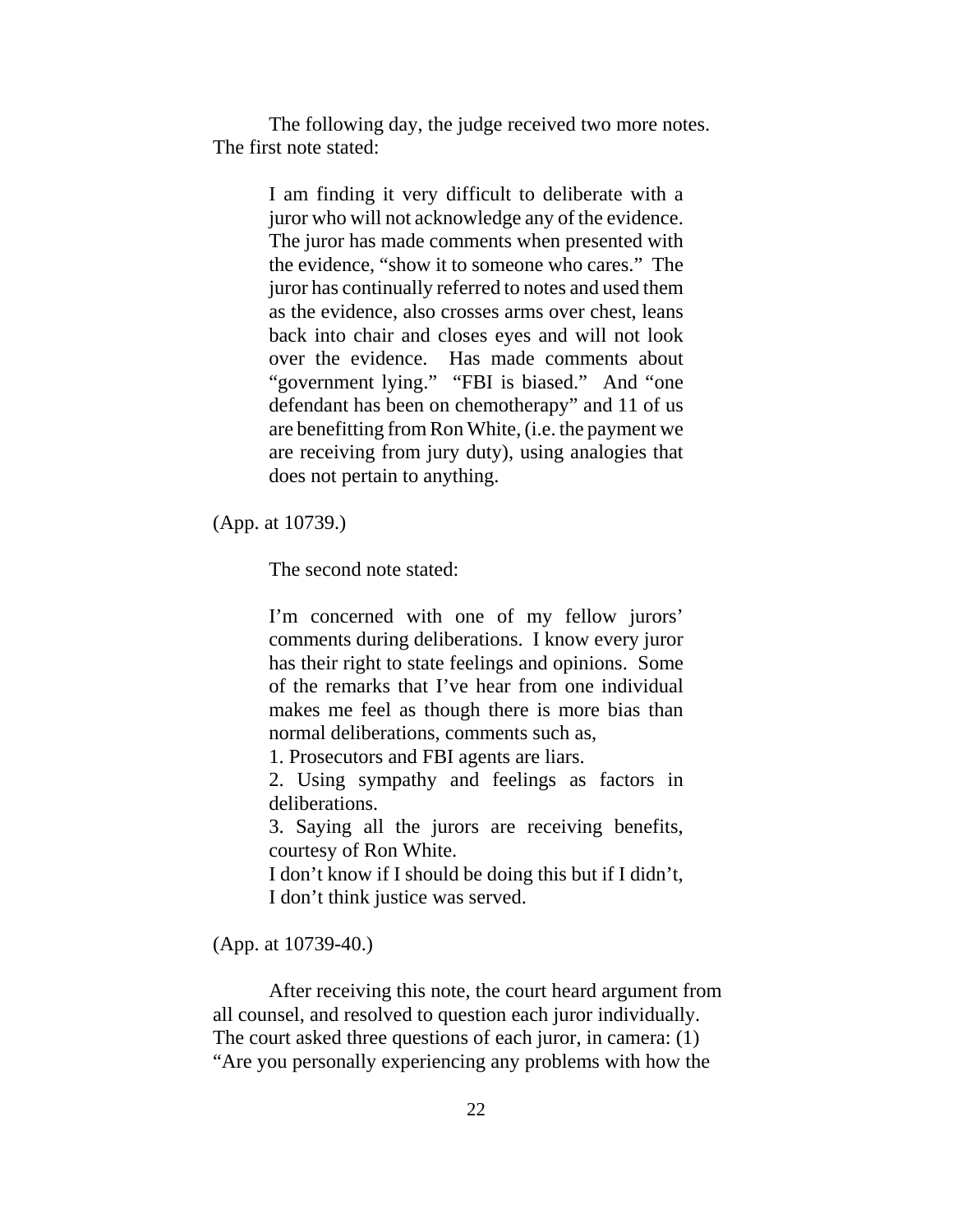deliberations are proceeding without telling us anything about the votes as to guilt or innocence? If yes, describe the problem." (2) "Are all the jurors discussing the evidence or lack of evidence?" (3) "Are all the jurors following the court's instructions on the law?" (App. at 10758.) The jurors' responses may be summarized as follows:

> Juror 1: There was a problem at one point, but at the moment all jurors were acting appropriately.

> Juror 2: Juror 11 was very prejudiced against individuals based on their occupation.

> Juror 3: While deliberations were stressful, all jurors were acting appropriately.

> Juror 4: All jurors were properly discussing the evidence or lack of evidence, but sometimes certain jurors refused to look at evidence that other jurors found pertinent.

Juror 5: All jurors were acting appropriately.

Juror 6: All jurors were acting appropriately.

Juror 7: All jurors were acting appropriately.

Juror 8: Juror 11 was refusing to consider evidence. Juror 9: Juror 11 sometimes refused to look at evidence presented by other jurors, and was reasoning illogically. However, the jurors had made a break that day and it seemed that the deliberations were progressing.

Juror 10: All jurors were acting appropriately.

Juror 11: The jurors were making progress.

Juror 12: All jurors were considering the evidence, but one juror said that the prosecutors were lying and that all jurors were receiving benefits from Ron White.

The District Court decided, on the basis of these responses, that no further instructions were necessary. The next day the judge received a note stating "the hearing in your chambers has helped facilitate the deliberations." (App. at 10791.)

Despite these glad tidings, on April 25, the jurors passed a note to the judge stating: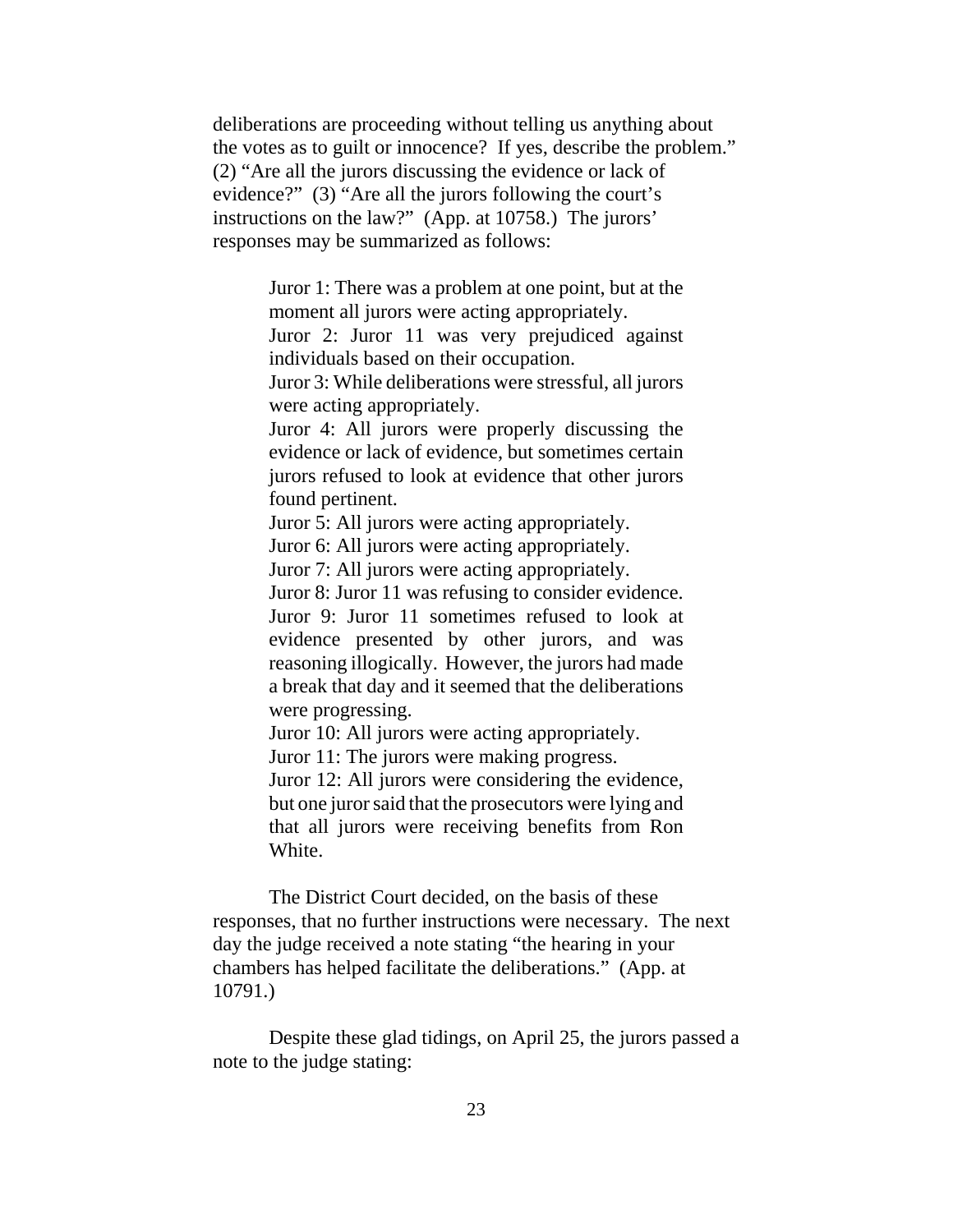Your Honor, deliberations have stopped! One of the jurors has changed their mind over the weekend on several counts that were decided last Thursday. The reasons stated by the juror are illogical. The following jurors do not believe further deliberations will be at all beneficial. It is unfair to the defendants, the lawyers, and the people of Philadelphia to continue deliberations in this manner.

(App. at 10862.7.) The note was signed by nine jurors.

Based on this note, the court decided to question the jurors individually a second time. The judge asked each juror: (1) "Is there any juror or jurors who are refusing to deliberate?" (2) "Is there any juror who is refusing to discuss the evidence or lack of evidence?" (3) "Is there any juror who is refusing to follow the Court's instructions?"

(App. at 10862.20.)

The jurors' responses are as follows:

Juror 1: Juror 11 did not seem to be deliberating, but was discussing the evidence and following the instructions.

Juror 2: Juror 11 was not cooperating and was refusing to discuss the evidence.

Juror 3: Three jurors were refusing to listen to the others, with Juror 11 particularly culpable.

Juror 4: Juror 11 was refusing to deliberate and discuss the evidence.

Juror 5: One juror was refusing to deliberate.

Juror 6: All jurors were acting appropriately.

Juror 7: Juror 11 was refusing to follow the court's instructions.

Juror 8: Juror 11 was refusing to deliberate and discuss the evidence.

Juror 9: Juror 11 was refusing to discuss the evidence.

Juror 10: All jurors were acting appropriately.

Juror 11: One or two jurors seemed to feel that they were done talking about certain topics.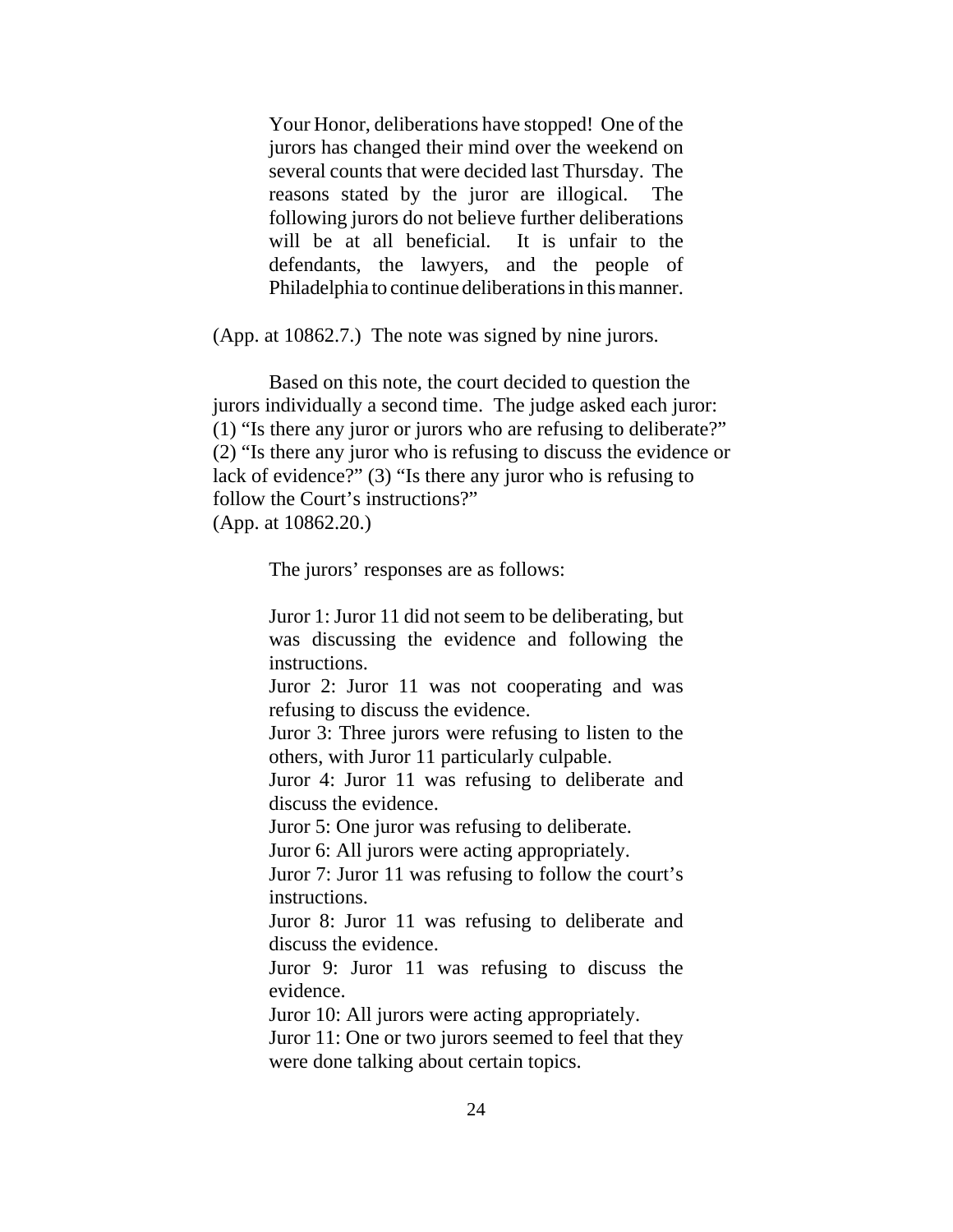Juror 12: Juror 11 was refusing to deliberate and discuss the evidence.

Immediately after completing this voir dire, the judge received a note stating that "the jury did not feel the right questions were asked." (App. at 10862.43.) The jurors suggested the following questions:

1. Why have the jurors stopped deliberating?

2. Are jurors looking at the evidence logically and forming a reasonable opinion about each individual count?

3. Have jurors entered into deliberations with preconceived notions or prejudices?

4. Can you summarize the deliberations and how you feel they are progressing?

5. Are jurors using emotions rather than evidence to rule on certain counts? Most counts?

6. Your Honor, is it possible to allow the jurors to expand on their answers?

(App. 10862.43-44.) Upon receiving this note, the judge dismissed the jury for the day to allow himself time to consider how to proceed.

The next day, the judge provided additional instructions to the jurors. The judge first told the jurors that the questions he had asked the day before were "the only questions which [he felt he was] entitled to ask at that time," so as to avoid intruding into the jury deliberations. (App. at 10874.) He stated, however, that he could "ask questions to [ensure] that all of you are following your oaths as jurors, that you are reviewing the evidence, that you are deliberating with each other and that you are following my instructions." (App. at 10876.) The judge then reminded the jurors that they were under oath, and that they had promised to decide the case fairly and impartially without being swayed by either the race or the occupation of the defendants and witnesses. The judge reiterated that the jurors were prohibited from using prejudice or bias in making decisions, and explained that if any juror did so, that juror was not following his instructions. The court also re-instructed the jurors about their duty to deliberate,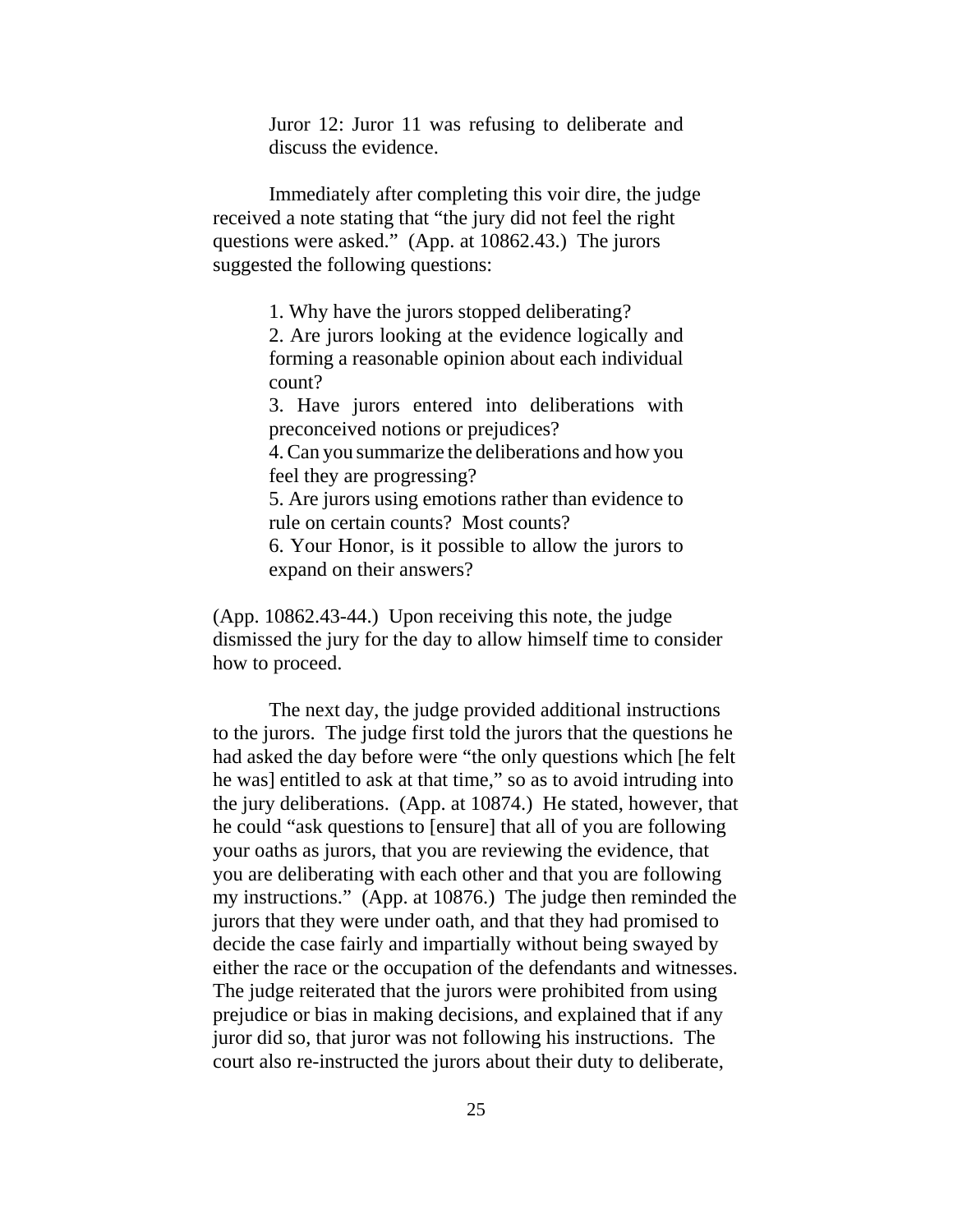but emphasized that "if you come to different views of the facts, you are entitled to maintain those views as long as you consider the views of others." (App. at 10882.)

The next day (April 27), the judge received three notes. The first asked legal questions. The second was from Juror 11, and stated:

> Is it permissible to discuss the fact that we have heard only selected portions of selected phone calls and to try to evaluate what this might mean in determining what was going on and what people intended to do?

> Can you consider omitted evidence – for example, the prosecution only showed us what they wanted to show?

> Is it permissible to try to illustrate how two people might understand a conversation differently?

(App. at 10896.)

The third note asked two preliminary questions, and then stated, "How do we inform the court a juror has violated his or her oath (i.e., biased against the government. States prosecution makes up stories)." (App. at 10896.) The court then instructed the jury about the legal questions contained in the notes, and concluded: "Ladies and gentlemen, as I said yesterday, bias is a violation of a juror's oath. If one of you or more of you believe that a juror is biased against the government, I instruct you to send me another note, saying that you believe that, and then the remedy is that I will have the jury come into the conference room again, one by one." (App. 10922.) After hearing argument from counsel, the court clarified a few points with the jurors, including the bias instruction. The court stated:

> I want to make it clear that when we talk about bias . . . we are talking about bias against a specific type of person or against a specific occupation or bias against the prosecution and that the juror is unwilling to put aside that bias. If the juror or jurors say, they don't believe someone or a particular piece of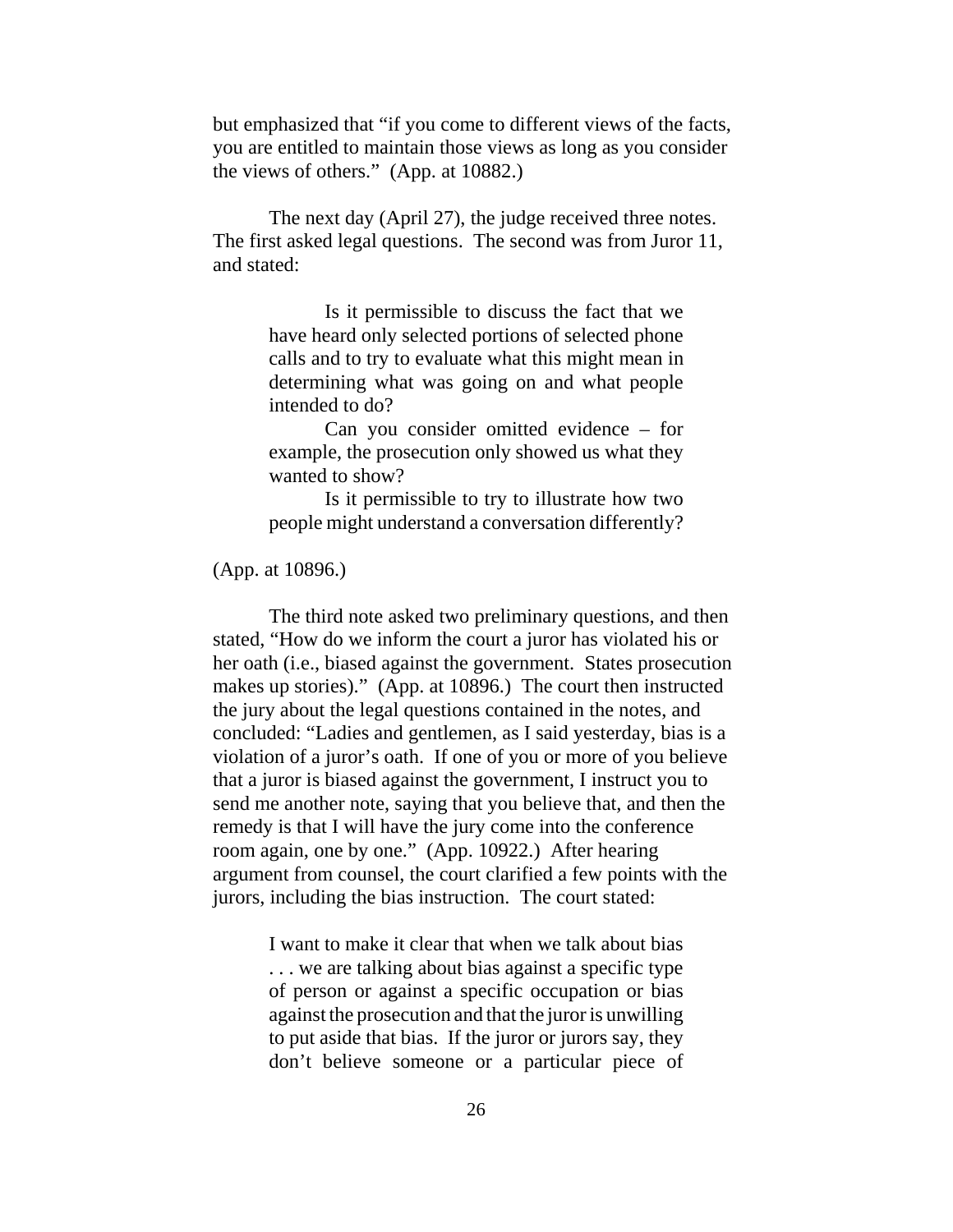evidence, that is not bias. That is just a discussion on the evidence presented in the case. But as I said before, if there are jurors who believe that a juror is unwilling to put aside bias, is using bias, that is something you should send me a note about . . . .

(App. at 10935-36.)

Soon afterward, the court received two more notes. The first stated:

> I believe the following statements reflect bias by a juror: The government lies. The prosecution made it up. They couldn't get Ron White so they made this up about Corey Kemp. They didn't play all of the calls. They omitted evidence. You didn't hear what they didn't want you to hear. The FBI lies. The government didn't present the evidence to prove anything.

(App. at 10949.) The second note, signed by the foreman, stated simply, "[A]sk the three questions again in your chambers." (App. at 10949.) Based on these notes, the court conducted another individual voir dire, which yielded the following information:

> Juror 1: Juror 11 refused to deliberate and discuss the evidence, and would not put aside her bias. Juror 2: Juror 11 refused to deliberate and discuss the evidence, and was very prejudiced against the government. Juror 2 also stated: "You just can't talk to [Juror No. 11]. She goes nuts. She starts banging on the table. She won't listen to us. Won't let anybody get a word in edge-wise. . . . If we present her with evidence, she flips through her notes and does not want to hear any evidence." Juror 2 went on to emphasize that "[Juror No. 11] is totally against the government. We have heard her say, the FBI are nothing but a bunch of liars."

> Juror 3: Three jurors had a difficult time listening to each other, but Juror 11 just shut down and refused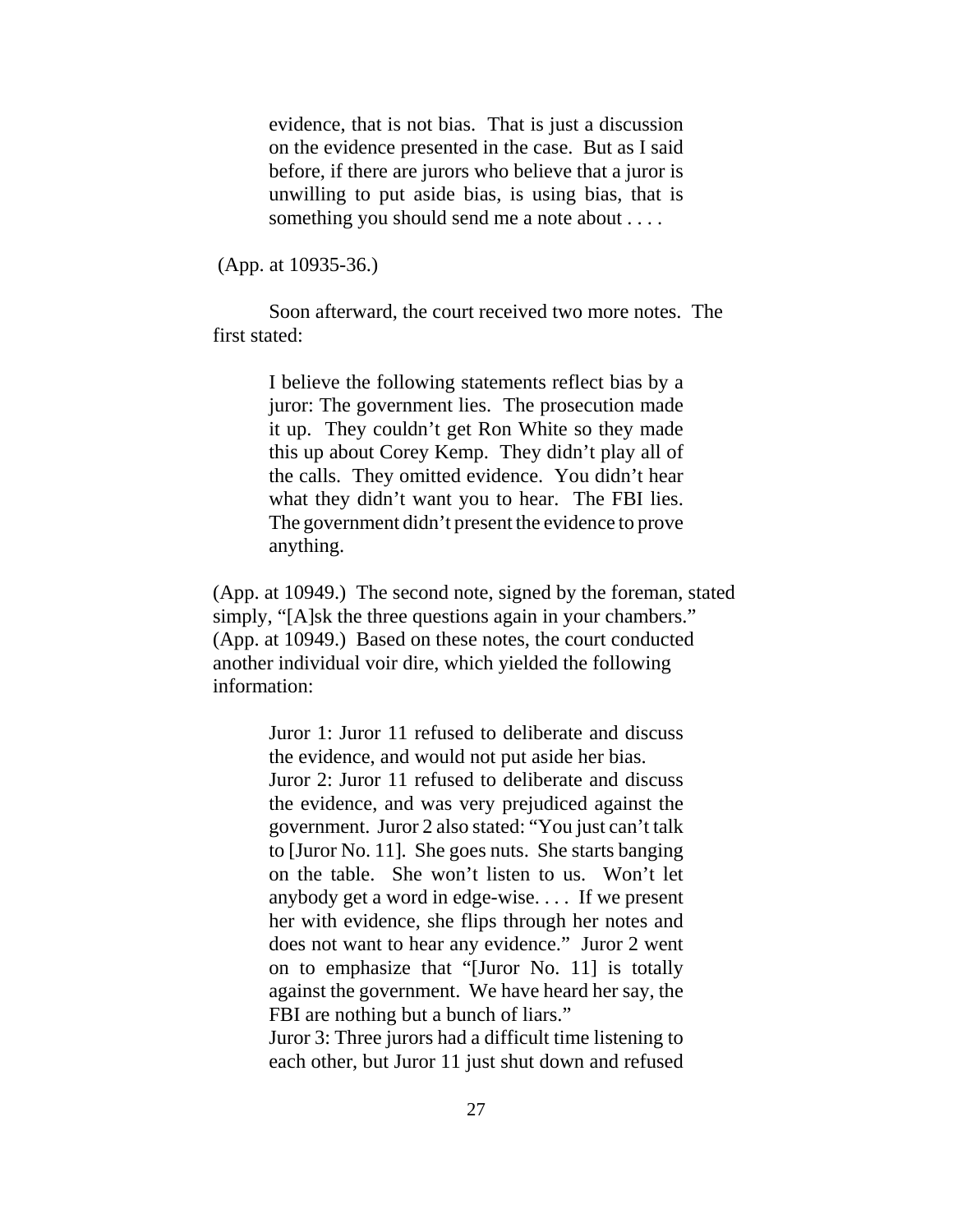to look at evidence that was shown to her. Juror 11 was also off task and biased against the FBI and the government. Juror 3 also stated: "People disagree on a lot of things. But when the arguments are with 11, it's just like slamming your head into a wall."

Juror 4: Juror 11 refused to deliberate or discuss the evidence, and was biased.

Juror 5: All jurors were deliberating and discussing evidence, but Juror 11 was "a bit biased, not tending enough to the evidence and instructions."

Juror 6: All jurors were deliberating, and Juror 11 was not biased, but did refuse to look at the evidence.

Juror 7: All jurors were deliberating, but Juror 11 was refusing to discuss the evidence. Further, Juror 11 was biased to a point concerning witnesses's occupations and was allowing that to cloud her judgment. However, she was not letting it affect her "that much."

Juror 8: Juror 11 was refusing to deliberate and would not look at any evidence. She also was biased and unable to put that bias aside.

Juror 9: Juror 11 was refusing to deliberate and would not look at evidence that was presented to her. Juror 11 also held prejudices against the government or the FBI, and was unwilling to put those prejudices aside.

Juror 10: Juror 11 refused to deliberate, ignored evidence, carried a personal agenda, and was biased. Juror 11: No jurors were refusing to deliberate or discuss the evidence. However, some people had difficulty focusing on the specific elements of a crime instead of just concluding that a defendant was guilty because the juror disapproved of the defendant's behavior. The jurors had been attempting to rule on guilt or innocence count by count, which was difficult for her, because so many of the issues were interrelated. Once the jury began to evaluate evidence on a different issue, Juror 11 said, "[W]ait a minute here, this contradicts what we agreed to back here. . . . I agreed with you about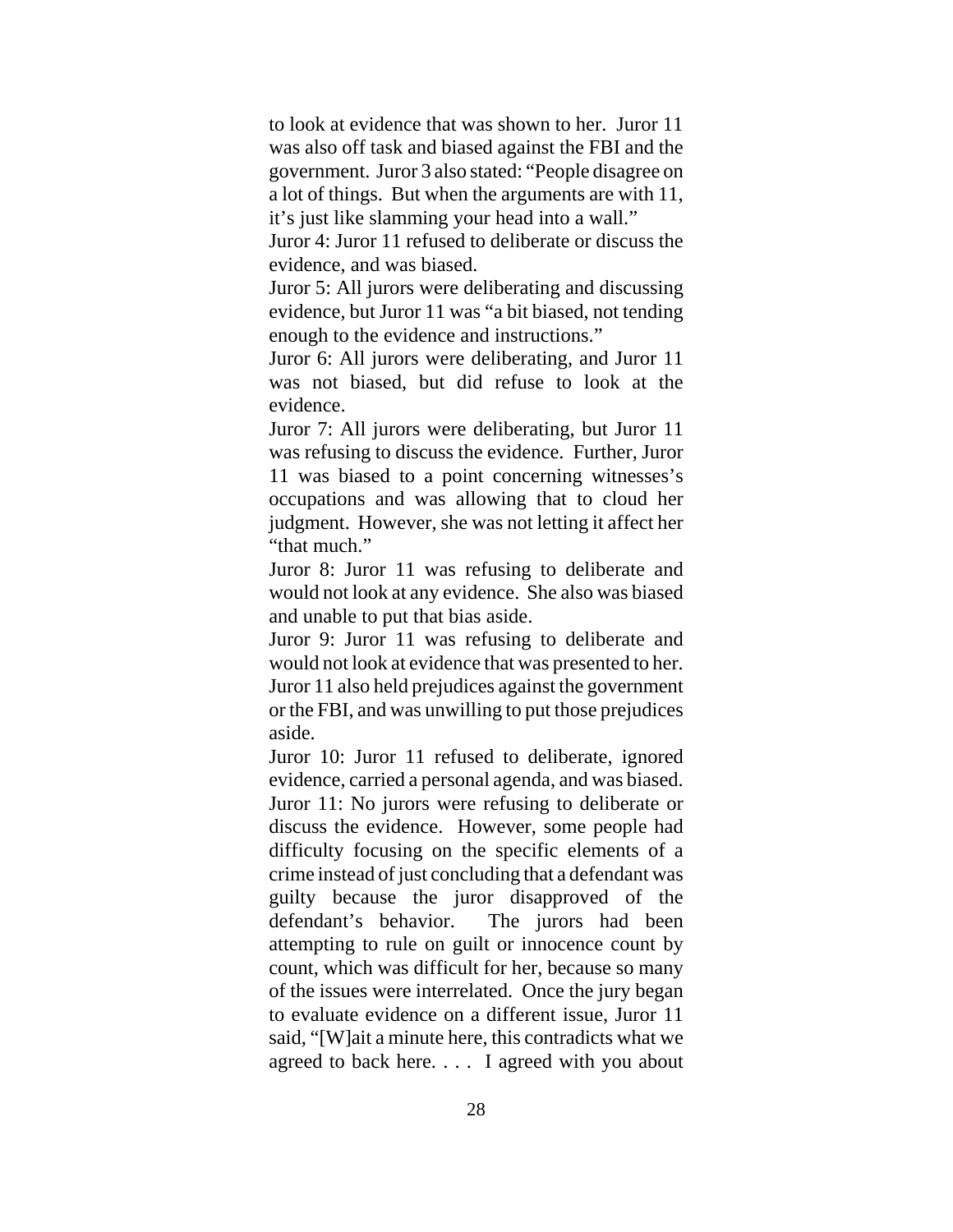here now I'm looking at this evidence and I don't think that is there anymore." All the jurors were working to put aside their biases. When asked whether she was biased against the FBI, Juror 11 responded that she didn't think so, and that her comments concerning the FBI were made only to refute another juror's statement that they only had to consider the FBI's evidence. She had not claimed that FBI agents always lie; instead, she had said that they are "probably accomplished liars" from doing undercover work, and that they are therefore probably skilled at detecting when someone is lying to them.

Juror 12: Juror 11 was refusing to deliberate or discuss evidence, and was biased against law enforcement. Speaking of Juror 11's bias, Juror 12 stated that "it's not the witnesses in the trial. It's the preconceived notion that law enforcement lies, they are telling lies."

Juror 11 then asked to return to clarify her previous statements. She stated that she had actually said that she "thought FBI agents were among the most credible witnesses because they were careful to say what they believed to be the truth and to distinguish fact from opinion." (App. at. 11062.) She also claimed to have said that one agent may have been biased going into his interview with Janice Knight because he had previously heard so much incriminatory information about her.

To recap, eight jurors (1-4, 8-10, 12) stated in clear terms that Juror No. 11 violated her duty to deliberate in good faith and to be free of preconceived biases that informed her decisionmaking. Juror No. 11 denied any allegations of bias or a refusal to deliberate. Juror No. 5 stated that no juror was refusing to deliberate or discuss the evidence/lack of evidence, and that all the jurors were following the District Court's instructions. This juror also stated that Juror No. 11 was "a bit biased, not tending enough to the evidence and instructions, but we are working on that." Juror No. 6 stated that Juror No. 11 was not refusing to follow the instructions, and that she was not biased either.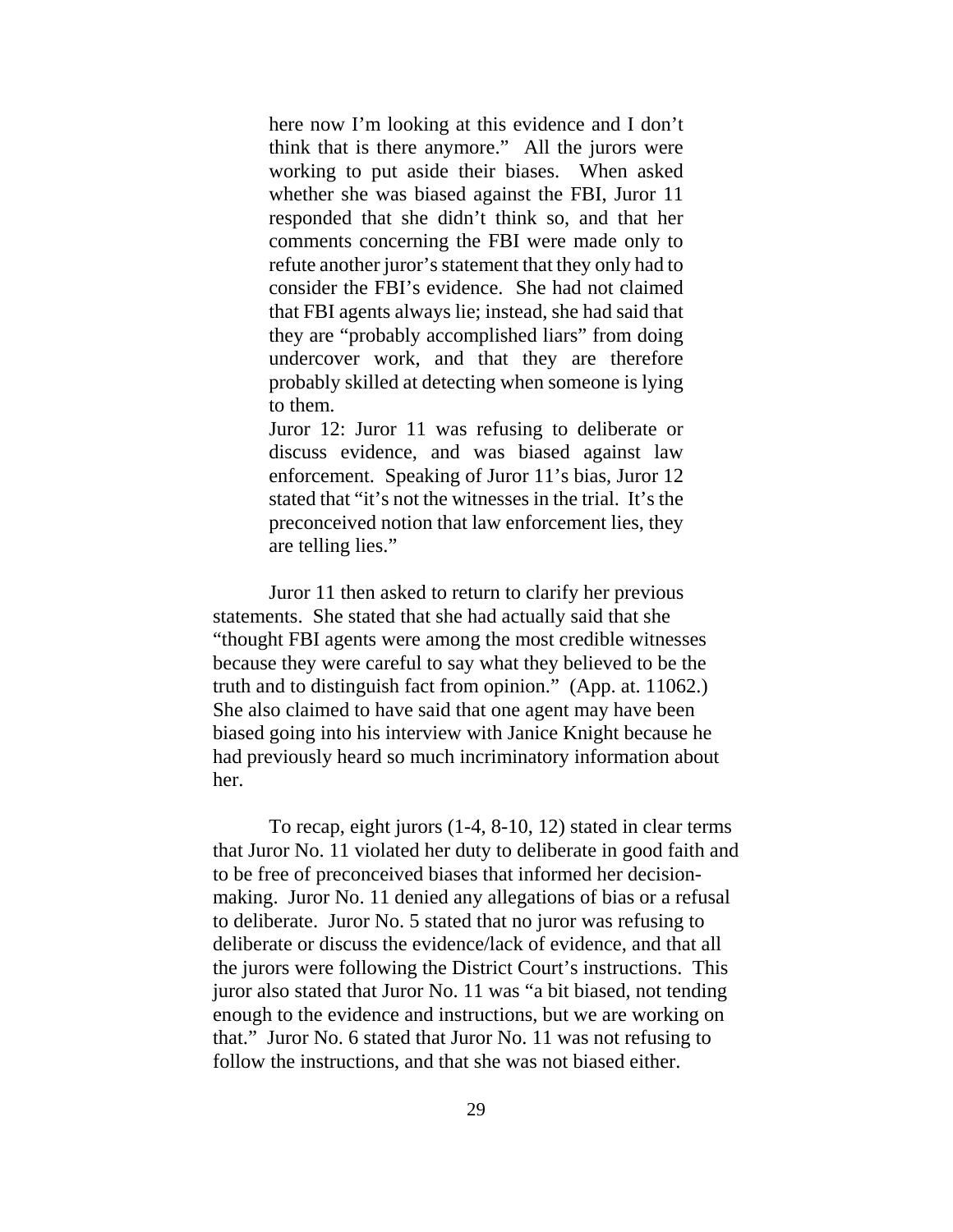However, Juror No. 6 did note that Juror No. 11's answers were "pretty much set in stone," making it "hard to show her the evidence." Juror No. 7 stated that no juror was refusing to deliberate, although he believed that Juror No. 11 refused to consider the evidence or lack of evidence. Juror No. 7 also noted that Juror No. 11 expressed bias against certain occupations.

Based on these responses, the court granted the government's motion to discharge Juror 11. The court stated:

> We have 11 out of the 12 jurors have made affirmative responses to at least one of the questions that I posited to them concerning juror number 11. . . . I find that the other 11 jurors are more credible than juror number 11. And to put it bluntly, I find that juror number 11 is in denial. She is articulate but she is not credible. You cannot balance her testimony that she made here against 11 of her fellow jurors. I find that they are more credible than she is, and I find that she is biased against the government. . . . I find that she has come in here and tried to articulate using an educated background. She is articulate but she is in total denial of what I find to be the facts as expressed by the other 11 jurors . . . .

#### (App. at 11079-80.)

The District Court then seated an alternate juror who had been sequestered during the first round of deliberations.

D. The Verdict

On May 10, 2005, the reconstituted jury returned its verdict. Kemp was convicted of conspiracy, seven counts of wire fraud, 11 counts of mail fraud, one count of attempted extortion, one count of extortion, two counts of making false statements to a bank, and four counts of filing a false income tax return; Hawkins was convicted of one count of wire fraud and three counts of perjury; Holck and Umbrell were convicted of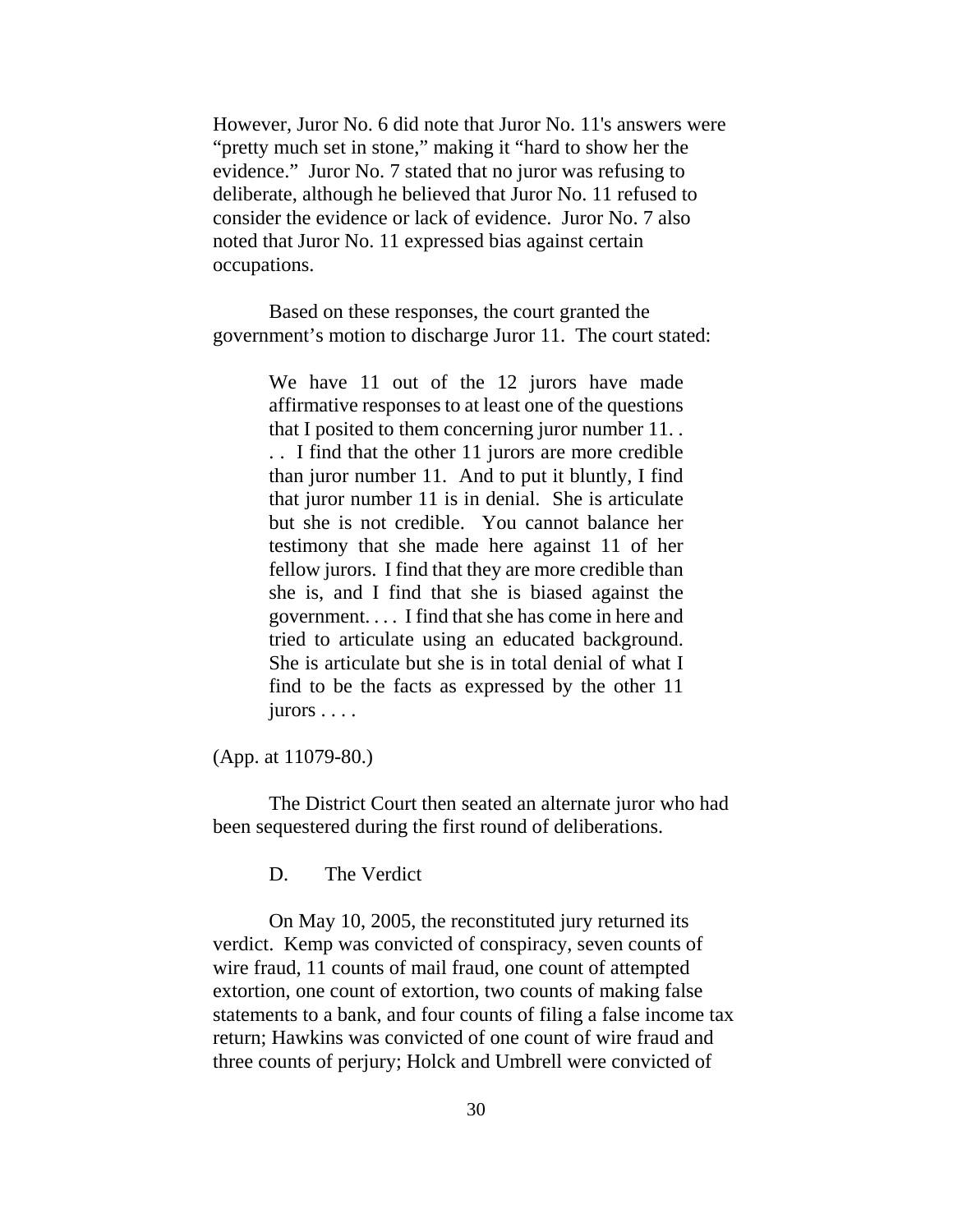conspiracy and two counts of wire fraud; and Knight was convicted of two counts of making false statements to the FBI. The jury also acquitted the defendants or was unable to reach a verdict on a number of charges.<sup>10</sup>

Ultimately, the District Court sentenced Kemp to 120 months' imprisonment, Holck to 28 months' imprisonment, Umbrell to 27 months' imprisonment, Hawkins to 33 months' imprisonment, and Knight to 5.5 months' imprisonment. All five defendants then filed timely appeals.

# II.

We have jurisdiction of an appeal from a judgment of conviction pursuant to 28 U.S.C. § 1291.

#### III.

The appellants challenge their convictions on many grounds. Kemp argues that the government failed to present sufficient evidence to support his convictions for mail fraud relating to his asset-locator business. Holck and Umbrell challenge their wire fraud convictions by arguing that the indictment failed to state an offense, the District Court erroneously instructed the jury, and the government presented insufficient evidence to sustain the convictions. Holck and Umbrell also argue that their conspiracy convictions must be vacated because there was a prejudicial variance between the

 $10$  The jury found Kemp not guilty of eight counts of wire fraud, one count of making false statements to a bank, and four counts of money laundering; Hawkins not guilty of conspiracy, three counts of wire fraud, and one count of perjury; Holck and Umbrell not guilty of three counts of wire fraud; and Knight not guilty of one count of wire fraud. The jury was unable to reach a verdict as to Kemp on four counts of wire fraud and one count of mail fraud; as to Holck and Umbrell on two counts of wire fraud and one count of mail fraud; and as to Knight on the conspiracy charge, two counts of wire fraud, and one count of making false statements to the FBI. The government withdrew one count of wire fraud against Kemp, Holck, and Umbrell.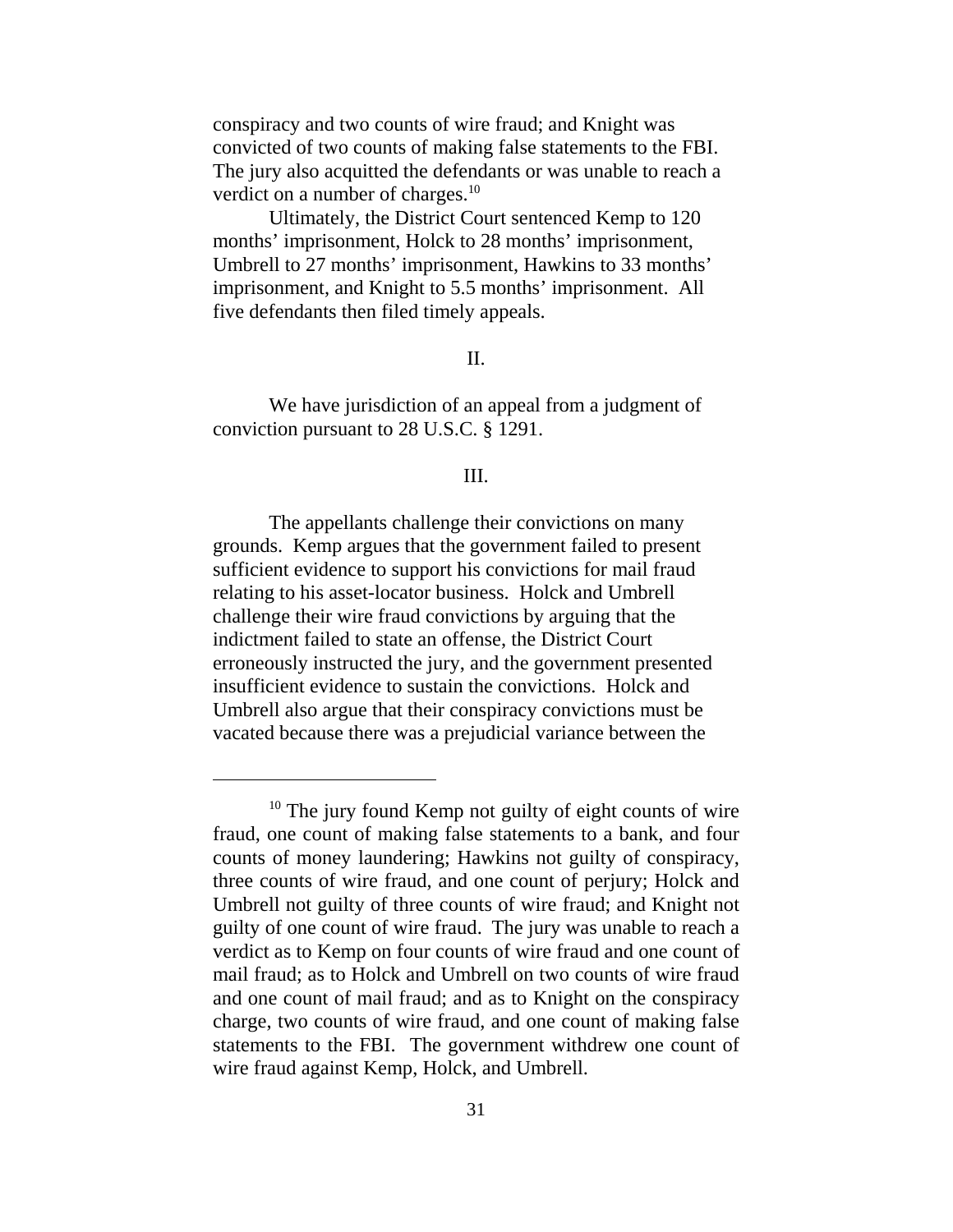crime charged in the indictment and the evidence adduced at trial. Hawkins claims that the government presented insufficient evidence to support his convictions for wire fraud and perjury, that the District Court's jury instructions on wire fraud omitted an essential element, and that the Court wrongly admitted several forms of unfairly prejudicial evidence. Finally, all appellants contend that the District Court erred by individually questioning the jurors upon receiving complaints of juror misconduct and then discharging Juror 11. We consider each of these sundry claims in turn.

#### A. Kemp's Mail Fraud Convictions

Kemp claims that the government presented insufficient evidence to support his convictions for honest services mail fraud concerning his role in the asset-locator business for which he received \$1,300. We review sufficiency-of-the-evidence challenges with particular deference to the jury's verdict. *United States v. Dent*, 149 F.3d 180, 187 (3d Cir. 1998). Because Kemp did not raise this argument to the District Court in his motion for acquittal, we review for plain error. *United States v. Vampire Nation*, 451 F.3d 189, 203 (3d Cir. 2006). Plain error requires: " $(1)$  an error;  $(2)$  that is plain; and  $(3)$  that affected substantial rights." *Id.* As we will explain, the jury's conclusion on this count was supported by the evidence and not plain error.

To prove mail fraud, the government must establish "(1) the defendant's knowing and willful participation in a scheme or artifice to defraud, (2) with the specific intent to defraud, and (3) the use of the mails . . . in furtherance of the scheme." *United States v. Antico*, 275 F.3d 245, 261 (3d Cir. 2001). Congress has clarified that "the term 'scheme or artifice to defraud' includes a scheme or artifice to deprive another of the intangible right of honest services." 18 U.S.C. § 1346. Honest services fraud, in turn, typically occurs in either of two situations: "(1) bribery, where a [public official] was paid for a particular decision or action; or (2) failure to disclose a conflict of interest resulting in personal gain." *Antico*, 275 F.3d at 262-63. The government pursued both of these discrete theories in prosecuting the mail fraud counts at issue.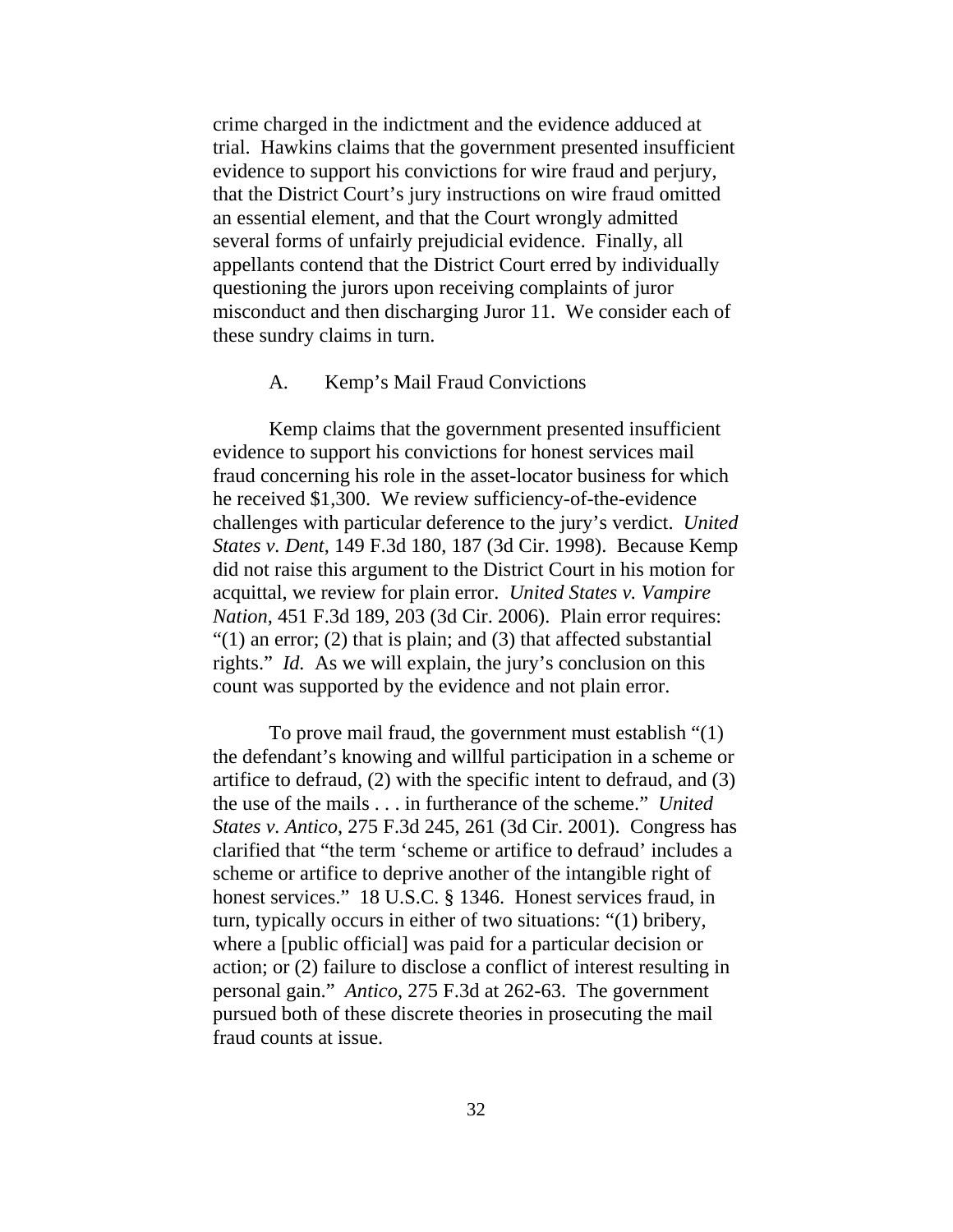Kemp maintains that his convictions must be vacated because the government presented insufficient evidence to prove honest services fraud under either the bribery theory or the failure-to-disclose theory.<sup>11</sup> Because Kemp challenges the sufficiency of the evidence of these two theories, and has not argued that either was legally invalid or unconstitutional, we will affirm if the evidence is sufficient to support a judgment on either theory. *See United States v. Syme*, 276 F.3d 131, 144 (3d Cir. 2002) (explaining that "if the evidence is insufficient to support a conviction on one alternative theory in a count but sufficient to convict on another alternative theory that was charged to the jury in the same count, then a reviewing court should assume that the jury convicted on the factually sufficient theory and should let the jury verdict stand").

Here, a reasonable jury could conclude beyond a reasonable doubt that Kemp "was paid for a particular decision or action," *Antico*, 275 F.3d at 263, and thus convict him of honest services fraud under a bribery theory. The government presented evidence that Kemp and Anderson had an arrangement where Anderson would locate owners of unredeemed city bonds and attempt to help them cash their bonds. This project required Kemp to exercise his authority as treasurer: he provided Anderson with a list of holders of outstanding bonds and a form letter for her to use; also, the treasurer's office was responsible for contacting the banks to facilitate the ultimate repayment. When Anderson was asked at trial what Kemp would contribute to the business to earn his share of its proceeds, she identified only these first two official actions. A reasonable jury certainly could have concluded that Kemp was paid for the reasons that Anderson pinpointed – taking official action that aided the business.

Kemp argues that he was paid not for taking particular actions but because he held a stake in the business. However,

 $11$  Kemp does not dispute that as treasurer, he was a public official who owed a duty to provide honest services to the public. *See* 65 Pa. Cons. Stat. § 1102; *see also Antico*, 275 F.3d at 262 n.18.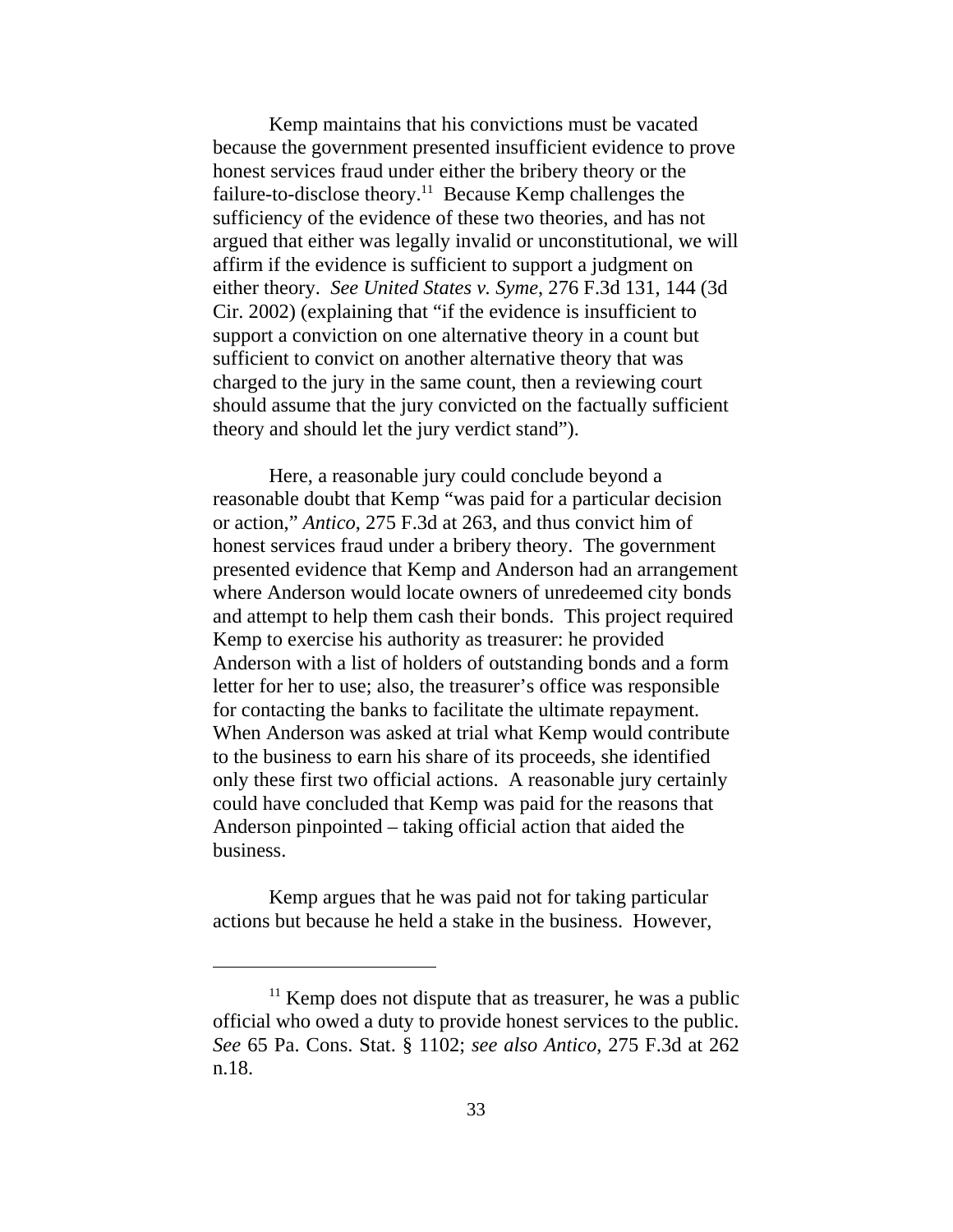Anderson testified that the company was formally owned by her and a friend, and not Kemp. While Kemp did suggest the idea of the asset-locator business to Anderson, a reasonable jury could have found it more likely that Kemp was paid \$1,300 for taking actions in favor of the business than for providing an inchoate idea.

We have repeatedly recognized that accepting money in exchange for an official action is a form of honest services fraud.12 *See United States v. Panarella*, 277 F.3d 678, 690 (3d Cir. 2002); *Antico*, 275 F.3d at 262-63. As Pennsylvania law provides, "public office is a public trust and . . . any effort to realize personal financial gain through public office other than compensation provided by law is a violation of that trust." 65 Pa. Cons. Stat. § 1101.1. Here, the government presented sufficient evidence for a reasonable jury to find beyond a reasonable doubt that Kemp violated that trust by soliciting and accepting payment in exchange for taking official action. Accordingly, we find no plain error and reject Kemp's challenge to his mail fraud convictions.

- B. Holck's and Umbrell's Wire Fraud Convictions
	- 1. Challenge to the Indictment

Holck and Umbrell lead off their attack on their wire fraud convictions by arguing that their convictions under the bribery theory of honest services fraud must be vacated because that theory was not charged in the indictment. We deem an indictment sufficient so long as it "(1) contains the elements of

<sup>12</sup> This case is distinguishable from *United States v. McNeive*, 536 F.2d 1245 (8th Cir. 1976), where the Eighth Circuit concluded that a chief plumbing inspector's acceptance of unsolicited gratuities that were attached to applications for permits that required only ministerial action did not amount to honest services fraud. *Id.* at 1251. Even if Kemp's actions here were largely ministerial, Kemp's role in setting the scheme in motion and then demanding payment was of a far more insidious order than the passive behavior of the defendant in *McNeive*.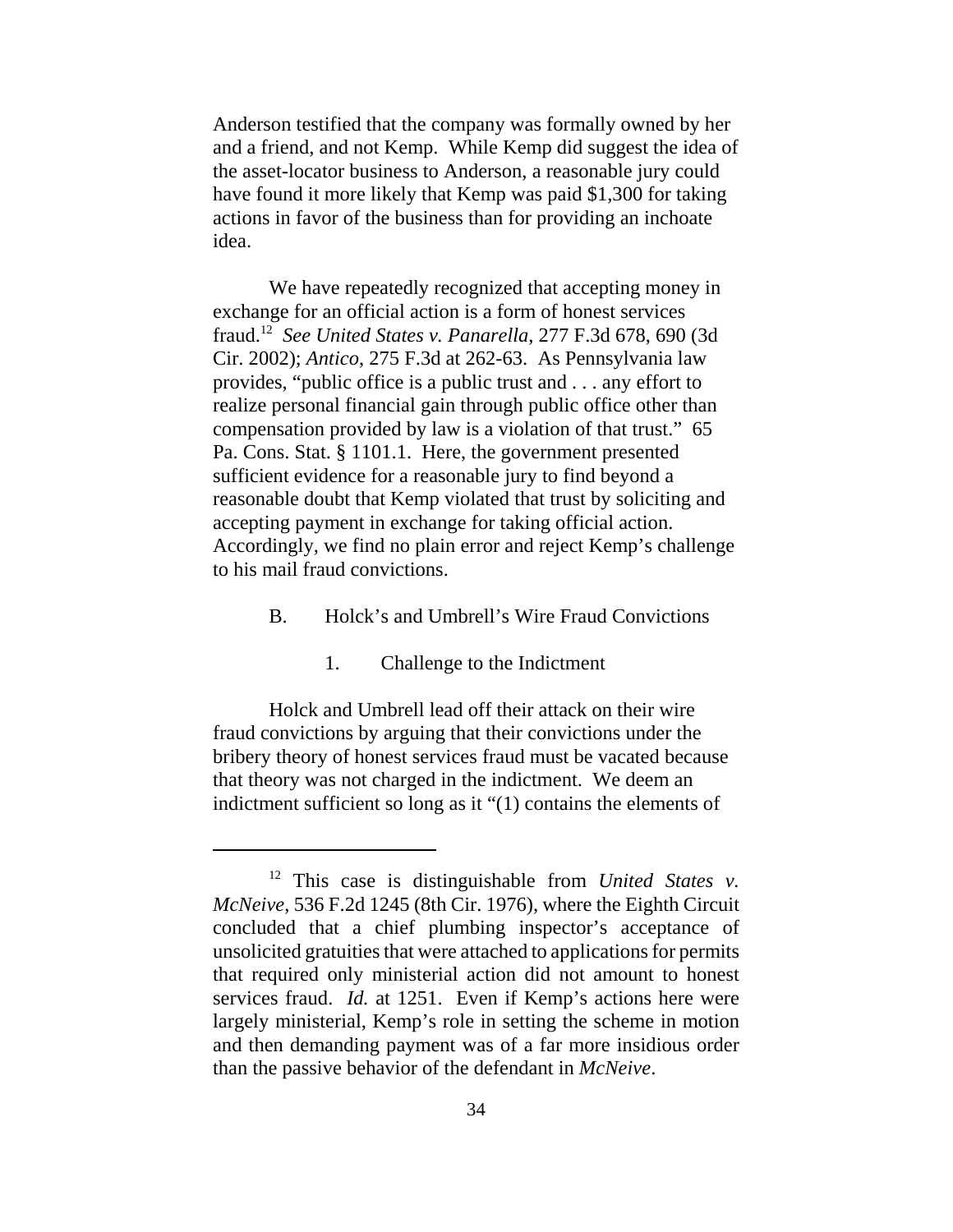the offense intended to be charged, (2) sufficiently apprises the defendant of what he must be prepared to meet, and (3) allows the defendant to show with accuracy to what extent he may plead a former acquittal or conviction in the event of a subsequent prosecution." *United States v. Vitillo*, --- F.3d ----, 2007 WL 1805332 (3d Cir. 2007) (internal quotation marks omitted). Moreover, "no greater specificity than the statutory language is required so long as there is sufficient factual orientation to permit the defendant to prepare his defense and to invoke double jeopardy in the event of a subsequent prosecution." *United States v. Rankin*, 870 F.2d 109, 112 (3d Cir. 1989). We exercise plenary review over this challenge. *United States v. Hedaithy*, 392 F.3d 580, 590 n.10 (3d Cir. 2004).

We conclude that the indictment here adequately charged Holck and Umbrell with the bribery theory of honest services wire fraud. The wire fraud counts of the indictment (counts 15- 22) plainly alleged honest services fraud, charging Holck and Umbrell with engaging in "a scheme to defraud the City of Philadelphia and its citizens of the right to defendant COREY KEMP'S honest services in the affairs of the City of Philadelphia." (App. at 587.) Then, the specific factual allegations – some of which were incorporated by reference to the allegations of the conspiracy charge, *see* Fed. R. Crim. P. 7(c)(1) ("A count may incorporate by reference an allegation made in another count."); *see also United States v. Markus*, 721 F.2d 442, 444 (3d Cir. 1983) – were sufficient to alert Holck and Umbrell that the government planned to pursue both theories. The indictment refers to "the benefits that HOLCK and UMBRELL extended to Kemp with the intent to influence KEMP's official actions" (App. at 491), and charges that "defendants GLENN K. HOLCK and STEPHEN M. UMBRELL, on behalf of their employer, Commerce Bank, provided benefits to Kemp in the form of otherwise unavailable loans in exchange for favorable decisions by KEMP as Treasurer of Philadelphia" (App. at 554). These allegations were sufficient to charge Holck and Umbrell with honest services fraud under a bribery theory, and accordingly, we reject Holck and Umbrell's argument that the indictment should have been dismissed.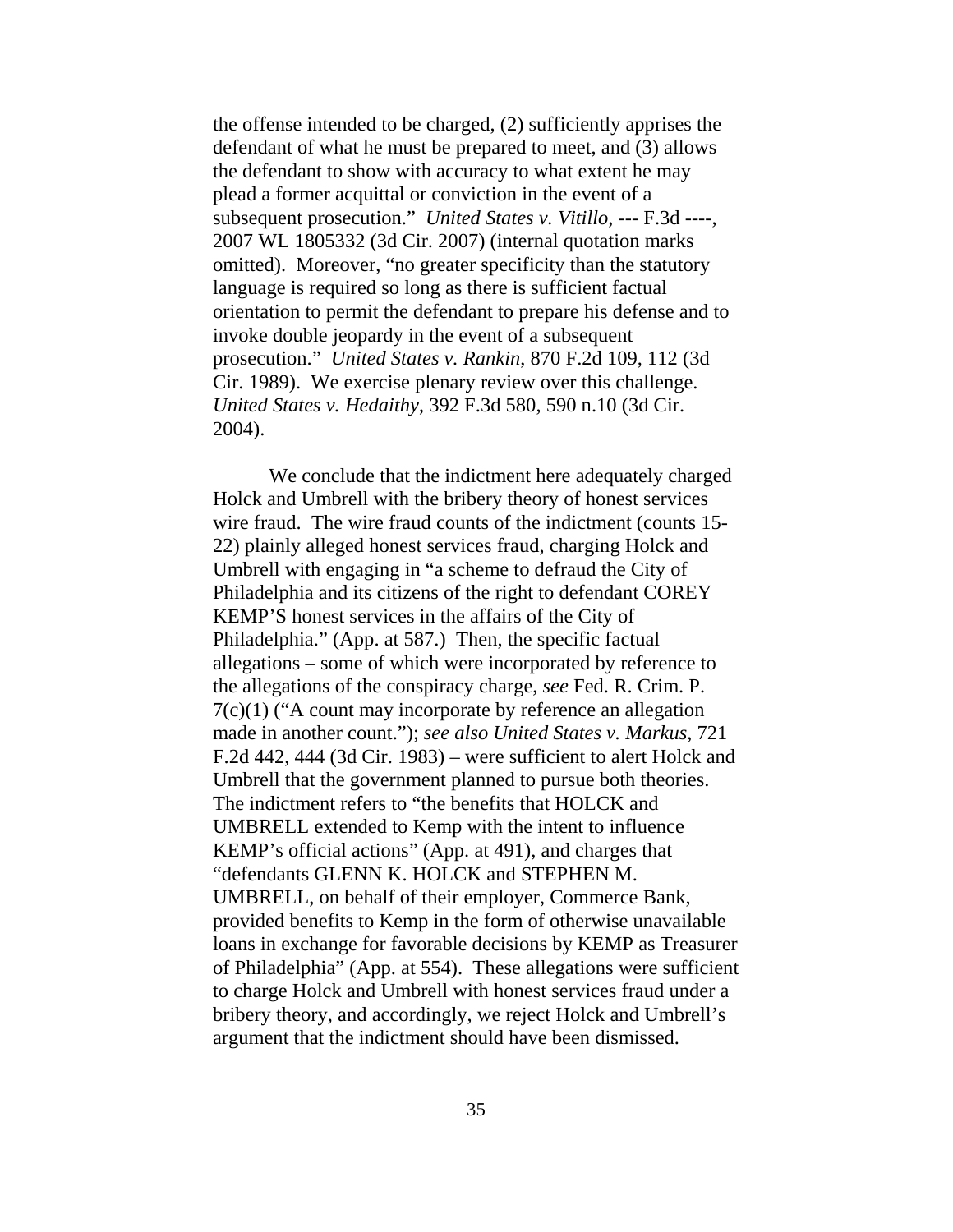## 2. The "Stream of Benefits" Instruction

Holck and Umbrell next claim that the District Court misstated the law when instructing the jury on the bribery theory of honest services fraud, such that the jury was invited to convict if it concluded that Holck and Umbrell had provided benefits to Kemp in a "general attempt to curry favor." We exercise plenary review over whether the District Court correctly stated the law, and consider "whether the charge, taken as a whole, properly apprise[d] the jury of the issues and the applicable law." *Armstrong v. Burdette Tomlin Mem'l Hosp.*, 438 F.3d 240, 245 (3d Cir. 2006) (alteration in original) (internal quotation marks omitted).

While we agree with Holck and Umbrell that bribery may not be founded on a mere intent to curry favor, we nevertheless reject their challenge to the District Court's instructions. As Holck and Umbrell recognize, there is a critical difference between bribery and generalized gifts provided in an attempt to build goodwill. The Supreme Court has explained, in interpreting the federal bribery and gratuity statute, 18 U.S.C. § 201, that bribery requires a *quid pro quo*, which includes an "intent 'to influence' an official act or 'to be influenced' in an official act." *United States v. Sun-Diamond Growers of Cal.*, 526 U.S. 398, 404 (1999) (quoting 18 U.S.C. § 201(b)). This may be contrasted to both a gratuity, which "may constitute merely a reward for some future act that the public official will take (and may already have determined to take), or for a past act that he has already taken," and to a noncriminal gift extended to a public official merely "to build a reservoir of goodwill that might ultimately affect one or more of a multitude of unspecified acts, now and in the future." *Id.* at 405.This discussion is equally applicable to bribery in the honest services fraud context, and we thus conclude that bribery requires "a specific intent to give or receive something of value *in exchange* for an official act." *Id.* at 404-05.

Holck and Umbrell arrive at their conclusion that this requirement was elided by the instructions only by reading certain sections of the jury charge out of context, which "is not the way we review jury instructions, because a single instruction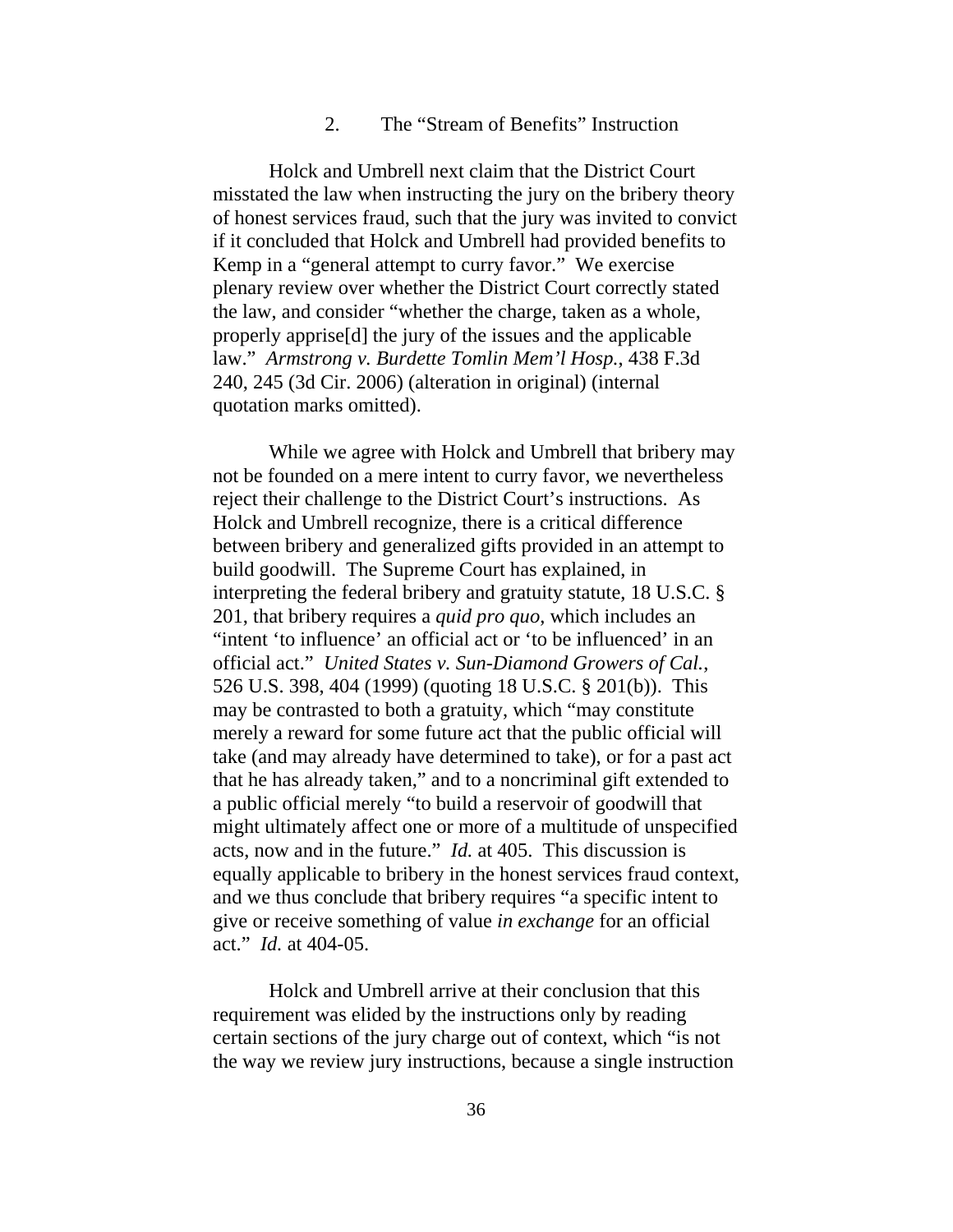to a jury may not be judged in artificial isolation, but must be viewed in the context of the overall charge." *United States v. Park*, 421 U.S. 658, 674 (1975). Read fairly, the instructions proffered by the District Court repeatedly emphasized the critical *quid pro quo*, explaining that "[t]o establish such bribery the government must prove beyond a reasonable doubt that there was a *quid pro quo*, . . . that the benefit was offered in exchange for the official act." (App. at 9642.) The Court continued, "where there is a stream of benefits given by a person to favor a public official, . . . it need not be shown that any specific benefit was given in exchange for a specific official act. If you find beyond a reasonable doubt that a person gave an official a stream of benefits in implicit exchange for one or more official acts, you may conclude that a bribery has occurred." (App. at 9643.) Finally, the Court explained, "[t]o find the giver of a benefit guilty, you must find that the giver had a specific intent to give . . . something of value in exchange for an official act, that is, that the accused had the specific intent to engage in such a *quid pro quo* exchange." (App. at 9643-44.) This instruction correctly described the law of bribery, and left no danger that the jury would convict upon merely finding that Holck and Umbrell provided benefits to Kemp in a general attempt to curry favor or build goodwill.

Moreover, we agree with the government that the District Court's instruction to the jury that it could convict upon finding a "stream of benefits" was legally correct. The key to whether a gift constitutes a bribe is whether the parties intended for the benefit to be made in exchange for some official action; the government need not prove that each gift was provided with the intent to prompt a specific official act. *See United States v. Jennings*, 160 F.3d 1006, 1014 (4th Cir. 1998). Rather, "[t]he quid pro quo requirement is satisfied so long as the evidence shows a 'course of conduct of favors and gifts flowing to a public official *in exchange for* a pattern of official actions favorable to the donor." *Id.* Thus, "payments may be made with the intent to retain the official's services on an 'as needed' basis, so that whenever the opportunity presents itself the official will take specific action on the payor's behalf." *Id.*; *see also United States v. Sawyer*, 85 F.3d 713, 730 (1st Cir. 1996) (stating that "a person with continuing and long-term interests before an official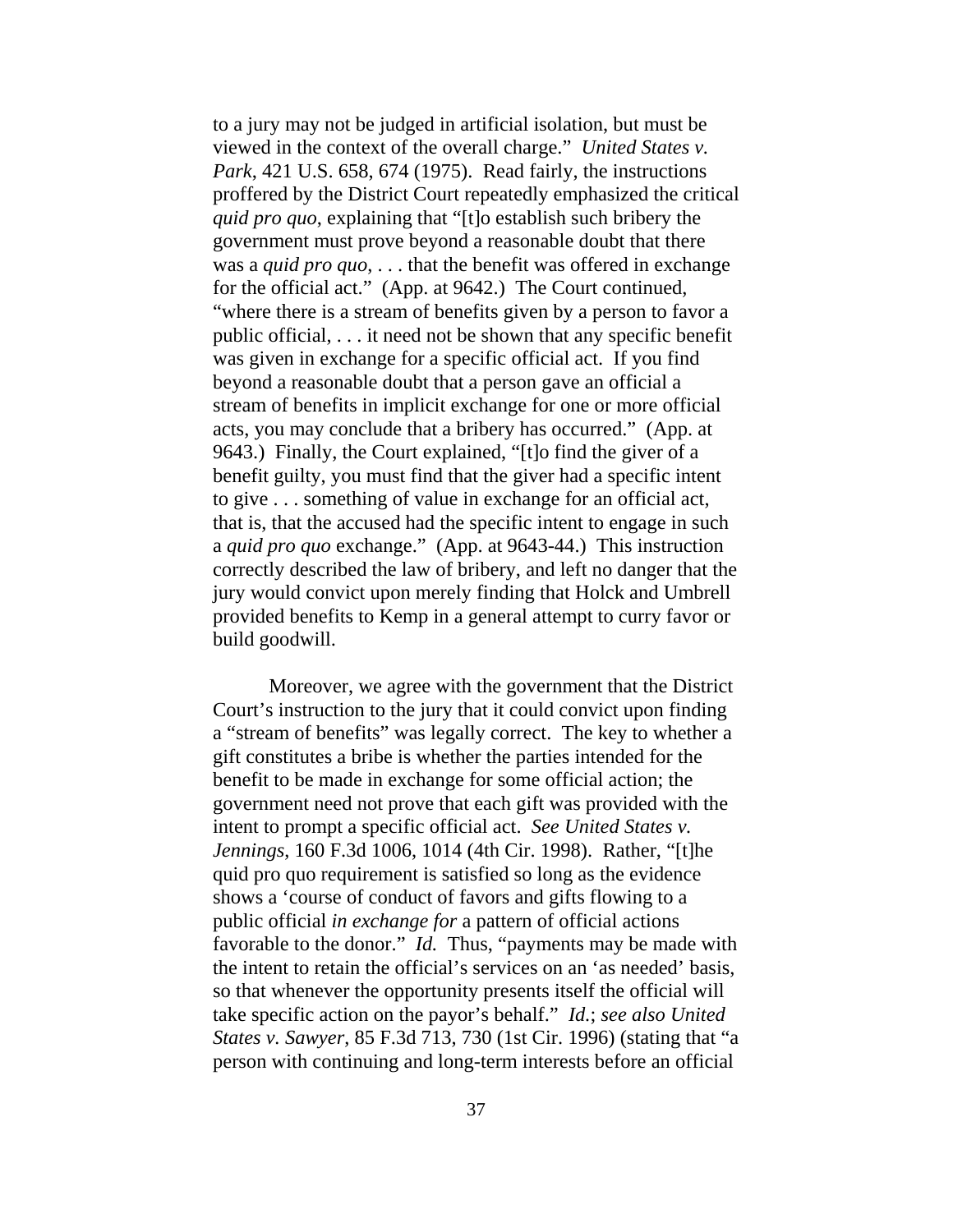might engage in a pattern of repeated, intentional gratuity offenses in order to coax ongoing favorable official action in derogation of the public's right to impartial official services"). While the form and number of gifts may vary, the gifts still constitute a bribe as long as the essential intent  $-$  a specific intent to give or receive something of value *in exchange* for an official act – exists. This theory was accurately and entirely presented to the jury in the jury instructions, and accordingly, we reject Holck and Umbrell's argument that the instructions as proffered were inadequate.

### 3. Legal Validity of Failure to Disclose Theory

Holck and Umbrell next present three arguments that the District Court's jury instructions concerning the failure-todisclose theory of honest services fraud were legally erroneous. If, as Holck and Umbrell argue, the alternative theory is legally invalid, we must vacate their convictions. *See Syme*, 276 F.3d at 144. Our review over whether the District Court correctly stated the law is plenary. *Armstrong*, 438 F.3d at 245. For the reasons discussed below, we conclude that the District Court correctly charged the jury.

Holck and Umbrell first argue that the jury instructions were inconsistent with our decision in *Panarella*. According to Holck and Umbrell, when we held in *Panarella* that a "public official who conceals a financial interest in violation of state criminal law while taking discretionary action that the official knows will directly benefit that interest commits honest services fraud," 277 F.3d at 694, we ruled that the discretionary action must benefit the public official himself, and not the person or organization that provided the benefit. They thus argue that the District Court's instructions, which permitted the jury to convict upon finding that Kemp took "a discretionary official action benefitting the giver of the benefit" (App. at 9644), wrongly stated the law.

A complete analysis of *Panarella* plainly demonstrates the defectiveness of Holck and Umbrell's position. In *Panarella*, Loeper, while Majority Leader of the Pennsylvania Senate, worked as a business consultant for a tax collection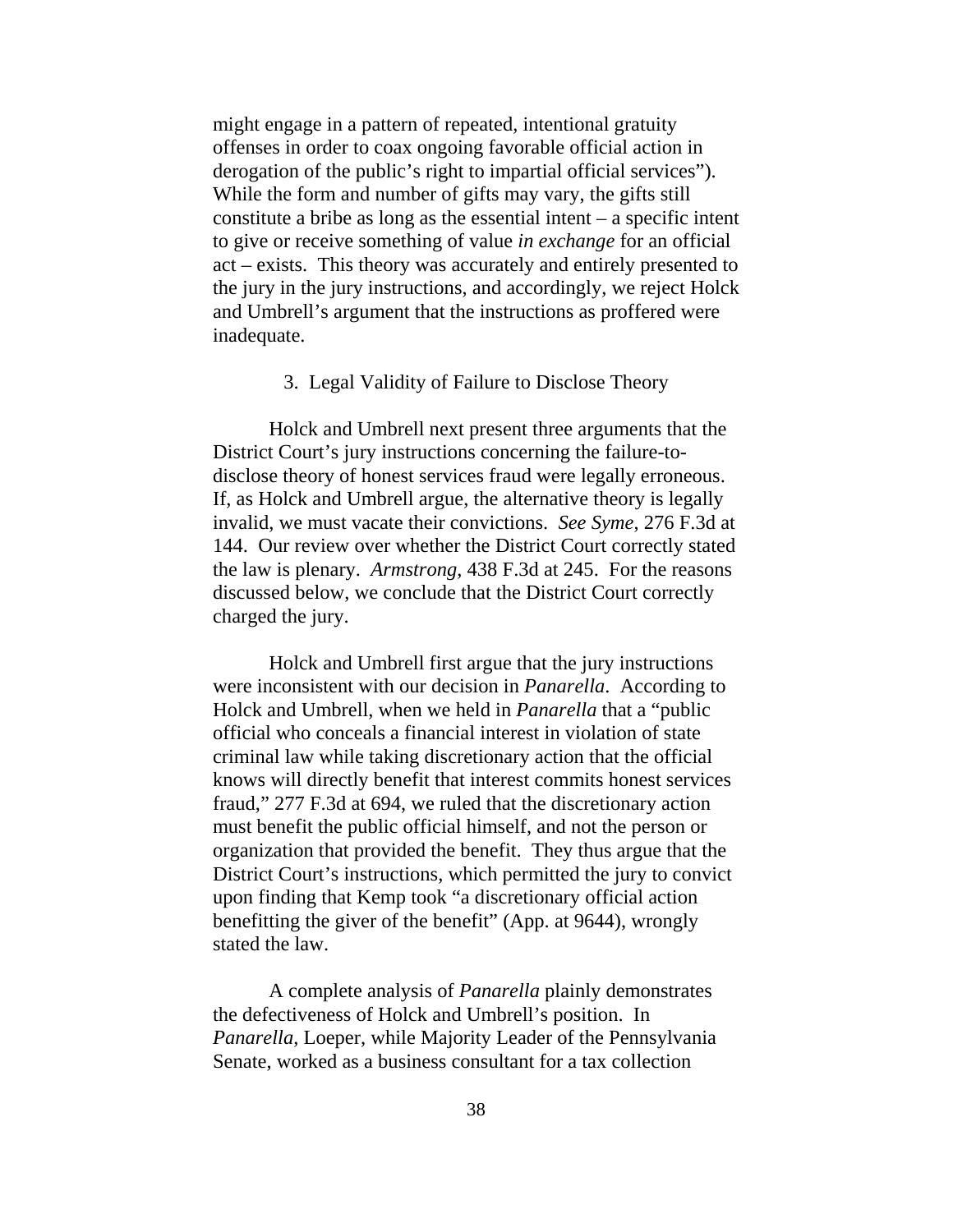business. *Id.* at 681. Loeper failed to disclose his income from the business as required by state law, and spoke and voted against bills that would have harmed that business. *Id.* We held that this conduct constituted honest services fraud, and emphasized the importance of disclosing conflicts of interest. *Id.* at 696-97. We explained:

> Were it easy to detect and prosecute public officials for bribery, the need for public officials to disclose conflicts of interest would be greatly reduced. . . . One reason why federal and state law mandates disclosure of conflicts of interest, however, is that it is often difficult or impossible to know for sure whether a public official has acted on a conflict of interest. The only difference between a public official who accepts a bribe and a public official who receives payments while taking discretionary action *that benefits that payor*, as Loeper did in this case, is the existence of a quid pro quo whereby the public official and the payor agree that the discretionary action taken by the public official is in exchange for payment. Recognizing the practical difficulties in proving the existence of such a quid pro quo, disclosure laws permit the public to judge for itself whether an official has acted on a conflict of interest.

*Id.* at 697 (emphasis added) (citation omitted). This explanation is consistent with our opinion in *Antico*, where we emphasized, broadly, the duty of a public official "to disclose material information affecting an official's impartial decision-making." 275 F.3d at 264. Accordingly, we reject Holck and Umbrell's argument that the discretionary action must directly benefit the public official, and hold that honest services fraud encompasses a situation where a public official conceals a financial interest in violation of state criminal law while taking discretionary action that the official knows will directly benefit the individual or organization behind that financial interest. We thus reject Holck and Umbrell's challenge on this front.

Holck and Umbrell next argue that the jury instructions misstated the law because they did not require the jury to find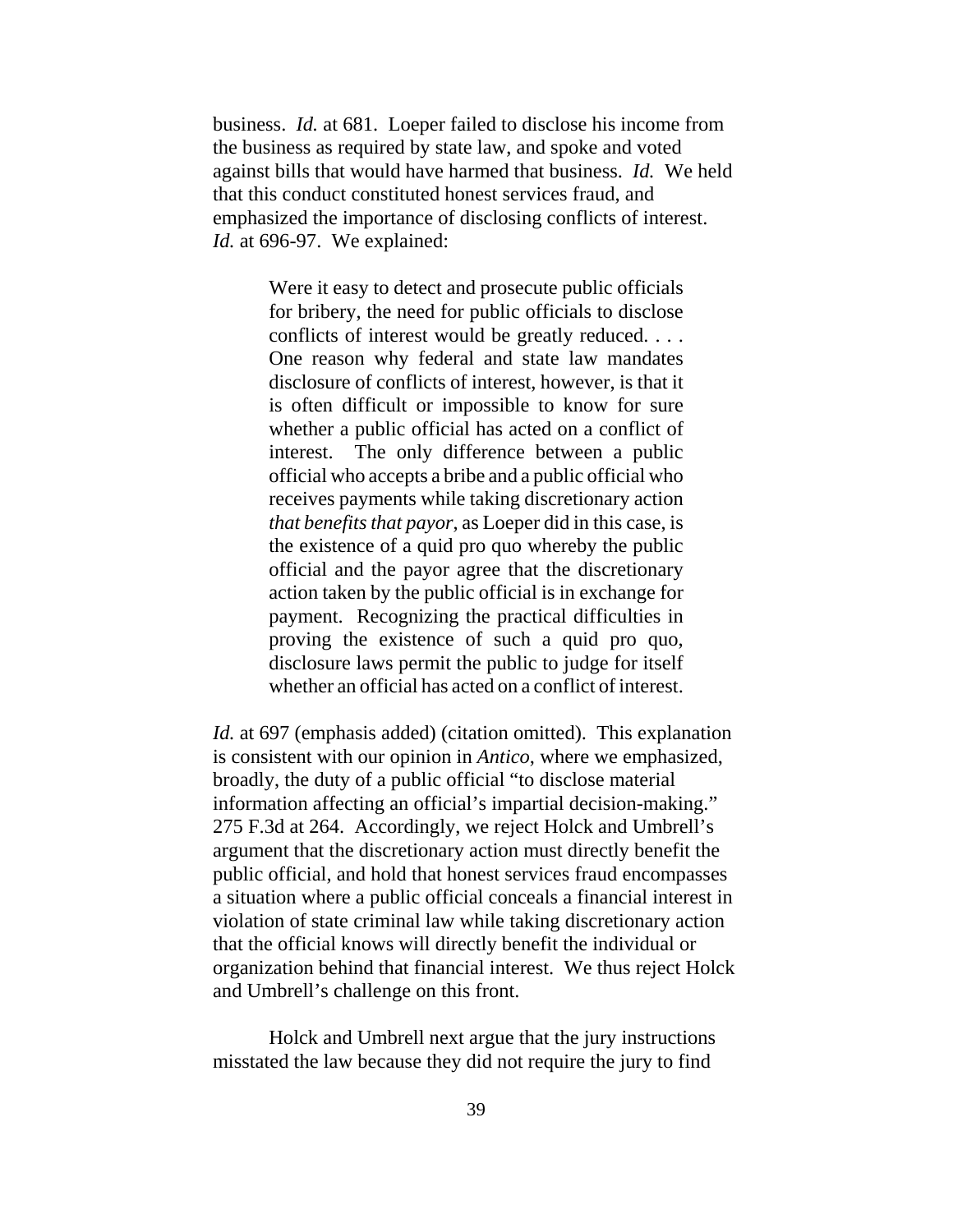that Holck and Umbrell failed to disclose a financial interest in violation of a state *criminal* law. However, this argument misapprehends Pennsylvania's statutory structure. The District Court read to the jury the provisions of 65 Pa. Cons. Stat. § 1103(a)-(c), all of which are felonies. *See* 65 Pa. Cons. Stat. § 1109(a). Thus, we also reject this claim.

Finally, Holck and Umbrell contend that the District Court's instructions about the species of loans that public officials are required to report were incomplete. They argue that in addition to the proffered instructions, which stated that "a commercially reasonable loan made in the ordinary course of business" is exempt from the reporting requirement, $^{13}$  the District Court should have informed the jury that "the financial terms of the loan must be below-market or that the loan must be outside the ordinary course of business."

To the extent that the language proposed by Holck and Umbrell adds anything to the District Court's instruction, we conclude that the District Court was not obligated to include it. Holck and Umbrell's authority for their position  $-4$  Pa. Code § 7.153(b)(3) and Executive Order No. 16-92 – concerns gifts that public officials are prohibited from accepting, and are thus inapposite here. The crucial issue is whether Kemp was required to *report* the loans; whether he was entitled to *accept* the loans is a different matter altogether. Accordingly, we conclude that the District Court correctly and fully<sup>14</sup> instructed the jury about the

<sup>&</sup>lt;sup>13</sup> These instructions were consistent with Pennsylvania law, which requires public officials to report "[t]he name and address of the source and the amount of any gift or gifts valued in the aggregate at \$250 or more and the circumstances of each gift," 65 Pa. Cons. Stat.  $\S$  1105(b)(6); in defining "gift," the statute excludes from the general definition "a commercially reasonable loan made in the ordinary course of business," §§ 1102, 13A03.

<sup>&</sup>lt;sup>14</sup> The District Court instructed the jury that to determine whether the loans provided by Kemp were gifts that were required to be reported, it should consider "whether defendant Holck and/or defendant Umbrell followed established Commerce Bank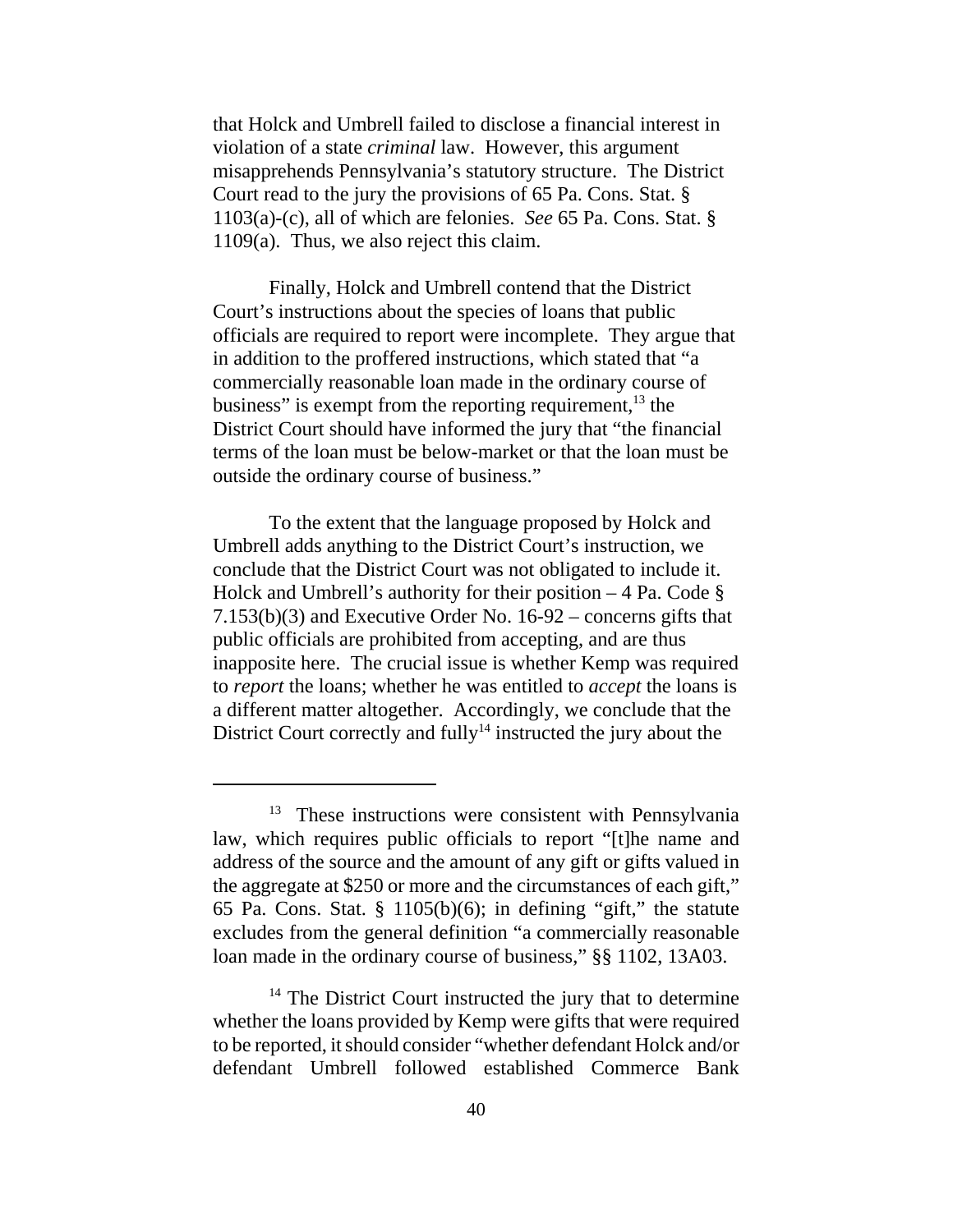governing law concerning loans.

4. Sufficiency of the Evidence for Bribery Theory

Holck and Umbrell's final challenge to their honest services wire fraud convictions is that the government presented insufficient evidence to sustain those convictions under a bribery theory. According to Holck and Umbrell, the government failed to prove: (1) that they made a payment to Kemp; (2) that they received a benefit from Kemp; and (3) that the two were directly connected. As noted above, we will "view the evidence in the light most favorable to the Government and sustain the verdict if any rational juror could have found the elements of the crime beyond a reasonable doubt." *United States v. Cartwright*, 359 F.3d 281, 286 (3d Cir. 2004) (internal quotation marks omitted).

As we held above, bribery requires a specific intent to give or receive something of value *in exchange* for an official act. We note that evidence of a "*quid pro quo* can be implicit, that is, a conviction can occur if the Government shows that [the defendant] accepted payments or other consideration with the implied understanding that he would perform or not perform an act in his official capacity." *Antico*, 275 F.3d at 257. As we have recognized, "'the official and the payor need not state the *quid pro quo* in express terms, for otherwise the law's effect could be frustrated by knowing winks and nods.'"15 *Id.* at 258 (quoting *United States v. Bradley*, 173 F.3d 225, 231 (3d

procedures applicable for similar loans, whether they intended to give a benefit or gift to defendant Kemp, whether the loans were commercially reasonable, made in the ordinary course of business, whether the loans were considered by defendant Kemp to be a benefit or gift, the terms of the loan and other factors . . . that you consider material." (App. at 9651.) This appropriately conveyed to the jury the many-faceted issue.

<sup>&</sup>lt;sup>15</sup> While we made that statement while discussing the Hobbs Act, it is no less applicable in the present context. *See, e.g.*, *United States v. Woodward*, 149 F.3d 46, 57 (1st Cir. 1998) (permitting similar form of proof in honest services fraud case).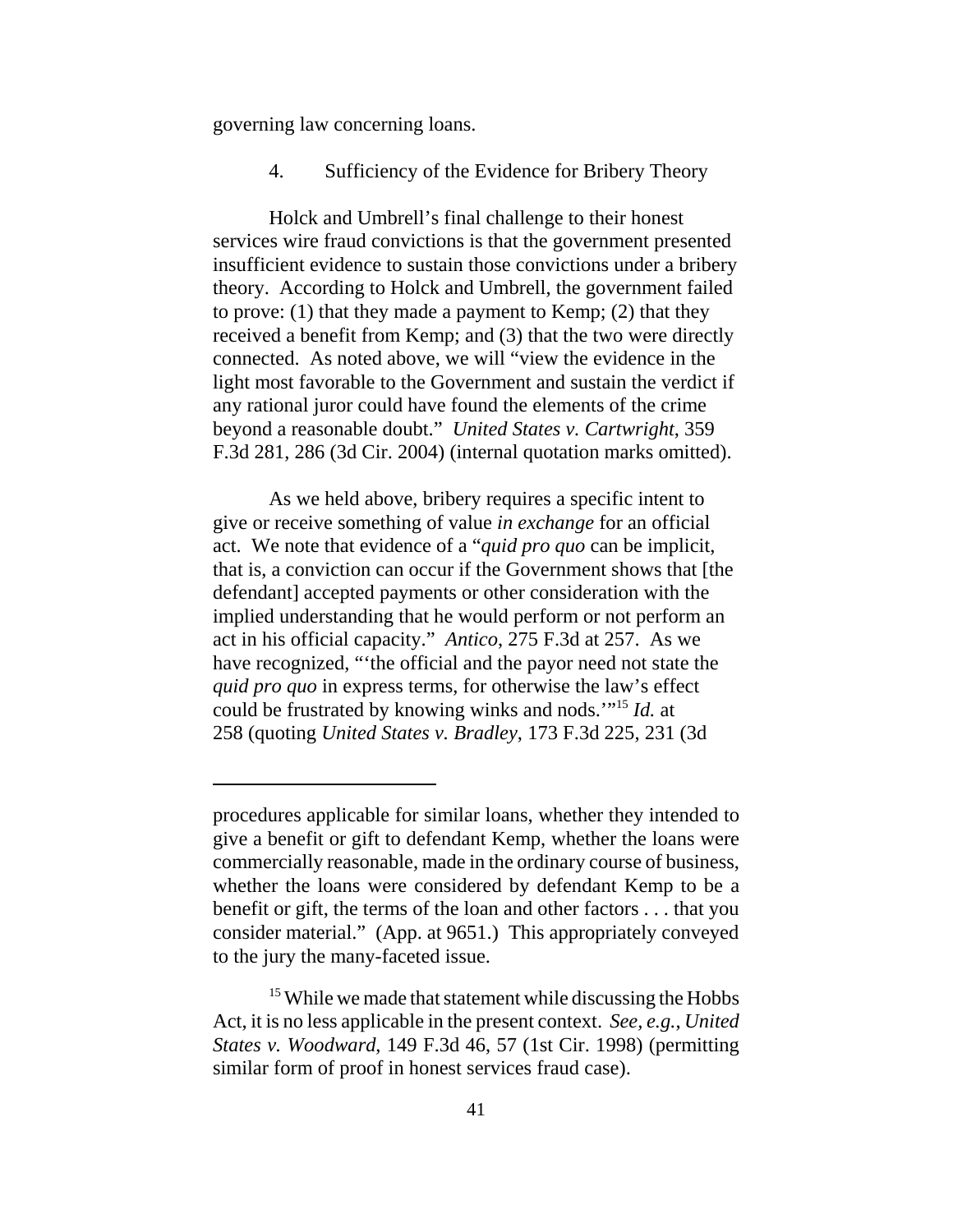Cir. 1999)).

We first reject Holck and Umbrell's argument that the benefits that they were accused of bestowing on  $Kemp - a$ variety of loans – cannot constitute bribes (or the *quid* of a *quid pro quo*) because they were made at the prevailing interest rates in the regular course of business. As a factual matter, a reasonable jury certainly could have found that these loans were not advanced in the usual course of business and were instead extended to Kemp and his friends solely because of Kemp's position. For instance, Umbrell agreed to loan \$7,500 unsecured to a person Kemp described as having "shaky credit" without even seeing an application or speaking to the borrower. Umbrell's stated purpose for approving this loan was to make Kemp "look good." Moreover, Kemp's mortgage loans were approved by Holck and Umbrell before Kemp filed an application, and despite the fact that Commerce's computer program and underwriter rejected the mortgages. Indeed, an underwriter from Commerce testified that the procedures used to approve this loan failed to comply with standard practice. This evidence is sufficient to support a jury's conclusion that these loans were made available to Kemp only because he was the treasurer.

Moreover, as a legal matter, we conclude that providing a loan to a public official (or his friends or family) that would have otherwise been unavailable to that official or available at a higher interest rate may constitute a bribe. This is consistent with our discussion in *Antico* where, concerning *quid pro quo* under the Hobbs Act, we broadly described a bribe as involving "payments *or other consideration*." *Id.* at 257 (emphasis added). Further, the conclusion comports with the federal bribery statute, which refers to "anything of value," and other general definitions of bribery. *See, e.g.*, *Black's Law Dictionary* 186 (7th ed. 1999) (defining "bribery" as "[t]he corrupt payment, receipt, or solicitation of a private favor for official action"). It also takes account of the commonsense notion that a loan may be of immense value to the recipient: for instance, here, Kemp's mortgage loan allowed him to purchase a house.

Our conclusion that a loan may constitute the *quid* in a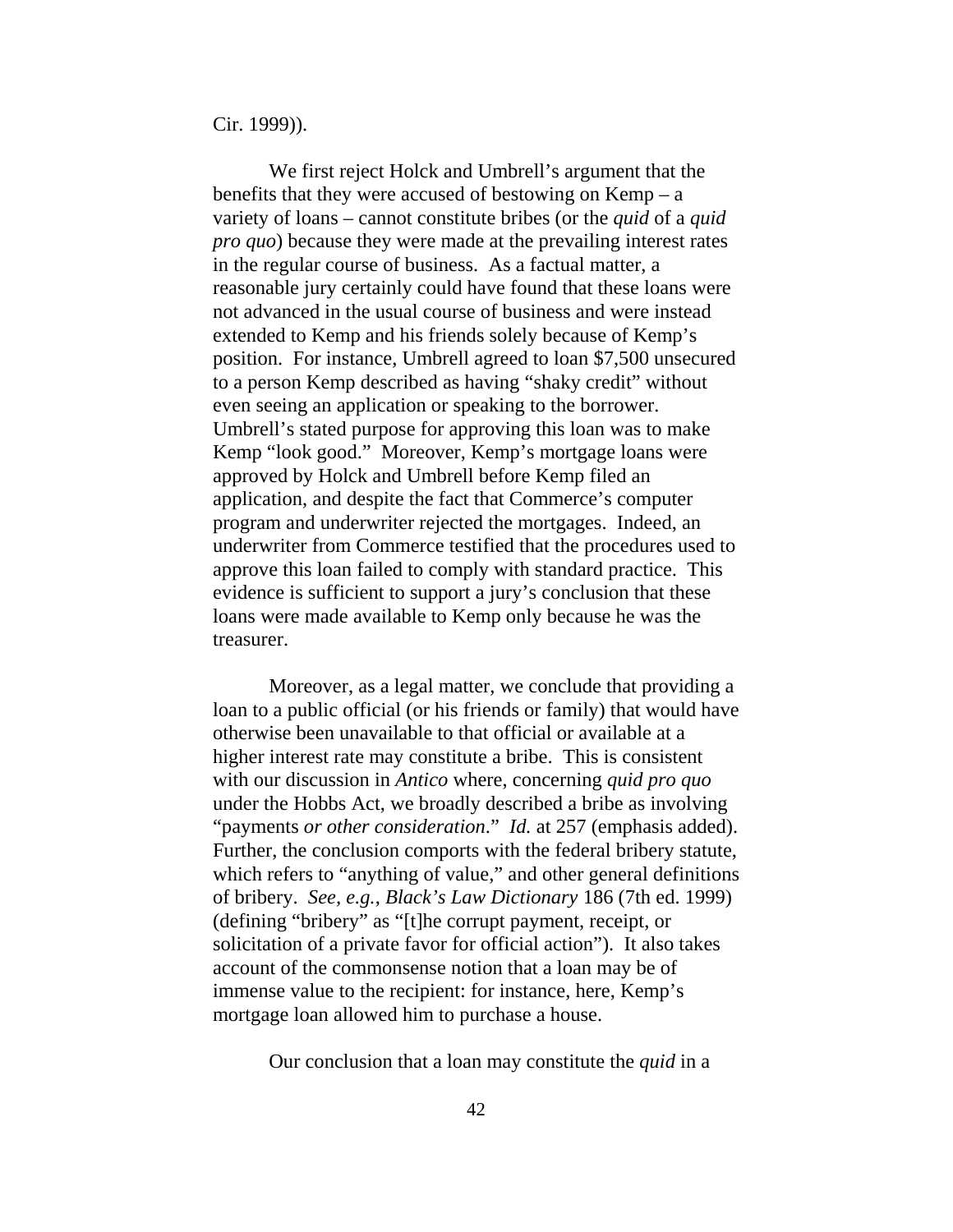bribery prosecution is also supported by the relevant caselaw. Most notably, in *United States v. Gorman*, 807 F.2d 1299 (6th Cir. 1986), the defendant argued that a loan was not a "thing of value" under § 201 because he fully repaid the loan with interest. *Id.* at 1304. The Sixth Circuit rejected that argument, because at the time that the defendant received the loan he was having "severe financial difficulties" and it was unclear whether such a loan would have been available to him in the ordinary course of business. *Id.* at 1305. The court focused on the value that the recipient "subjectively attache[d] to the items received." *Id.* A loan was also recognized as a potential *quid* in *United States v. Williams*, 705 F.2d 603 (2d Cir. 1983). There, a United States Senator was convicted under the federal bribery statute for "seeking funds for the financing and purchase of a mining venture in which he had an interest in exchange for his assistance in obtaining government contracts for the venture." *Id.* at 612. One of the two sorts of funds that the senator sought was a \$100 million loan that was to be repaid with interest. *Id.* at 620. The court never questioned that the loan could serve as a bribe, and termed the evidence against the senator "overwhelming." *Id.* at 612; *see also United States v. Crozier*, 987 F.2d 893, 901 (2d Cir. 1993) ("[A]s we have held in connection with § 201, any payment that the defendant subjectively believes has value, including a loan, constitutes a thing 'of value' within the meaning of  $\S$  666(c)"). Thus, we conclude that loans, so long as they are granted in exchange for an official act, may drive a bribery prosecution.<sup>16</sup>

We also conclude that Holck and Umbrell's assertion that they did not receive any benefit from Kemp is contradicted by the record evidence. Despite Holck and Umbrell's protestations, a reasonable jury could undoubtably have concluded that Kemp provided a benefit to them when he rigged the bidding for the NTI line of credit in Commerce's favor. The government showed that after Commerce submitted its bid, Kemp told White to tell Holck and Umbrell not to submit their bids first, because

<sup>&</sup>lt;sup>16</sup> Indeed, given that the government must also prove the loan was given *in exchange for* some official action, there is little danger that honest loans will trigger criminal liability.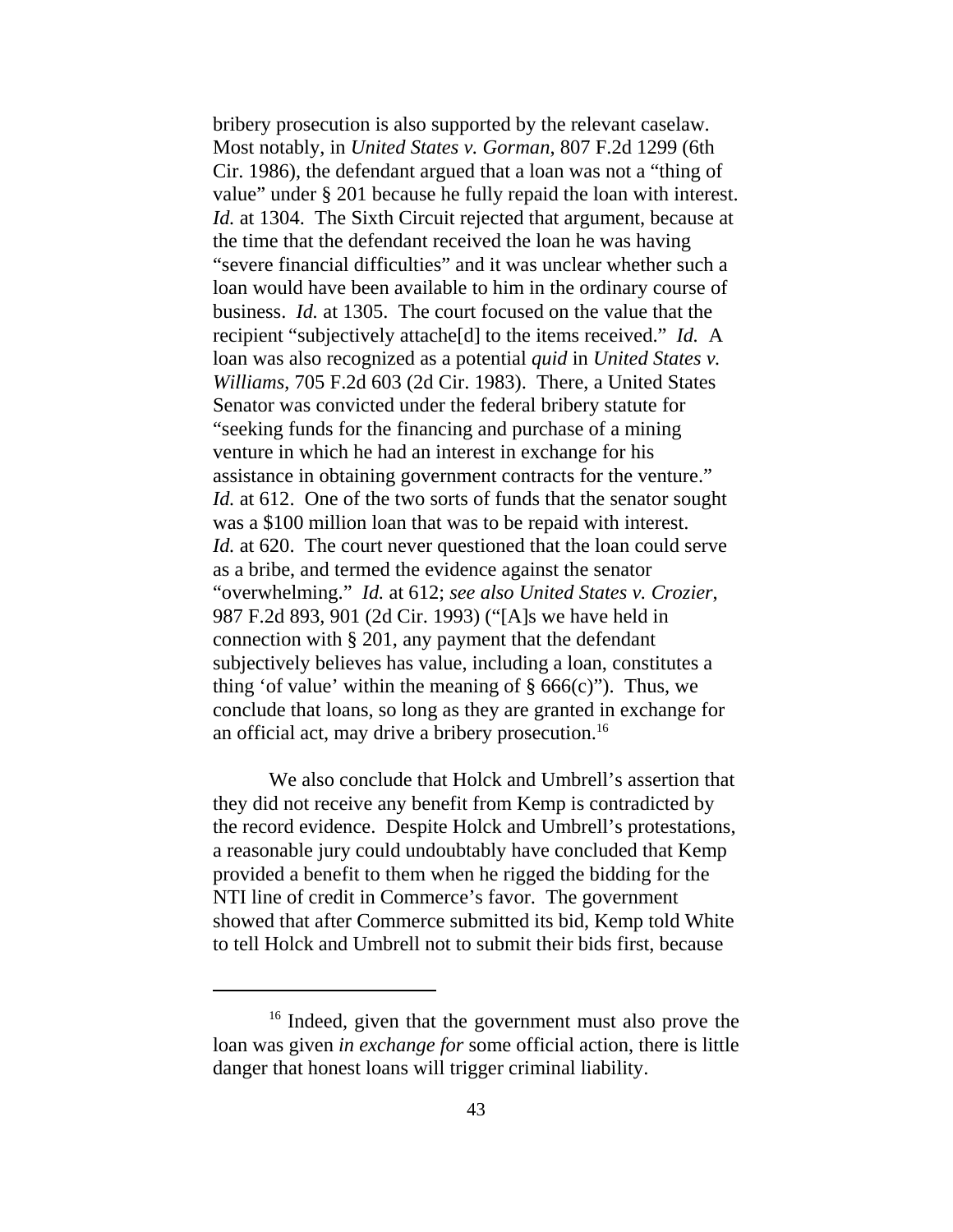then Kemp could tell White about the other bids. This alone permitted a reasonable jury to conclude that Kemp intended to benefit Commerce to the detriment of other banks. Then Kemp called Holck and gave him specific instructions about how Commerce could tweak its initial bid to guarantee that its bid would win – a courtesy that he did not extend to any other bank. Indeed, when Wachovia attempted to rebid, Kemp ignored its request. While a second round of bidding was instituted – on the orders of Kemp's boss and against Kemp's wishes – only Commerce was told exactly what to bid to ensure success. This evidence was plainly sufficient for the jury to conclude that Holck and Umbrell received a benefit from Kemp.

Finally, we reject Holck and Umbrell's contention that the government failed to present evidence of a *pro* demonstrating that Holck and Umbrell extended loans to Kemp in exchange for favorable treatment. Especially damaging to Holck and Umbrell's position is the June 24, 2003 phone call between Umbrell and Kemp. There, Umbrell agreed to waive the \$3,500 appraisal fee for the church loan, and then, while the two discussed the renewal of some of Philadelphia's certificates of deposit with Commerce, Kemp told Umbrell that Umbrell could always speak to Kemp directly because "you are my f king guy.  $\ldots$  So you get special treatment." While Kemp did not elaborate about why Umbrell was his "guy," the jury certainly could have inferred that it was because of the consistent flow of loans and perks – including the waiver of the appraisal fee discussed moments before – that Holck and Umbrell extended. The evidence also showed that not only did Kemp say that Holck and Umbrell would get special treatment – they did. The NTI bidding process is a particularly egregious example. Further, the government showed that Holck and Umbrell believed that they would receive this special treatment, as illustrated by the phone call between White, Holck, and Umbrell, where Holck appeared surprised that any bank besides Commerce would get a second opportunity to bid, stating that "you know we made . . . the revised proposal to Corey? . . . And something's not smelling right." Similarly, Kemp's explanation of the NTI transaction to his friend, in which Kemp stated that Commerce Bank had better take care of him because he hooked them up with the NTI deal, evinced his understanding that he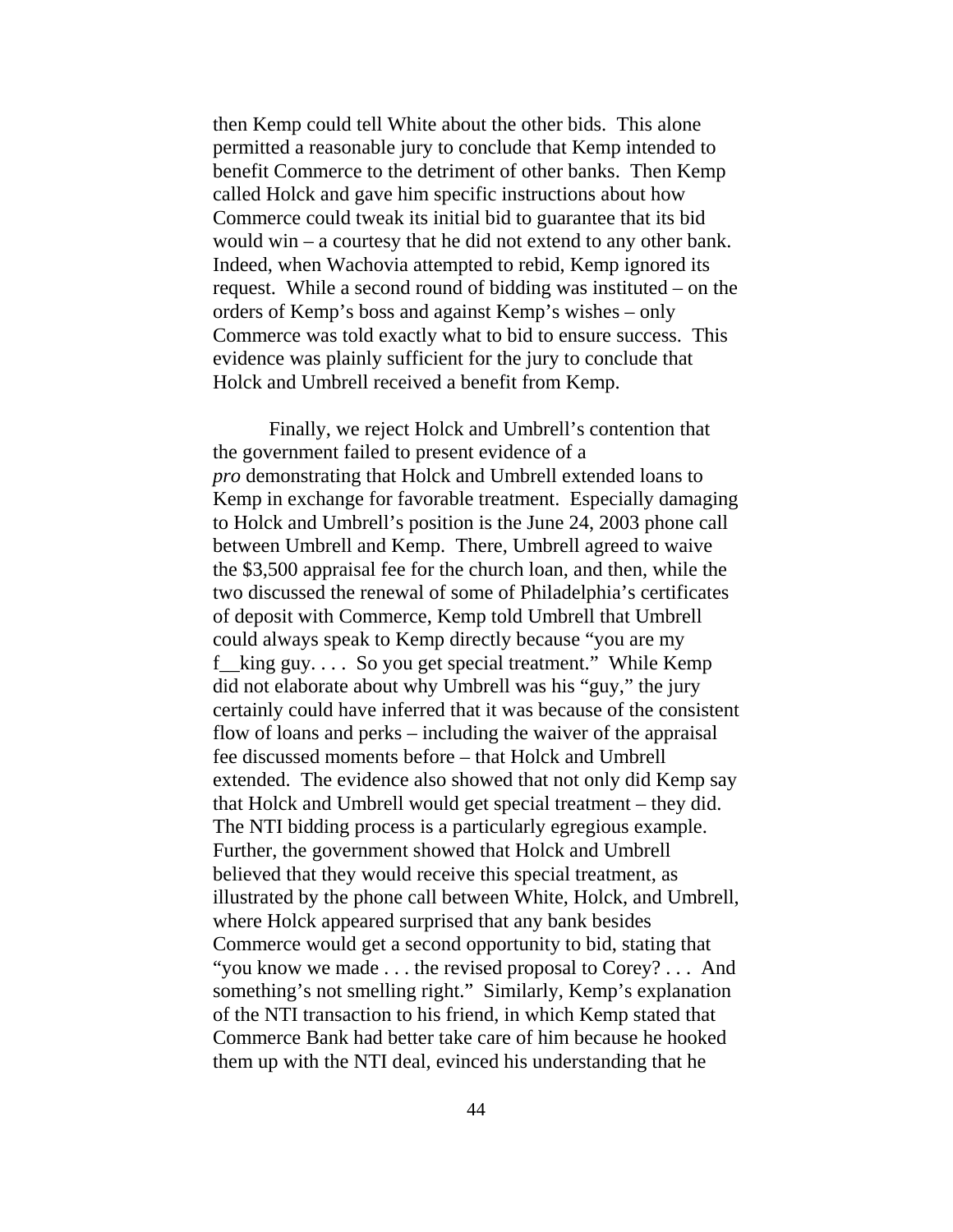was giving Holck and Umbrell special treatment in exchange for loans. This course of conduct permitted the jury to infer that Kemp had agreed with Holck and Umbrell that he would take official action in their favor in exchange for their providing him loans and benefits.

Accordingly, we conclude that the government presented sufficient evidence to support the jury's verdict against Holck and Umbrell on the honest services wire fraud charge.<sup>17</sup>

C. Holck's and Umbrell's Conspiracy Convictions

Holck and Umbrell argue that their convictions for conspiracy to commit honest services fraud must be vacated because there was a prejudicial variance between the charge in the indictment and the proof presented at trial.<sup>18</sup> They claim that

<sup>18</sup> Our jurisprudence distinguishes between challenges to the sufficiency of the evidence, in which the appellant claims that the government failed to prove an essential element of conspiracy, and variance claims, in which the appellant argues that the government proved multiple conspiracies instead of the one charged in the indictment. For instance, in *United States v. Kenny*, 462 F.2d 1205 (3d Cir. 1972), we explained, before commencing our variance analysis, that it was "not a case where there was no evidence of the existence of a conspiracy"; rather, the government allegedly "proved several separate unrelated conspiracies under each conspiracy count." *Id.* at 1216. Similarly, in *United States v. Perez*, 280 F.3d 318 (3d Cir. 2002), we considered both sufficiency

 $17$  Because we have rejected Holck and Umbrell's arguments that the failure to disclose theory was legally invalid, *see* part III.B.3., *supra*, we need not consider whether the District Court correctly concluded that the government presented insufficient evidence to convict on the failure-to-disclose theory. As we discussed above, because the evidence was "sufficient to convict on another alternative theory that was charged to the jury in the same count, [we will] assume that the jury convicted on the factually sufficient theory and [will] let the jury verdict stand." *Syme*, 276 F.3d at 144.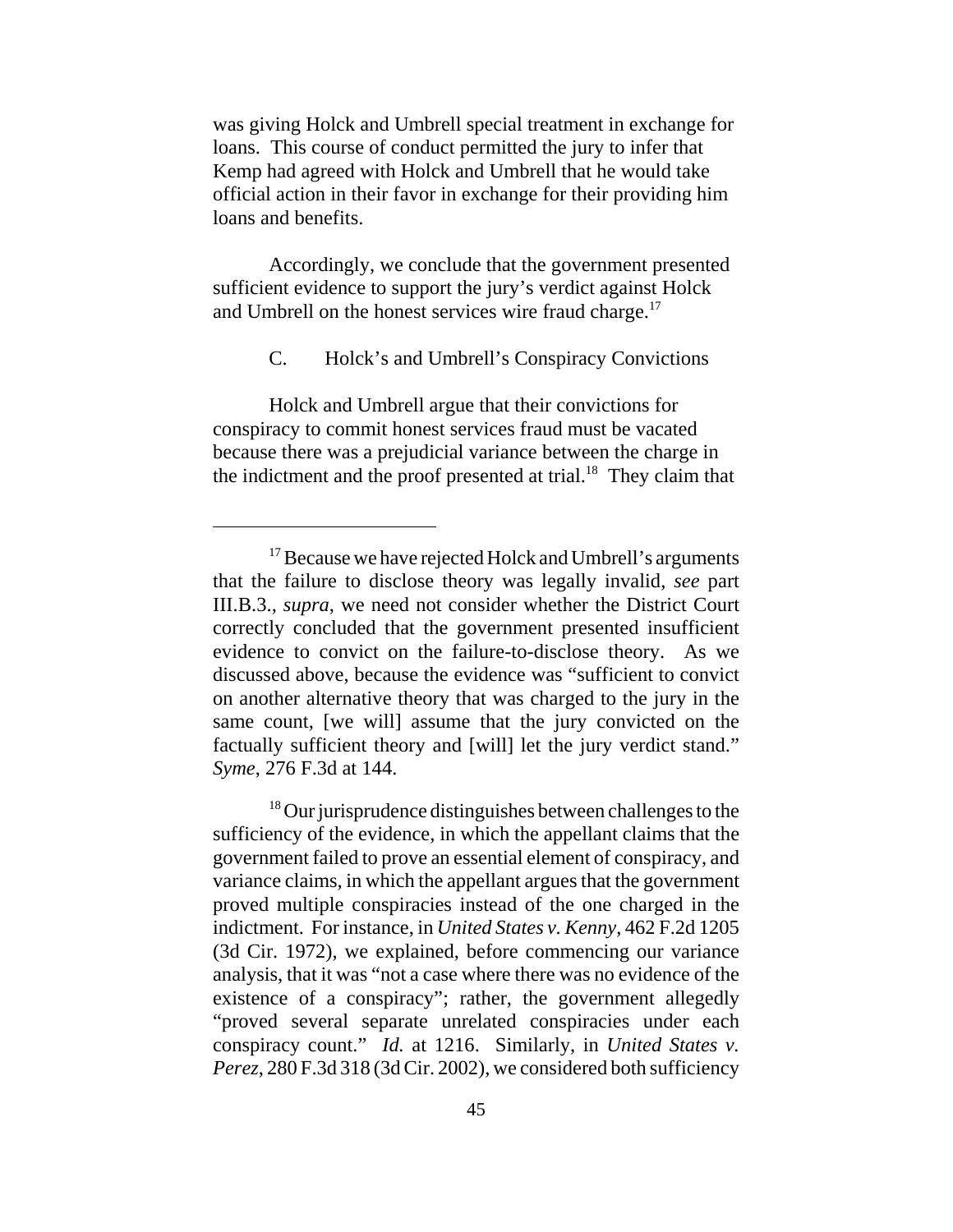while the indictment alleged a single conspiracy involving Holck, Umbrell, White, Kemp, Hawkins, and Knight, the evidence adduced at trial proved, if anything, that Holck and Umbrell, Knight, and Hawkins each joined a separate conspiracy with White and Kemp. "A conviction must be vacated when  $(1)$ there is a variance between the indictment and the proof presented at trial and (2) the variance prejudices a substantial right of the defendant." *United States v. Kelly*, 892 F.2d 255, 258 (3d Cir. 1989). As we discuss below, we agree with Holck and Umbrell that there was a variance; however, we will nevertheless affirm their convictions because they have failed to demonstrate prejudice.

## 1. Variance

There is a variance if the indictment charges a single conspiracy while the evidence presented at trial proves only the existence of multiple conspiracies. *Id.* We must determine "whether there was sufficient evidence from which the jury could have concluded that the government proved the single

of the evidence and variance challenges to the same conspiracy conviction. *Id.* at 342. The sufficiency of the evidence analysis concerned whether the defendants possessed the "requisite knowledge of the illegal objective of the scheme to distribute methamphetamine such that they could form an intent or agreement to join the conspiracy." *Id.* at 343. One defendant claimed that he was caught with a drug distributor only by chance and was not involved with drugs, while the other claimed that he had a common buyer-seller relationship with the distributor and was not involved in a conspiracy to distribute. *Id.* This can be contrasted to the variance argument, where the defendants argued that while they may have been involved in a conspiracy to distribute drugs in New York, they were not part of the same conspiracy as men who dealt drugs in New Jersey. *Id.* at 347. Because Holck and Umbrell concede that the government presented sufficient evidence that they were involved in a conspiracy with some, but not all, of their co-defendants, we interpret their claim as alleging a prejudicial variance, rather than as a pure sufficiency of the evidence challenge.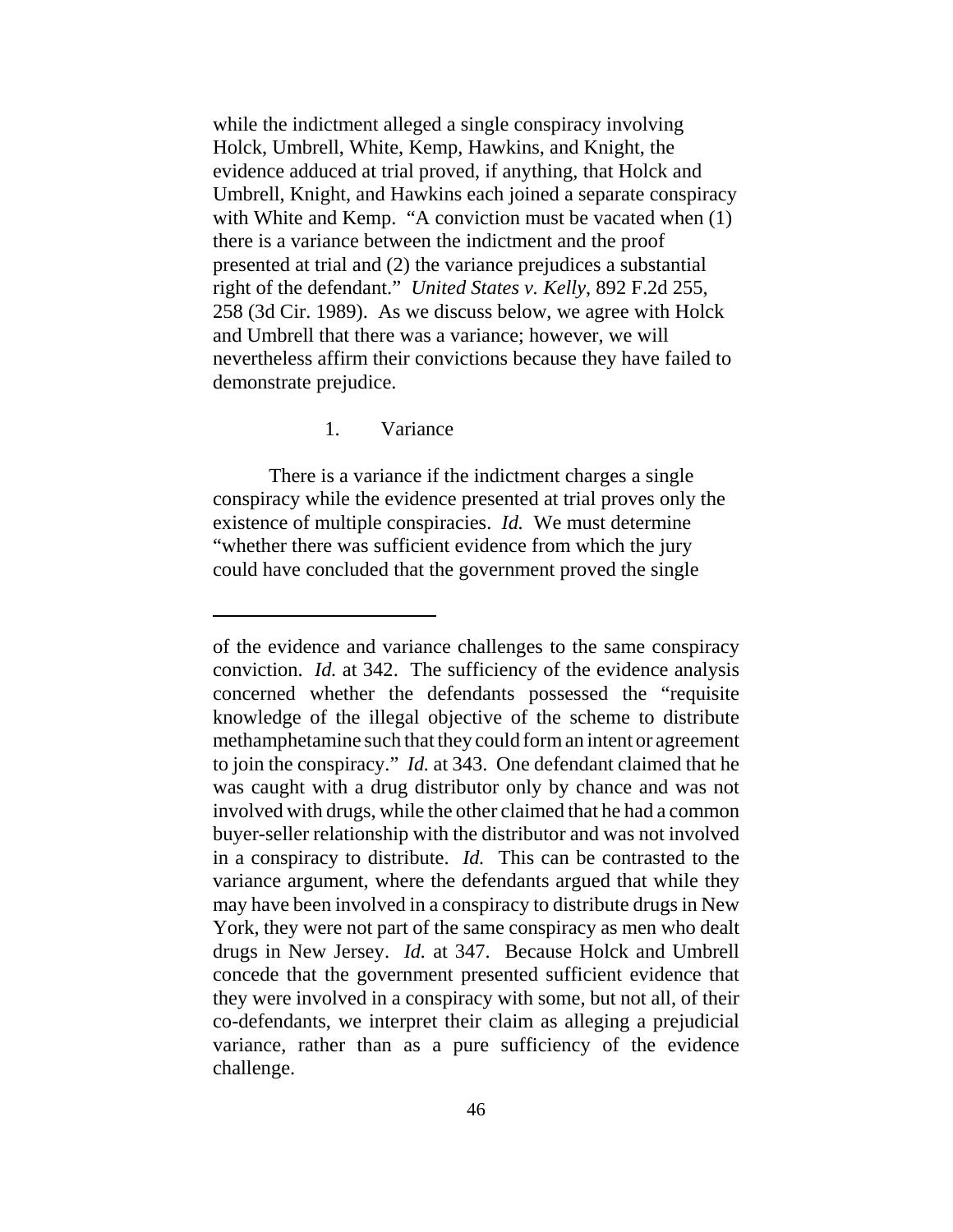conspiracy alleged in the indictment." *Id.* Thus, we evaluate whether the record, when viewed in the light most favorable to the government, contains substantial evidence that Holck and Umbrell were part of a single conspiracy that also included Kemp, White, Hawkins, and Knight.

In order to determine whether a group of individuals engaged in a single conspiracy or multiple conspiracies, we evaluate three factors. We consider: (1) "whether there was a common goal among the conspirators"; (2) "whether the agreement contemplated bringing to pass a continuous result that will not continue without the continuous cooperation of the conspirators"; and (3) "the extent to which the participants overlap in the various dealings." *Id.* at 259 (internal quotation marks omitted). Here, the government has failed to satisfy the first *Kelly* factor.

The crux of Holck and Umbrell's argument is that the government charged a hub-and-spokes conspiracy but failed to prove the existence of a rim connecting the spokes. That is, they claim that Kemp and White were the hub, and entered into separate agreements with three unconnected spokes – Holck and Umbrell, Knight, and Hawkins. This argument is predicated on the seminal case *Kotteakos v. United States*, 328 U.S. 750 (1946). *Kotteakos* involved an indictment that charged 32 individuals with conspiracy to obtain loans under a Fair Housing Act program by making false applications; Simon Brown was at the center of the alleged conspiracy, helping a disparate group of individuals obtain these loans. *Id.* at 752-53. The Supreme Court held that the facts presented failed to prove a single conspiracy:

> Except for Brown, the common figure, no conspirator was interested in whether any loan except his own went through. And none aided in any way, by agreement or otherwise, in procuring another's loan. The conspiracies therefore were distinct and disconnected, not parts of a larger general scheme, both in the phase of agreement with Brown and also in the absence of any aid given to others as well as in specific object and result. There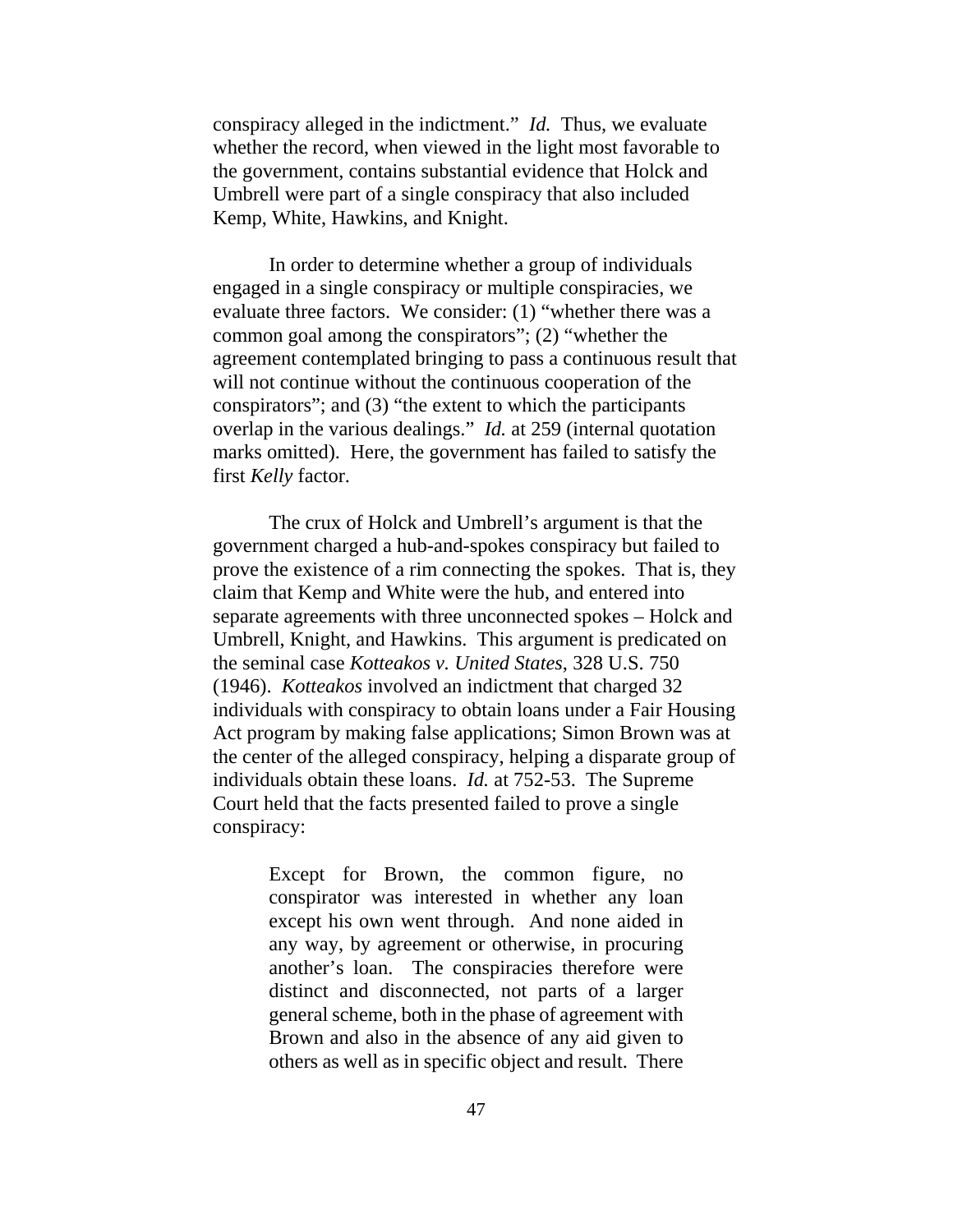was no drawing of all together in a single, over-all, comprehensive plan.

*Blumenthal v. United States*, 332 U.S. 539, 558 (1947) (discussing *Kotteakos*).

In *Blumenthal*, the Court found a single conspiracy where the defendants were all involved in a scheme to acquire whiskey and resell it above authorized prices. Distinguishing these facts from *Kotteakos*, the Court noted that all the conspirators "knew of and joined in the overriding scheme" and "sought a common end" to sell the whiskey, so that "the several agreements were essential and integral steps." *Id*. at 559. The contrast between *Kotteakos* and *Blumenthal* helps us to determine whether an impermissible variance has occurred. As this Court has noted, the Government may not charge "multiple unrelated conspiracies," but it can charge a "master conspiracy [with] more than one subsidiary scheme." *United States v. Kenny*, 462 F.2d 1205, 1216 (3d Cir. 1972); *see also United States v. Chandler*, 388 F.3d 796, 811 (11th Cir. 2004) (stating that "although each of these alleged spoke conspiracies had the same goal, there was no evidence that this was a *common* goal").

Here, Holck and Umbrell argue that they could not have joined the same conspiracy as Knight and Hawkins, because they neither knew about Knight's and Hawkins's activities nor were dependent on those activities. The government, on the other hand, argues that it proved both knowledge and interdependence.

First, we agree with Holck and Umbrell that the government failed to present evidence that they either knew or should have known about Knight's and Hawkins's activities. While the government claims that Holck and Umbrell acted "with knowledge that White was serving interests in addition to theirs," it presents no factual support for this assertion. Nor is this the type of conspiracy that *must* have had other members; it would have been perfectly reasonable for Holck and Umbrell to have believed that they were doing business with only Kemp and White. *Cf. Chandler*, 388 F.3d at 811 n.21 ("In a drug conspiracy, in which the object of the conspiracy is clearly illegal and there are various clandestine functions to perform, the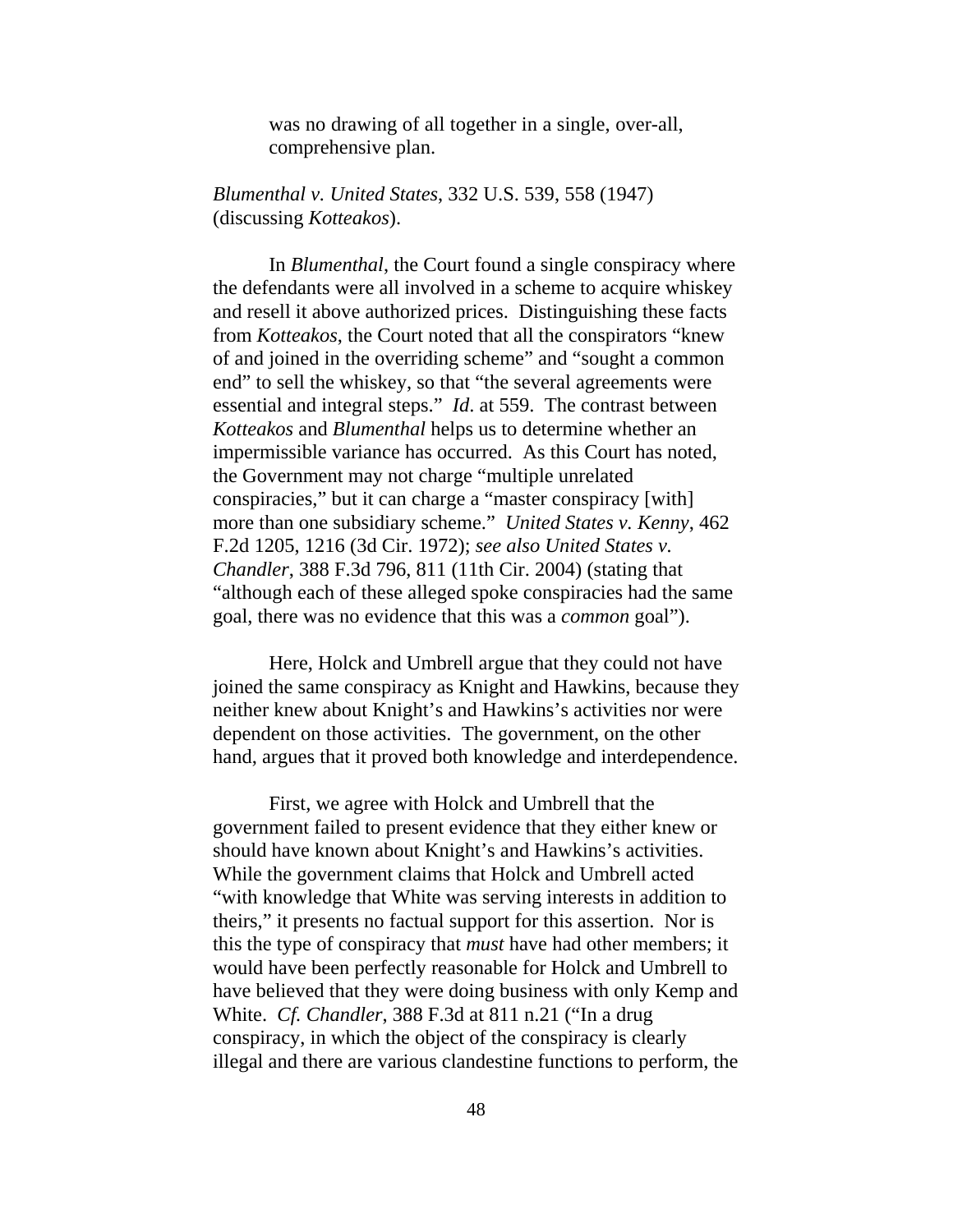conspirators can be charged with knowledge that others are performing these different functions. In this case, however, such knowledge may not be imputed to defendants since each of their redemptions was complete unto itself." (citation omitted)). This may be contrasted with *Blumenthal*, where three salesmen were convicted of conspiring to sell whiskey at above-ceiling prices in violation of the Emergency Price Control Act. 332 U.S. at 541. The Court held that while "each salesman aided in selling only his part," *id.* at 559, they could nevertheless form part of a single conspiracy, because they "knew or must have known that others unknown to them were sharing in so large a project," *id.* at 558. Here, there was no such evidence that Holck and Umbrell should have known that the conspiracy involved parts beyond White and Kemp. Accordingly, given the absence of any evidence to the contrary, we agree with Holck and Umbrell that the government failed to prove that they were aware of the existence of the other spokes.

Second, we agree with Holck and Umbrell that their activities and those of the other spokes were neither interdependent nor mutually supportive. In evaluating interdependence, we consider how helpful one individual's contribution is to another's goals. *See United States v. Macchia*, 35 F.3d 662, 671 (2d Cir. 1994) (describing inquiry as "the extent to which the success or failure of one conspiracy is independent of a corresponding success or failure by the other"). We reiterate that interdependence serves as "evidence of an agreement," *Perez*, 280 F.3d at 346; that is, it helps establish whether the alleged coconspirators are "all committed to the same set of objectives in a single conspiracy," *Smith*, 82 F.3d at 1271.

Chain-shaped conspiracies present the classic examples of interdependence. For instance, in *Perez*, 280 F.3d at 347, we concluded that two drug sellers and a drug smuggler were interdependent, even though there was a middleman between them, because "[the dealers] depended on a scheme involving [the smuggler and the middleman] and the shipment from the Philippines to possess and distribute the illegal drug." *See also United States v. Portela*, 167 F.3d 687, 697 (1st Cir. 1999) (explaining that "a single conspiracy [exists] if the continued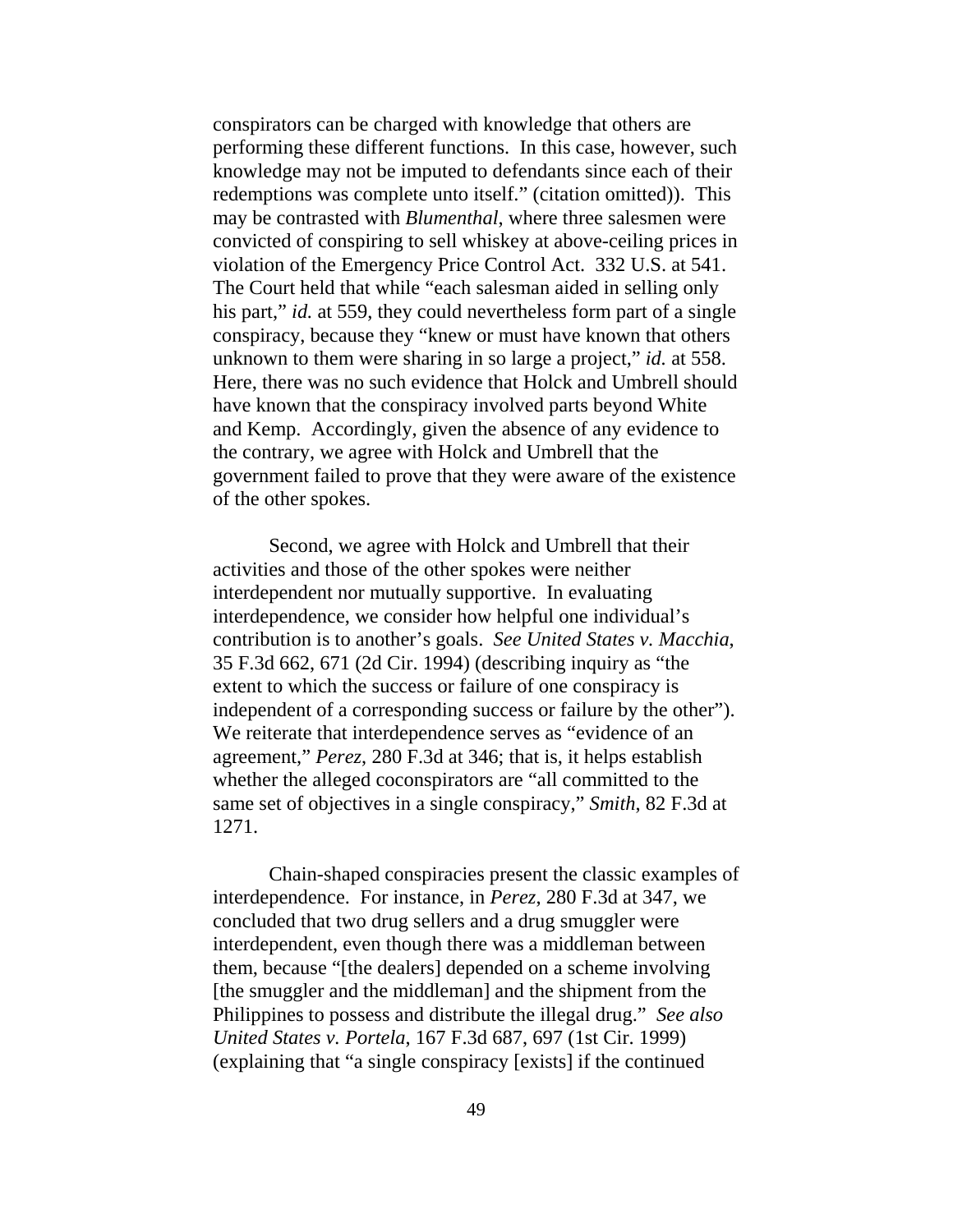health of the trafficking and distribution network necessarily depends on the continued efforts of multiple suppliers"); *United States v. Evans*, 970 F.2d 663, 670 (10th Cir. 1992) ("Interdependence is present when each alleged coconspirator . . . depend[s] on the operation of each link in the chain to achieve the common goal." (alterations in original) (internal quotation marks omitted)).<sup>19</sup>

We also concluded that there was a single conspiracy in *United States v. Kenny*, 462 F.2d 1205 (3d Cir. 1972), a nondrug case. *Kenny* involved a large-scale scheme that required contractors to pay kickbacks to government officials in order to procure government contracts. *Id.* at 1217. While the scheme

<sup>&</sup>lt;sup>19</sup> In the typical chain conspiracy, the actions of each coconspirator benefit the overall conspiracy. It is for this reason that the "chain conspiracy" cases relied on by the Government are of limited relevance to our discussion. The paradigmatic example in which the chain metaphor provides guidance is the drug conspiracy, where the conspirators often "share a common goal, such as the possession and distribution of narcotics for profit." *See United States v. Tarantino*, 846 F.2d 1384, 1393 (D.C. Cir. 1988); *United States v. Russell*, 134 F.3d 171, 182 (3d Cir. 1998) (stating that "the common goal of this conspiracy was to make money selling cocaine"); *Quintero*, 38 F.3d at 1337 ("The prosecution must . . . demonstrate that a defendant, charging variance, knew that he was part of a larger drug operation."); *United States v. Barr*, 963 F.2d 641, 650 (3d Cir. 1992); *Salmon*, 944 F.2d at 1117 (conspiracy to sell cocaine for profit or another benefit); *Padilla*, 982 F.2d at 115 (stating that "there was a common goal to obtain and sell cocaine for profit and knowledge attributable to [the defendant] of a larger network"); *United States v. Kelly*, 892 F.2d 255 (3d Cir. 1989) (conspiracy to possess and manufacture methamphetamine); *id*. at 258 (describing the Government's theory as the "classic chain conspiracy"). We do not wish to imply that every individual involved with a drug conspiracy is necessarily a member of that one conspiracy. "[E]ven if we determine that a chain conspiracy exists, we may still conclude that certain actions were outside the chain and formed a separate conspiracy." *Tarantino*, 846 F.2d at 1393.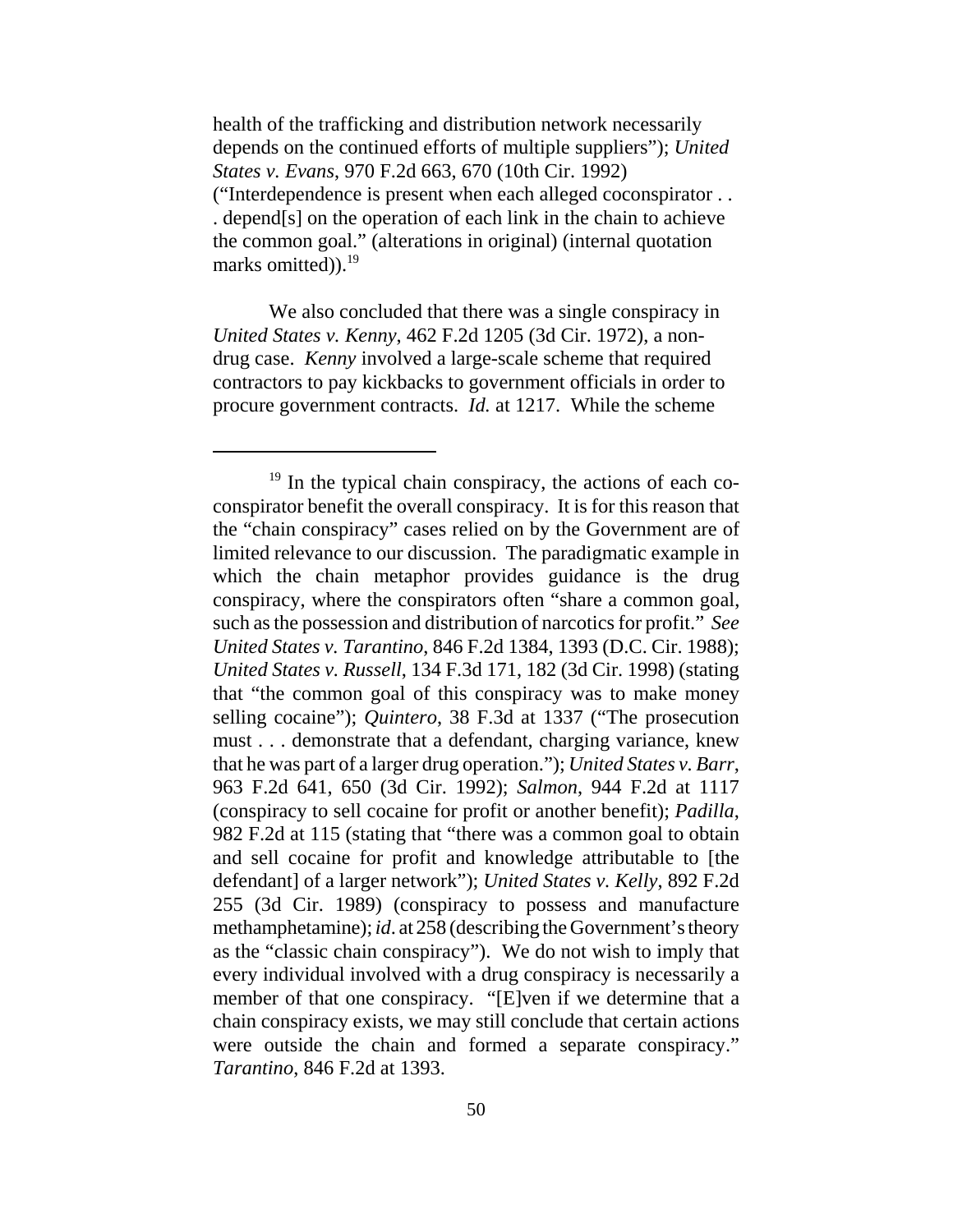involved a diverse group of individuals, the evidence showed "a determined group who repeatedly cooperated closely to achieve the common purpose of self-enrichment by extracting kickbacks." *Id.* Moreover, "[t]he key to success of all their depravities was their common control over the administration of city and county government." *Id.*; *see also United States v. Greenidge*, --- F.3d ----, 2007 WL 205076 (3d Cir. 2007) (finding single conspiracy where depositors of stolen and altered checks "did not represent independent customers, but were an integral part of this [pyramidal] 'corporate' structure").

On the other hand, in *Smith*, we concluded that there was no interdependence between two kickback schemes because "[t]he co-conspirators in each state derived no benefit, financial or otherwise, from Smith's activities in the other state, nor was the success of the conspiracy in one state contingent on the success of the conspiracy in the other." 82 F.3d at 1271. Similarly, in *United States v. Camiel*, 689 F.2d 31 (3d Cir. 1982), we found that the government had failed to prove a common, unified scheme between the officials of both houses of the Pennsylvania General Assembly in offering "no-show" patronage positions, because while each body did offer such positions, "there was a dearth of evidence presented that could link the relevant activities of the two legislative bodies." *Id.* at 37; *see also Chandler*, 388 F.3d at 811-12 ("In this case, there was no such interdependence of the spokes. The combined efforts of the spokes were not required to insure the success of the venture. No spoke depended upon, was aided by, or had any interest in the success of the others. Each spoke acted independently and was an end unto itself. The actions of one spoke did not facilitate the endeavors of other coconspirators or the venture as a whole." (footnote omitted)).

Based on these principles, we conclude that there was an insufficient degree of interdependence between Knight and Holck and Umbrell. While White and Kemp steered business to Knight's company RPC, this did not benefit Holck and Umbrell; it only benefitted Knight (and perhaps White). Nor did this arrangement cement White's hold on Kemp; if anything, it indebted White to Kemp, which again was of no use to Holck and Umbrell. Thus, it is difficult to conceive of how Knight's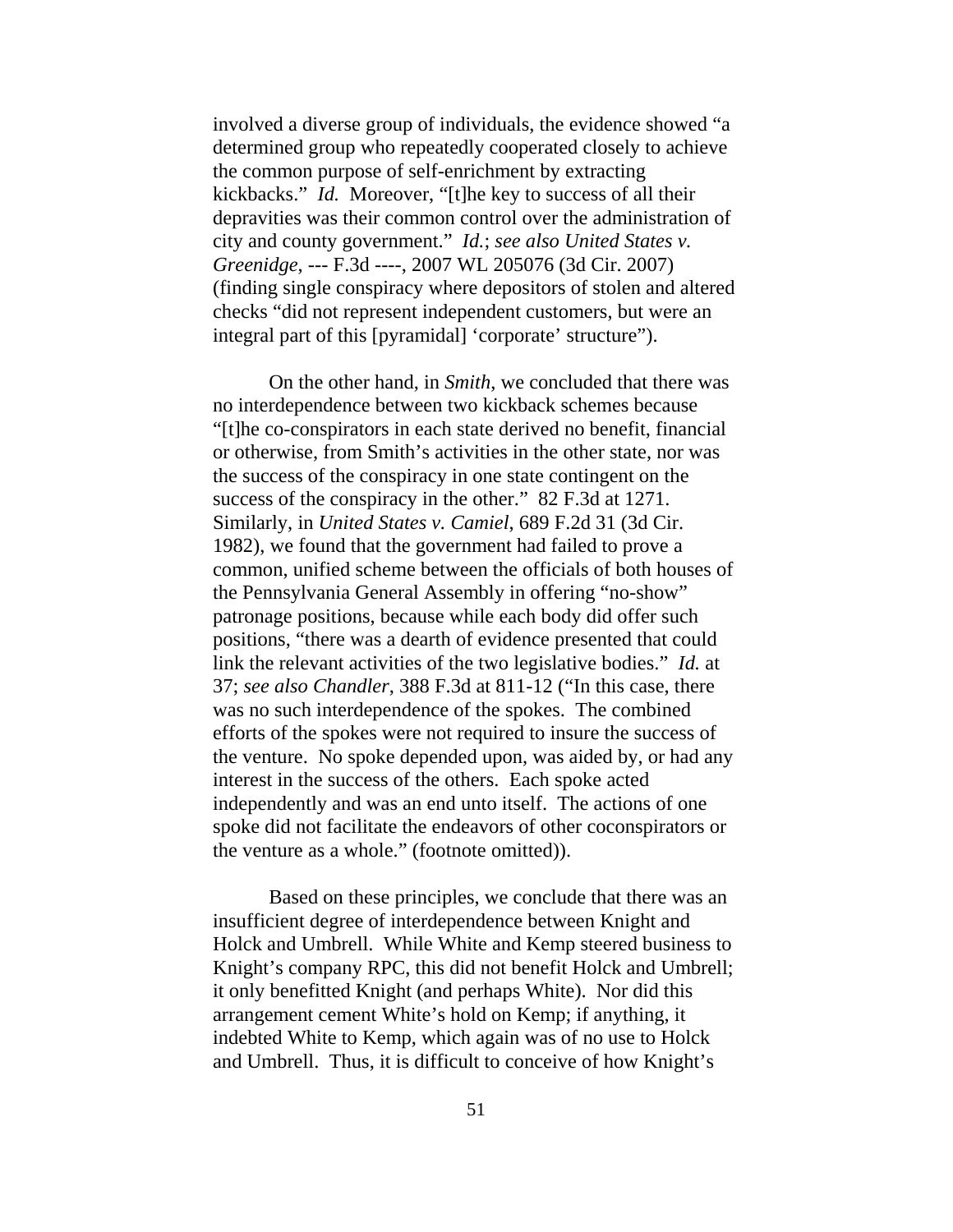activities and those of Holck and Umbrell were interdependent or mutually supportive.

Hawkins's case is somewhat closer, because it is at least arguable that Hawkins's assistance to White in tendering bribes to Kemp inadvertently benefitted Holck and Umbrell by increasing White's power over Kemp. Nevertheless, we conclude that this degree of interdependency is too attenuated and incidental to establish that Holck and Umbrell and Hawkins joined the same conspiracy. The evidence here, as in *Kotteakos* and *Smith*, demonstrates that Holck and Umbrell's transactions were able to proceed without any reliance on Hawkins, and vice versa. Holck and Umbrell, through cultivating a relationship with White and providing loans to Kemp, induced Kemp to grant them favorable treatment. Hawkins also sought favors from Kemp, and worked with White to coax those favors. Neither of these sets of transactions was contingent upon the other. Accordingly, we conclude that Holck and Umbrell and Hawkins were not interdependent.

The government's other arguments lack merit. For instance, the government claims that the conspirators overlapped because "White and Kemp, the core conspirators, dealt with every one of the coconspirators, including Holck and Umbrell, both individually and together." However, this could be said for any hub-and-spokes style conspiracy; *Kotteakos* and its progeny make clear that there must be overlap among the spokes, not just between the hub and the various spokes. Further, it is of no moment that the hub of this conspiracy involved two individuals instead of one. *Smith* recognized that the inquiry must focus not on the number of individuals who make up the hub, but on the character of the agreements between the spokes. *See* 82 F.3d at 1272. Thus, we conclude that appellants are correct that there was a variance between the conduct charged and proved.

# 2. Substantial Prejudice

We will only vacate Holck's and Umbrell's convictions, however, if they can show that the variance prejudiced their substantial rights. *See United States v. Padilla*, 982 F.2d 110, 115 (3d Cir. 1992) (stating "assuming arguendo that Padilla has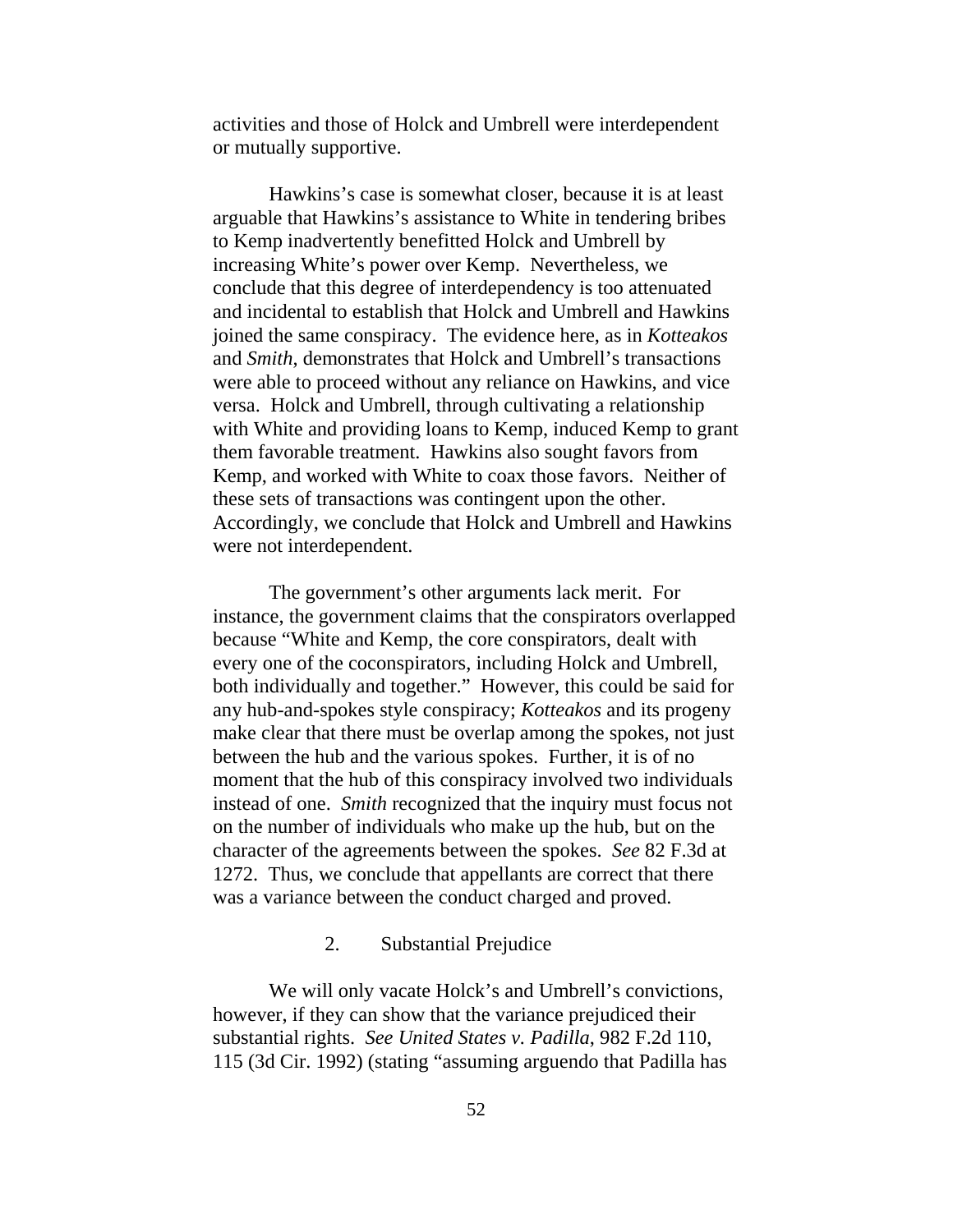demonstrated a variance, he must also show prejudice to a substantial right"); *Perez*, 280 F.3d at 345 (same). The rule against variances serves at least three purposes. These purposes also illustrate why this rule contains a prejudice requirement. First, "the rule protects the right of each defendant 'not to be tried *en masse* for the conglomeration of distinct and separate offenses committed by others.'" *United States v. Schurr*, 775 F.2d 549, 553 (3d Cir. 1985) (quoting *Kotteakos*, 328 U.S. at 775). The idea here is that the jury should not be permitted to transfer "'guilt from one alleged co-schemer to another.'" *Perez*, 280 F.3d at 346 (quoting *United States v. Barr*, 963 F.2d 641, 648 (3d Cir. 1992)). Closely related to guilt transference is the possibility of evidence spillover. *United States v. Trainor*, 477 F.3d 24, 36 n.21 (1st Cir. 2007) (stating that "the spillover concern is addressed to whether incriminating evidence against co-defendants who were involved in separate conspiracies affected the jury's consideration of the evidence against the defendant"). Second, the rule ensures that a defendant has adequate notice of the charges being brought against him. *Perez*, 280 F.3d at 345. Third, the rule "rests on a principle akin to double jeopardy, for the rule helps to minimize the danger that the defendant may be prosecuted a second time for the same offense." *Schurr*, 775 F.2d at 554 (internal quotation marks omitted). The third purpose is not at issue in this case, and the "notice" purpose has not been violated because Holck and Umbrell were aware from the indictment as to their role in the conspiracy, even if this conspiracy had been solely between them and the White/Kemp hub. There is no reasonable argument that Holck and Umbrell were not aware of the nature of the charges brought against them.

Here, Holck and Umbrell have failed to show that the variance prejudiced their substantial rights. They argue that they were prejudiced because a great deal of evidence concerning "seamy explicit . . . *quid pro quo* trades" between White and Kemp were introduced against them. According to Holck and Umbrell, "these damning conversations had nothing to do with [them]." However, as the government notes, this evidence was admissible against Holck and Umbrell because, as they concede, they joined a conspiracy with White and Kemp. *See, e.g.*, *United States v. Kushner*, 305 F.3d 194, 198 (3d Cir. 2002)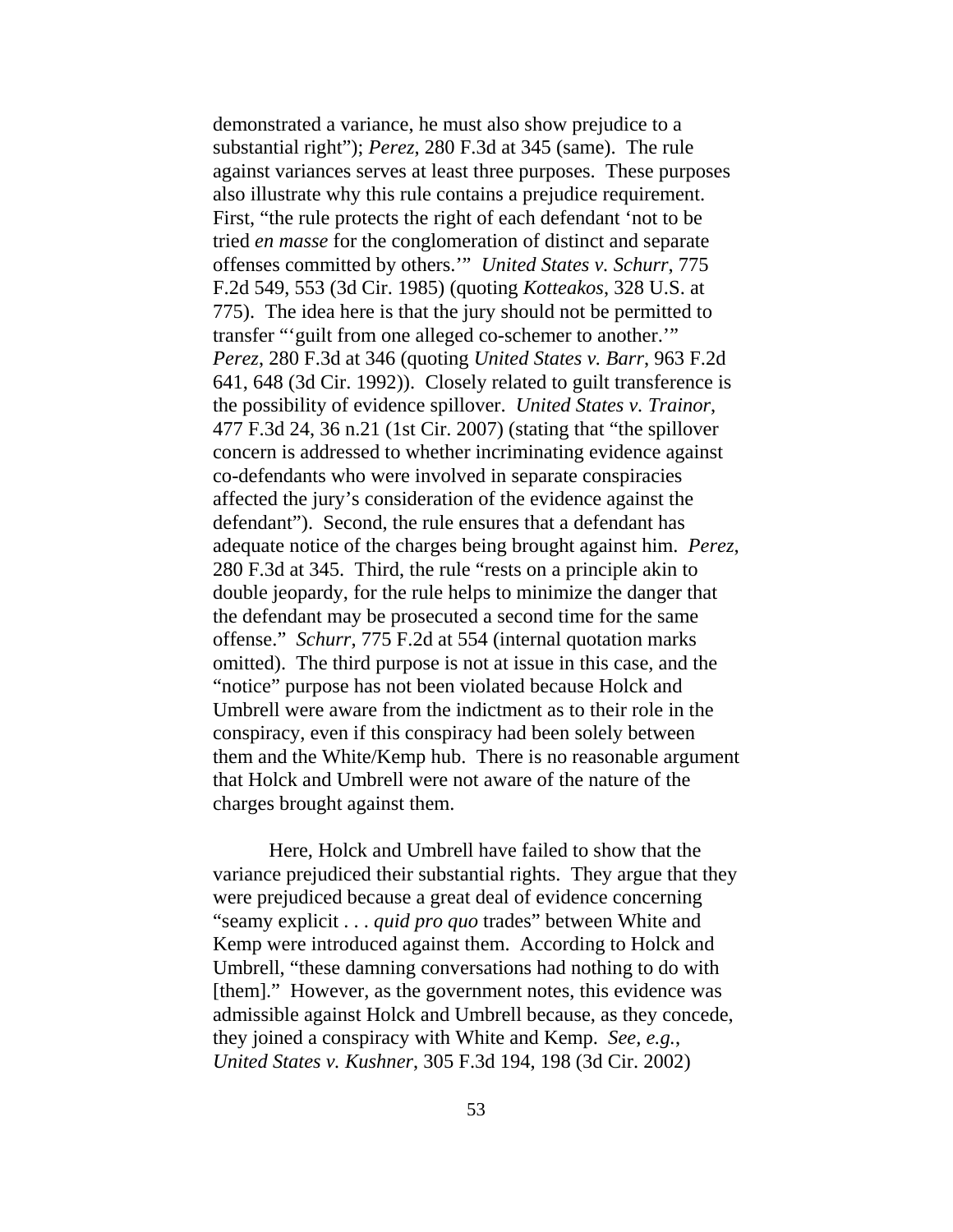(explaining that "[u]nder the law of conspiracy, a defendant is liable for his own and his co-conspirators' acts for as long as the conspiracy continues"). This conspiracy involved White's bribing Kemp in order to control his decision-making and direct city business to favored companies – including Commerce. Thus, evidence concerning White and Kemp's relationship was relevant to Holck and Umbrell to explain White's power over Kemp, which worked in Holck and Umbrell's favor. Accordingly, Holck and Umbrell's argument on this point lacks merit.

Further, as the government explains, it rigorously segmented its proofs and "never suggested in any way that any piece of evidence related to Hawkins and Knight was relevant to establish Holck and Umbrell's participation in the conspiracy." This Court has specifically found, in a discussion of variance, no prejudice because, *inter alia*, "the presentation against the defendants here proceeded seriatim." *Padilla*, 982 F.2d at 116. We explained that the presentation of evidence in this manner minimized the risk of evidence spillover from the separate defendants. *Id.*; *see also Perez*, 280 F.3d at 347; *Greenidge*, 2007 WL 2050764. The same rationale applies here.

Also militating against a finding of prejudice is *Kotteakos*'s explanation that the danger of prejudice increases along with the number of conspiracies and individuals that make up the wrongly charged single conspiracy. As the Court stated, "[o]bviously the burden of defense to a defendant, connected with one or a few of so many distinct transactions, is vastly different not only in preparation for trial, but also in looking out for and securing safeguard against evidence affecting other defendants." *Id.* at 766-67. The Court distinguished the conspiracy in that case, which involved eight different conspiracies encompassing between 13 and 32 individuals and did prejudice the defendant, from the case of *Berger v. United States*, 295 U.S. 78 (1935), where two conspiracies involving four individuals were proved and did not prejudice the defendant. *Id.* at 766. This case is more similar to *Berger*, as there were five alleged conspirators that make up three distinct conspiracies. Thus, there is little danger that prejudice inevitably occurred based on the sheer number of defendants and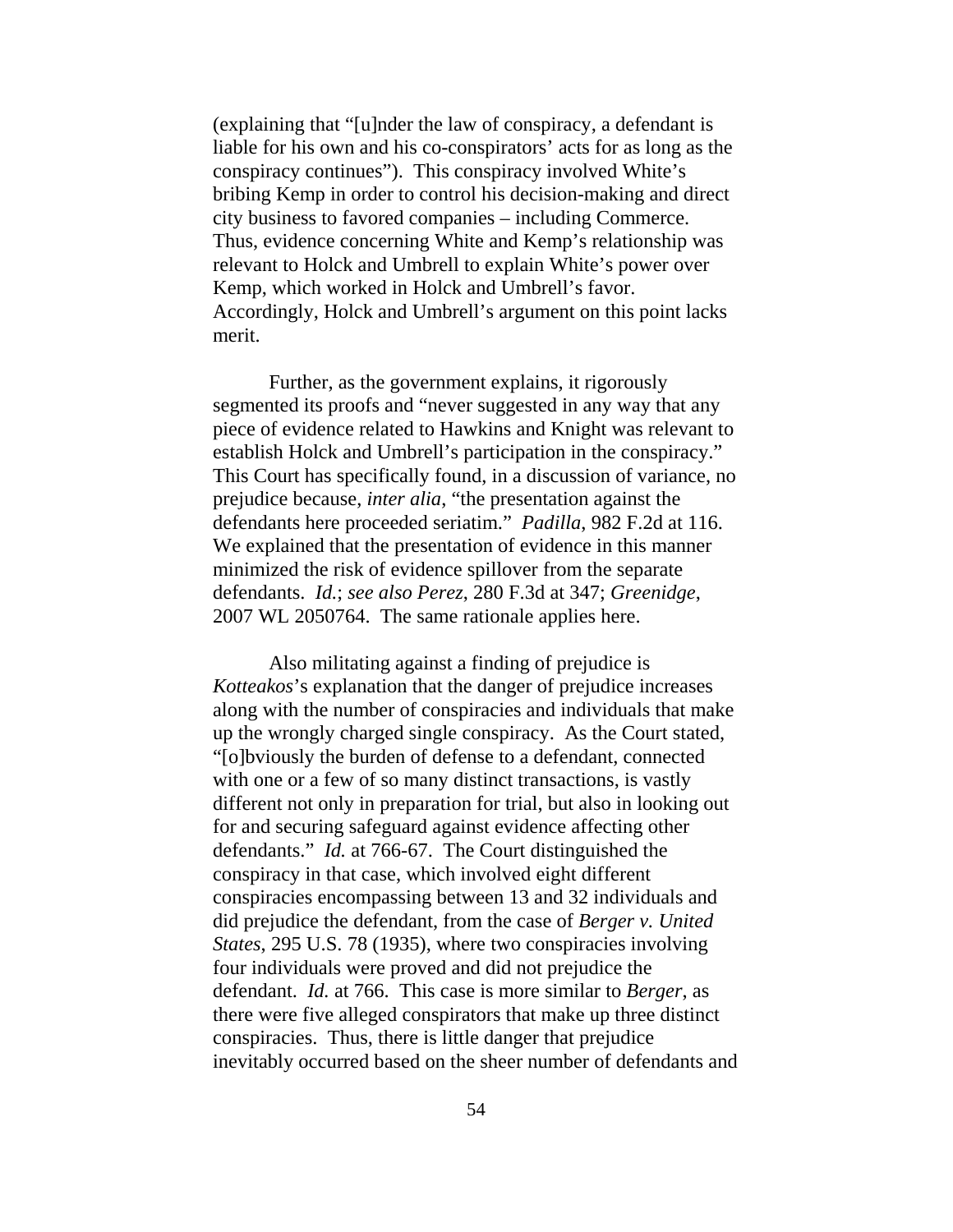conspiracies.

Accordingly, while Holck and Umbrell have shown that there was a variance between the charge in the indictment and the evidence adduced at trial, they have failed to demonstrate that they were prejudiced by the variance.

#### D. Hawkins's Wire Fraud Conviction

La-Van Hawkins challenges the sufficiency of the evidence supporting his conviction for aiding and abetting wire fraud, which related to his transmitting the second \$5,000 to Kemp. Hawkins argues that there may have been sufficient evidence to show that he intended to aid and abet *some sort* of criminal activity, but that the government failed to present evidence demonstrating that he intended to aid and abet the *specific crime* of honest services fraud. Again, we will "view the evidence in the light most favorable to the Government and sustain the verdict if any rational juror could have found the elements of the crime beyond a reasonable doubt." *Cartwright*, 359 F.3d at 286 (internal quotation marks omitted).

Hawkins's argument is based on the general precept that in order to convict a defendant of aiding and abetting, the government must prove that "the defendant charged with aiding and abetting that crime knew of the commission of the substantive offense and acted with the intent to facilitate it." *United States v. Dixon*, 658 F.2d 181, 189 n.17 (3d Cir. 1981). We applied this principle in *United States v. Wexler*, 838 F.2d 88 (3d Cir. 1988), where we held that the government had presented insufficient evidence to sustain the defendant's conviction for aiding and abetting possession by others with intent to distribute hashish. *Id.* at 90. While the government had presented evidence that would have allowed a jury to find that the defendant was involved in an operation with two other men that involved transporting cargo in a truck, that the defendant served as a lookout as the other defendants moved the truck, and that the truck was loaded with hashish, *id.* at 91, we concluded that the government had failed to present enough evidence that the defendant knew that the truck held drugs, *id.* at 92. We explained that because the government had failed to show that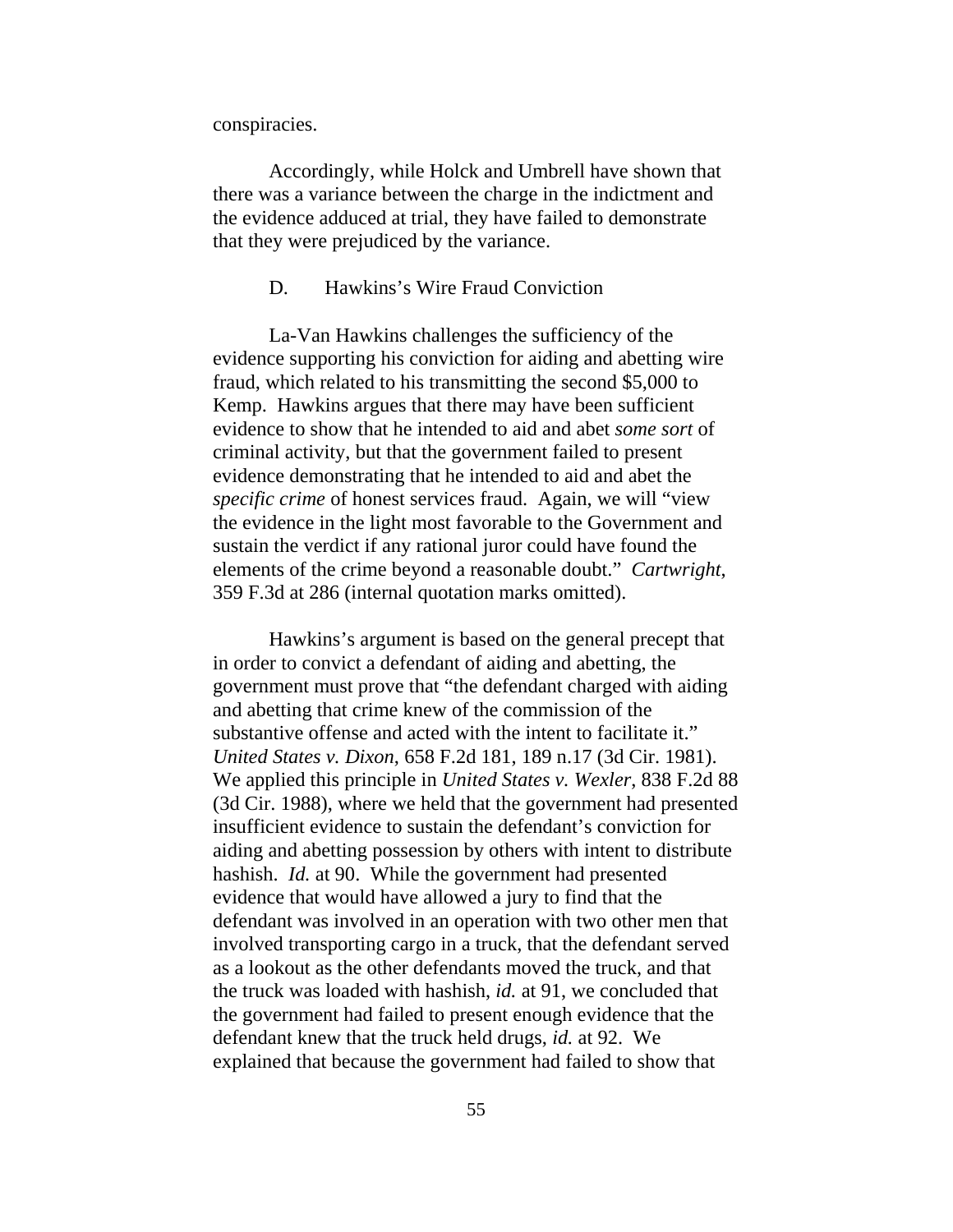the defendant "had knowledge of the hashish," it failed to prove that the defendant purposely aided and abetted the specific crime with which he was charged. *Id.* We concluded that the evidence presented was just as consistent with the crime of transporting stolen goods – an entirely different crime. *Id.*

In the instant case, however, the government presented sufficient evidence for the jury to conclude that Hawkins intended to aid and abet honest services fraud. The government demonstrated that Hawkins knew that Kemp held public office in Philadelphia and that Hawkins knew that White was a politically connected Philadelphia lawyer. Moreover, the government showed that Hawkins had no reason to provide money to Kemp, and that he actually relayed the money to Kemp at White's behest after White provided him with a \$5,000 check. The government also presented evidence that Hawkins filled out the entire check except for the payee line, although he did intend for the money to go to Kemp, as demonstrated by the subsequent wire transfer. This evidence all supports the jury's conclusion that Hawkins intended to aid and abet White's corruption of Kemp. Hawkins argues that this situation is just as consistent with drug conspiracy, money laundering, or tax fraud; however, the government's theory specifically accounts for Kemp's position as a public official in a way that Hawkins's other proposed crimes do not, which differentiates this case from *Wexler.* As we have explained, "[t]here is no requirement . . . that the inference drawn by the jury be the only inference possible or that the government's evidence foreclose every possible innocent explanation." *United States v. Iafelice*, 978 F.2d 92, 97 n.3 (3d Cir. 1992). Thus, we reject Hawkins's argument and will affirm his conviction for aiding and abetting honest services wire fraud.

## E. Hawkins's Perjury Convictions

Hawkins next challenges the sufficiency of the evidence undergirding his three perjury convictions under 18 U.S.C. § 1623, which prohibits "knowingly mak[ing] any false material declaration" under oath before a grand jury. For each perjury conviction, Hawkins contends that the government failed to prove that his relevant testimony before the grand jury was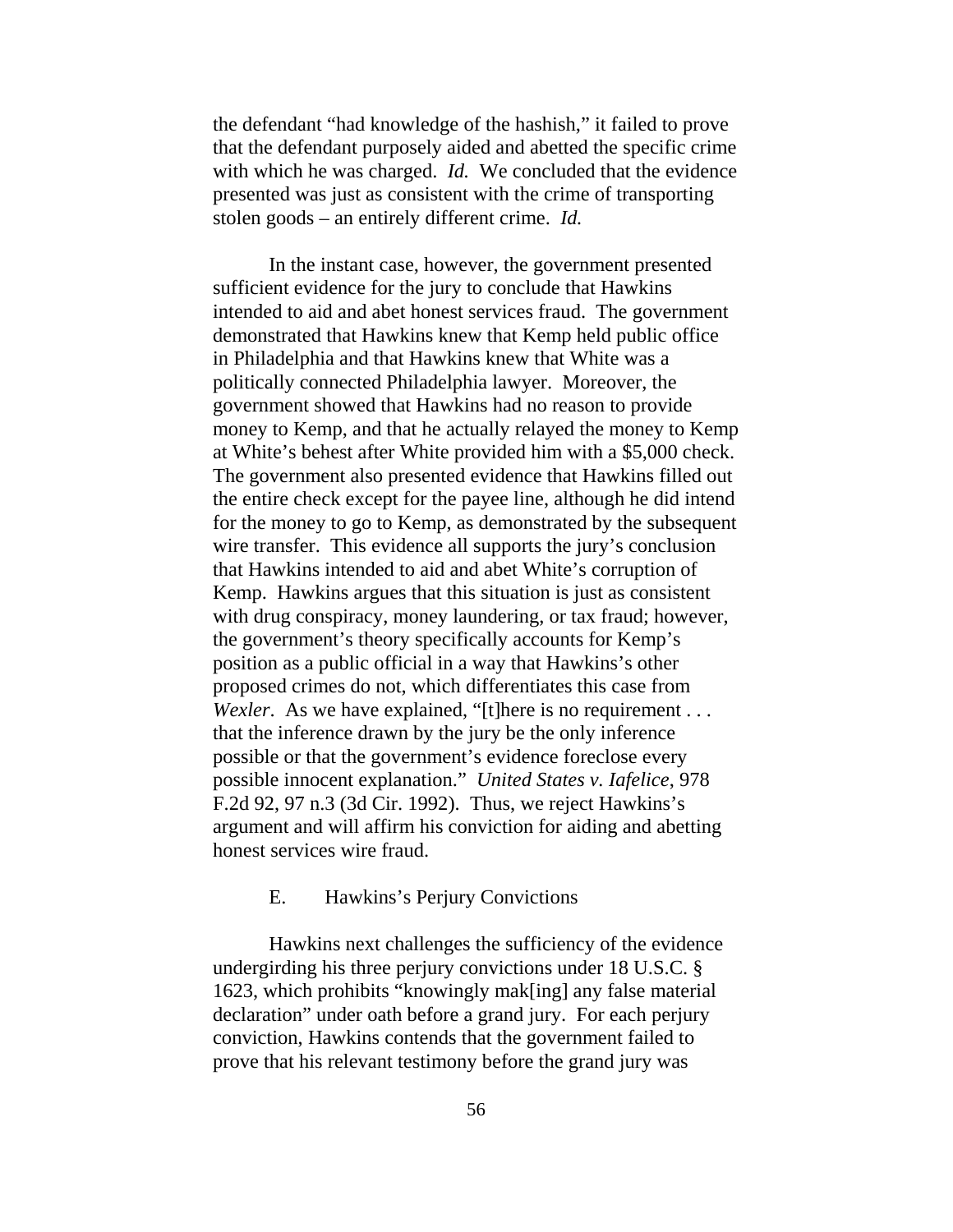untrue. We will uphold the verdict if a reasonable jury could have found the elements of the crime beyond a reasonable doubt. *Dent*, 149 F.3d at 187. The government may prove guilt "via circumstantial evidence." *United States v. Serafini*, 233 F.3d 758, 770 (3d Cir. 2000); *see also* 18 U.S.C. § 1623(e) ("Proof beyond a reasonable doubt under this section is sufficient for conviction. It shall not be necessary that such proof be made by any particular number of witnesses or by documentary or other type of evidence."); *United States v. Smith*, 538 F.2d 159, 163 (7th Cir. 1976) ("Although no direct evidence of perjury was produced, none was required.").

We first reject Hawkins's argument that the government presented insufficient evidence to prove the falsity of his testimony that he provided the first \$5,000 check to Kemp as a wedding present on White's instructions. As the government argued, the story that Hawkins presented is unlikely on its face: it is difficult to understand why Hawkins would agree to give a \$5,000 wedding gift to someone he barely knew. Further, the government presented evidence that Kemp had already been married for 20 months by the time that Hawkins wrote this check. While it is true, as Hawkins responds, that that could mean only that White lied to Hawkins, it nevertheless places Hawkins's account in further doubt. Additionally, and vitally, the government demonstrated that Hawkins testified falsely about the details surrounding this payment. According to Hawkins's grand jury testimony, White and Kemp were in Detroit for Kemp's bachelor party, and during that trip, dropped by Hawkins's office. While there, Hawkins testified, White asked Hawkins to give Kemp a check as a wedding present. However, the government showed that Kemp was not actually in Detroit at the time. This contradiction could have allowed the jury to draw two inferences. First, the jury could have concluded that Hawkins lied when he said that Kemp's bachelor party was occurring, which makes the wedding present explanation less plausible. Second, if Kemp was not in Detroit at all, it would be extremely unlikely that White would request a wedding present for him. Moreover, while Hawkins testified that the check was never cashed, it was. We conclude that this series of contradictions and implausibilities are sufficient to sustain the jury's verdict on this count.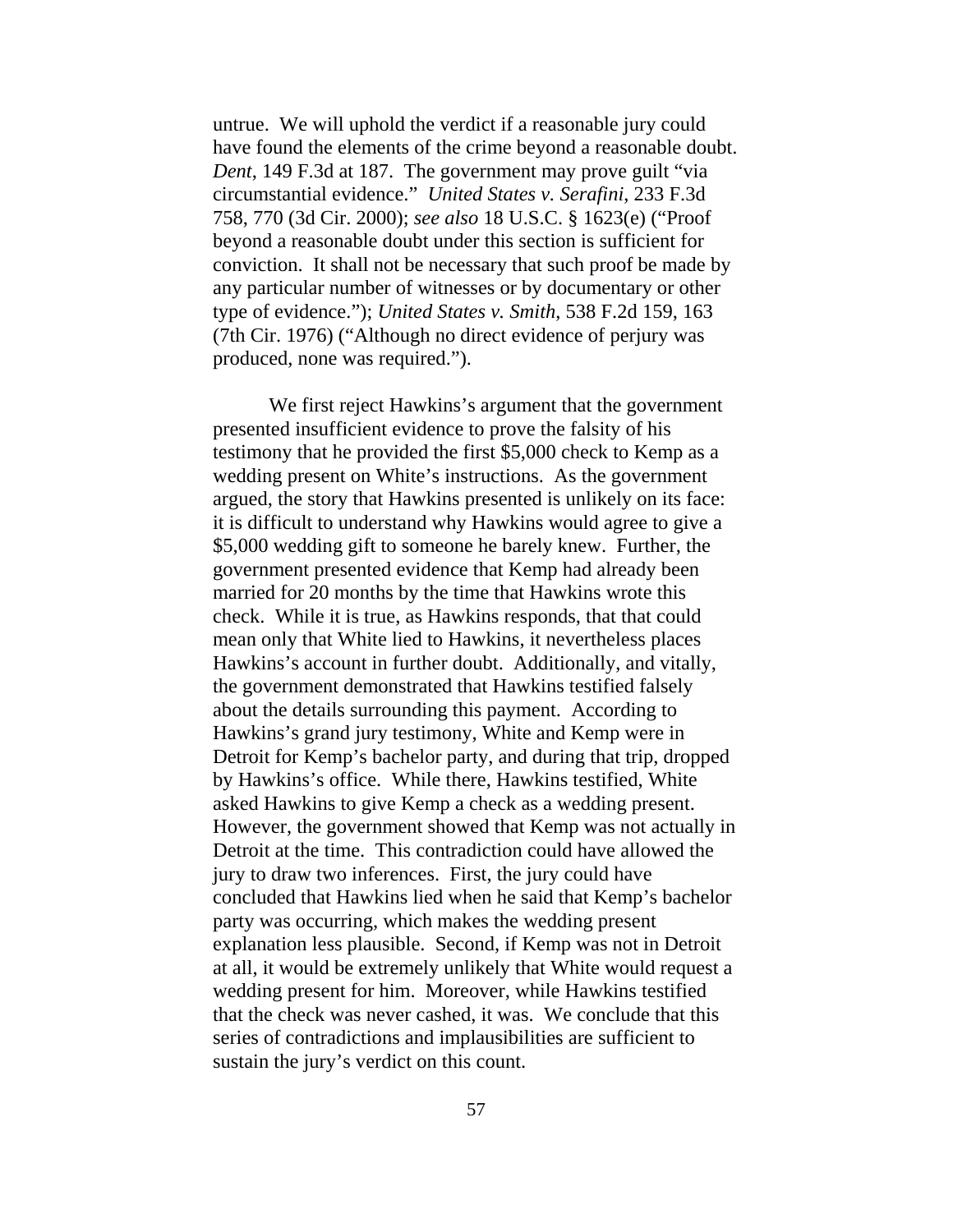We are similarly unpersuaded by Hawkins's argument that the government failed to prove the falsity of his grand jury testimony in which he stated that he supplied the second \$5,000 check to White intending for White to convey it to a coalition of African-American newspapers. Most damaging to Hawkins's testimony is the fact that after this check bounced twice, Hawkins wired the \$5,000 directly to Kemp's bank account. This is powerful evidence that Hawkins intended for the \$5,000 to reach Kemp – not a newspaper association. While this fact alone is sufficient to sustain the conviction, we also note that the details that Hawkins provided further undermine the veracity of the story. For instance, the government demonstrated that Hawkins had met with the group two years before writing the check, making his sudden beneficence unusual. Thus, we will affirm the jury's verdict on this count.

We also make short shrift of Hawkins's claim that the government proffered insufficient evidence to prove the falsity of his testimony regarding his meeting with Khan, in which he stated that he had not specifically asked White to bring Kemp to the meeting, although he had asked, on behalf of Khan, for the attendance of someone who could discuss property opportunities in Philadelphia. Hawkins's testimony is flatly contradicted by the recorded telephone conversation in which Hawkins specifically asked White to bring "Corey" to the meeting in order to "keep [Khan] in the hole" by convincing Khan that Hawkins was "gonna be gettin' 20 million." Moreover, Khan testified that he never intended to enter the Philadelphia market and did not ask Hawkins to introduce him to anyone. This evidence was plainly sufficient to permit the jury to conclude that Hawkins's grand jury testimony was false on this matter.

F. Hawkins's Evidentiary Challenges

Hawkins next challenges a string of the District Court's evidentiary rulings. First, he argues that the evidence the government presented that mentioned Al Sharpton should have been excluded. For instance, in the government's opening statement it stated:

Where is a source of money? La-Van Hawkins is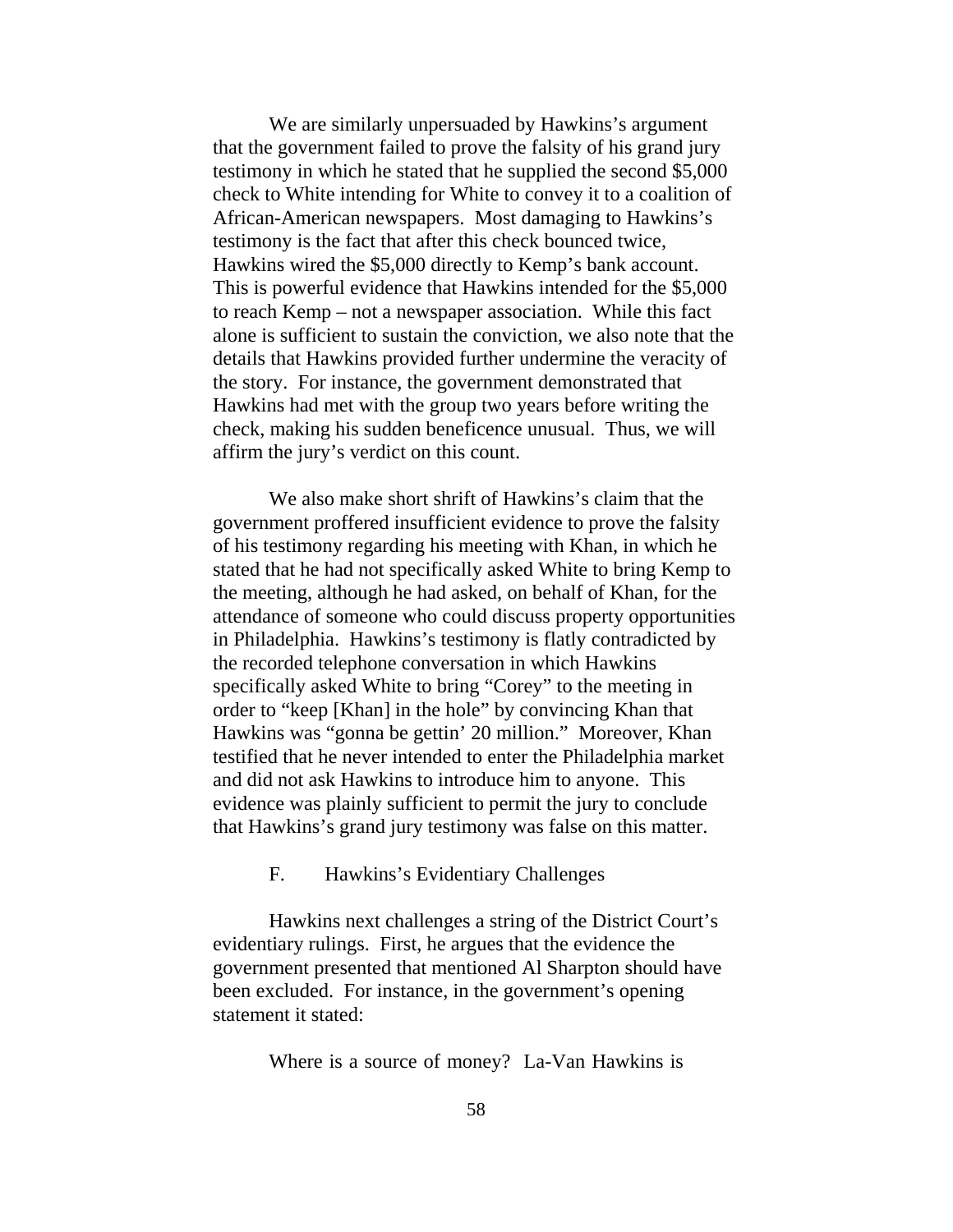looking for big public pension funds, and to get access to the money in big public pension funds Mr. Hawkins knows you need to have access to public officials. You will hear that is exactly what La-Van Hawkins tries to do. He tries to do it through Reverend Al Sharpton in the city of New York. In Philadelphia, he tries to do it through Ron White. . .

.

(App. at 1527.) Hawkins argues that this and all subsequent references to Sharpton were irrelevant and thus inadmissible under Fed. R. Evid. 401. Alternatively, Hawkins argues that the evidence should have been excluded under Fed. R. Evid. 403 because any probative value that the evidence did have was "substantially outweighed by the danger of unfair prejudice." "We review a district court's decision to admit or exclude evidence for abuse of discretion, and such discretion is construed especially broadly in the context of Rule 403." *United States v. Mathis*, 264 F.3d 321, 326-27 (3d Cir. 2001).

Contrary to Hawkins's assertion, the evidence involving Sharpton did have a "tendency to make the existence of any fact that is of consequence to the determination of the action more probable or less probable than it would be without the evidence." Fed. R. Evid. 401. As we have recognized, this standard is "not high." *United States v. Steele*, 685 F.2d 793, 808 (3d Cir. 1982) (internal quotation marks omitted). At bottom, the government aimed to prove that Hawkins joined a conspiracy to corrupt Kemp. The evidence concerning Hawkins's efforts to cultivate a relationship with Sharpton emphasized Hawkins's interest in fostering ties with politically active individuals, and was thus probative as to Hawkins's intent in working with White and directing money to Kemp. The evidence could have allowed a jury to conclude that it was less likely that the first payment to Kemp was casually made at White's direction, that the second payment was not intended for Kemp at all, and that Hawkins was generally indifferent toward Kemp's position, because the evidence concerning Sharpton helped show just how determinedly Hawkins wooed those with political connections and his willingness to convey money to them. Of course, this evidence alone does not prove Hawkins's guilt on any count, but as the notes to Rule 401 explain, "a brick is not a wall." Fed. R.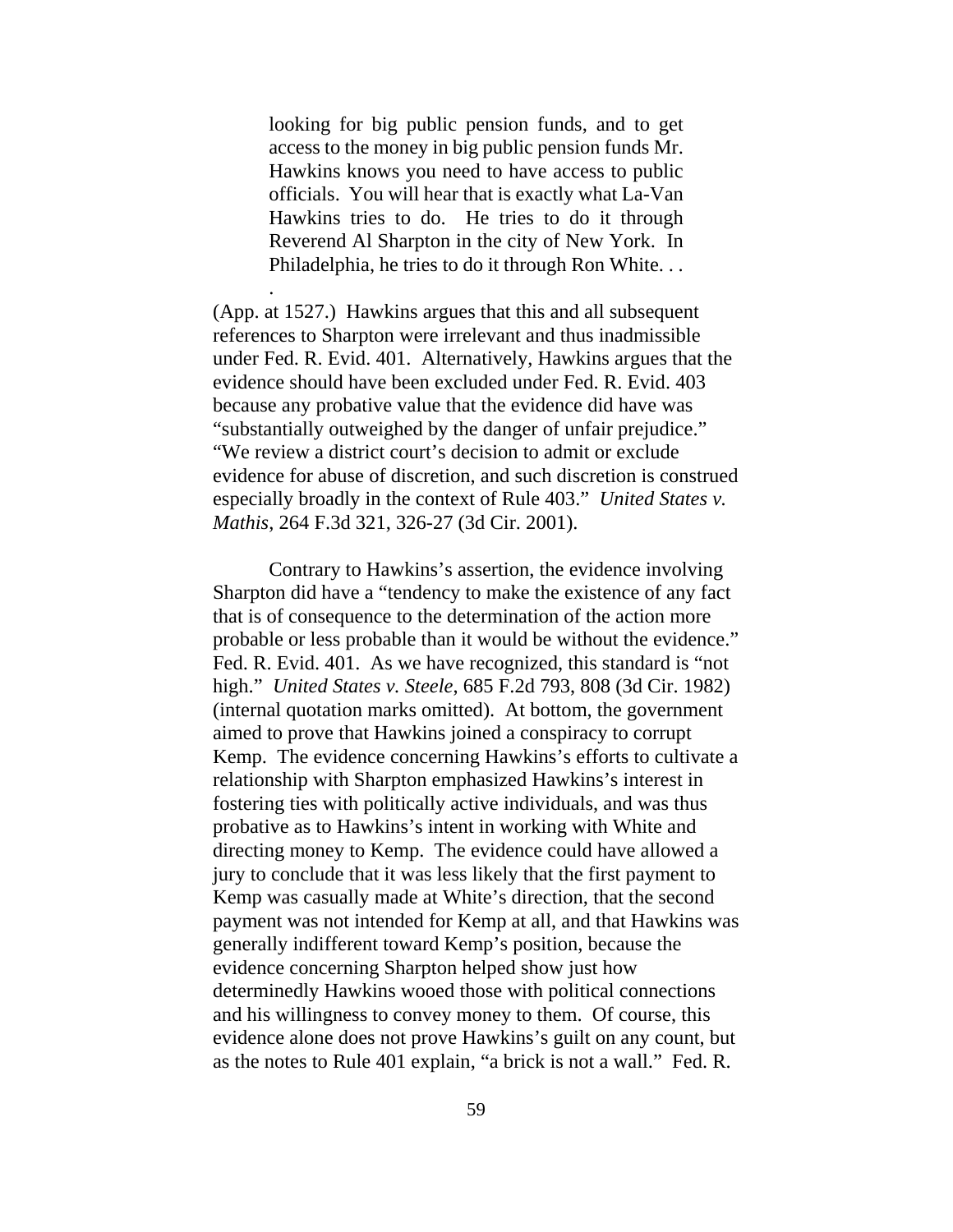Evid. 401 advisory committee's note (internal quotation marks omitted).

Moreover, Hawkins has failed to present any authority for his novel position that Sharpton's name alone is so prejudicial that the infrequent references to it substantially outstripped the probative value of this evidence. Further, the District Court minimized the possibility of prejudice by explicitly instructing the jury that: "The government is not alleging anything wrong at all regarding the efforts of La-Van Hawkins, Ronald White, and Al Sharpton concerning New York pension funds. There is no suggestion of illegality as to any recorded conversations you heard played during the government's case-in-chief pertaining to Al Sharpton  $\dots$ ." (App. at 10593-94.) Accordingly, we conclude that the District Court did not abuse its discretion in admitting the evidence under either Rule 401 or 403.

Second, Hawkins argues that the testimony of representatives of Blockbuster, BET, Pizza Hut, and Burger King, all of whom contradicted claims that Hawkins made before the grand jury about his great wealth, $^{20}$  should have been excluded under Rule 404(b). In order to be admissible under Fed. R. Evid. 404(b), the evidence of other acts must: "(1) have a proper evidentiary purpose, (2) be relevant under Rule 402, (3) satisfy Rule 403 (i.e., not be substantially more prejudicial than

 $20$  Specifically, Bradley Himmeger, the Blockbuster representative, testified that despite Hawkins's testimony that he owned 55 Blockbuster Video stores, Hawkins actually owned zero. H. Van Sinclair, a representative of BET, testified that contrary to Hawkins's claim that he was a partner of Bob Johnson in the sale of BET for \$3.5 billion, the two men were not partners and Hawkins was not involved in the sale. Pizza Hut representative John Murphy contradicted Hawkins's claim that he had sold 127 restaurants back to Pizza Hut by testifying that Hawkins had returned 72 restaurants to Pizza Hut and had actually paid Pizza Hut \$50,000 to take the debt-ridden restaurants off his hands. Finally, W. Barry Blum, a representative of Burger King, testified that Hawkins received only \$95,000 when he sold restaurants to Burger King, not, as Hawkins had claimed, \$35 million.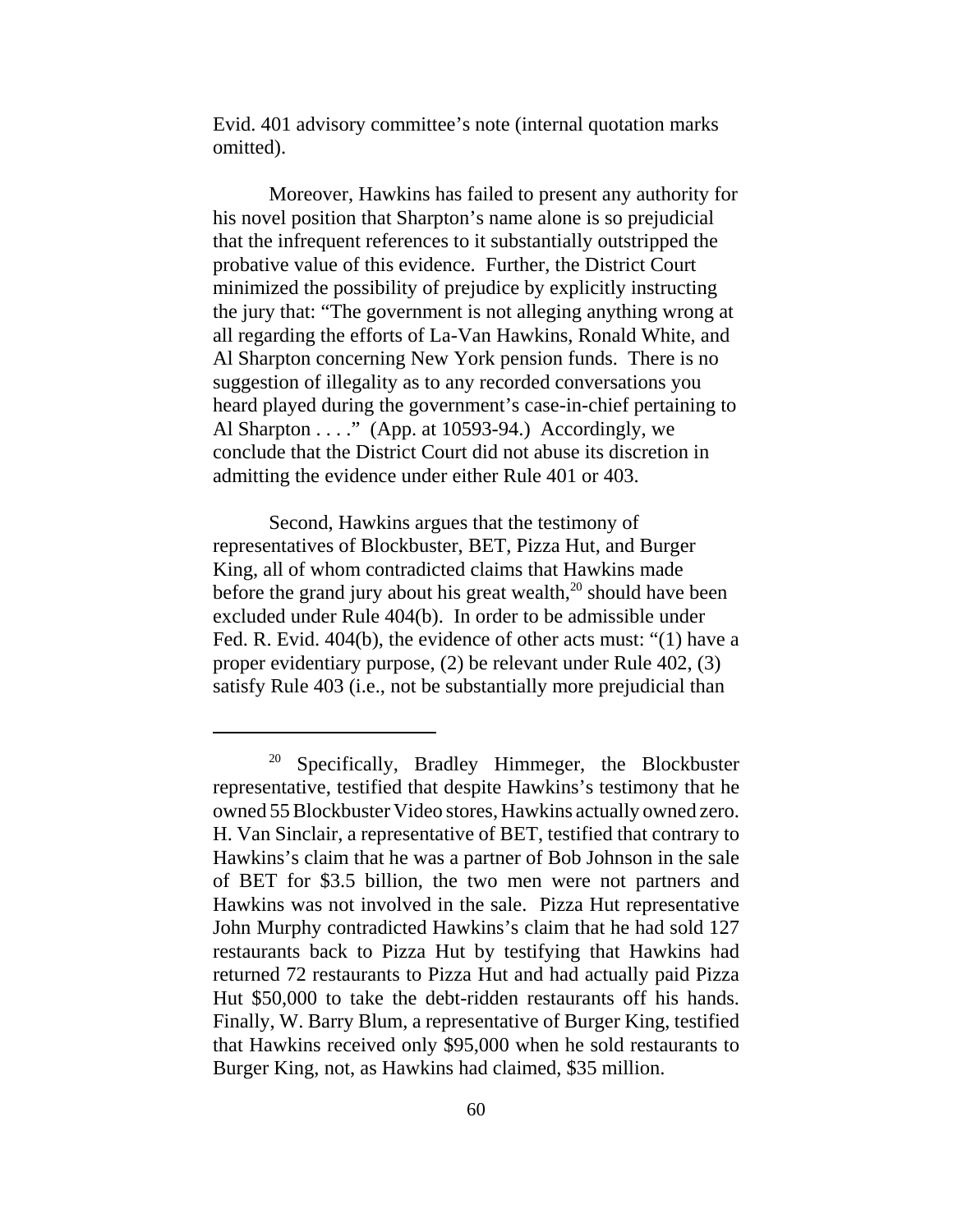probative), and (4) be accompanied by a limiting instruction, when requested pursuant to Federal Rule of Evidence 105, that instructs the jury not to use the evidence for an improper purpose." *United States v. Cross*, 308 F.3d 308, 320-21 (3d Cir. 2002) (footnote omitted). Hawkins argues that this evidence was offered for an improper purpose and that its probative value was substantially outweighed by the danger of unfair prejudice. We review the District Court's judgments for abuse of discretion. *United States v. Mastrangelo*, 172 F.3d 288, 295 (3d Cir. 1999). As explained below, we conclude that the District Court acted within its discretion.

Hawkins first argues that this evidence was not presented for a proper purpose, because it was offered to persuade the jury that because Hawkins had lied to the grand jury on other occasions, he must have been guilty of the perjury charges. To show a proper purpose, "the government must 'clearly articulate how that evidence fits into a chain of logical inferences' without adverting to a mere propensity to commit crime now based on the commission of crime then." *Id.* (quoting *United States v. Sampson*, 980 F.2d 883, 887 (3d Cir. 1992)).

We are unpersuaded by Hawkins's argument on this point. The government argues that it introduced this evidence to demonstrate Hawkins's consciousness of his guilt of the underlying charges, which we have recognized is a proper purpose under Rule 404(b). *See United States v. Gatto*, 995 F.2d 449, 455 (3d Cir. 1993) (explaining that testimony was "admissible under Rule 404(b) . . . to show consciousness of guilt"); *see also United States v. Rajewski*, 526 F.2d 149, 158 (7th Cir. 1975) ("It is well-settled that untrue exculpatory statements may be considered as circumstantial evidence of the defendant's consciousness of guilt."). Throughout Hawkins's grand jury testimony, Hawkins defended his conduct essentially by arguing that he was too wealthy to deign to involve himself in the paltry corruption alleged in the case. For instance, after being asked whether Hawkins was concerned that providing money to Kemp constituted money laundering, Hawkins responded: "Well, no ma'am, for the simple reason money laundering is – first of all, because I had businesses all my money came from. I made all my money from legitimate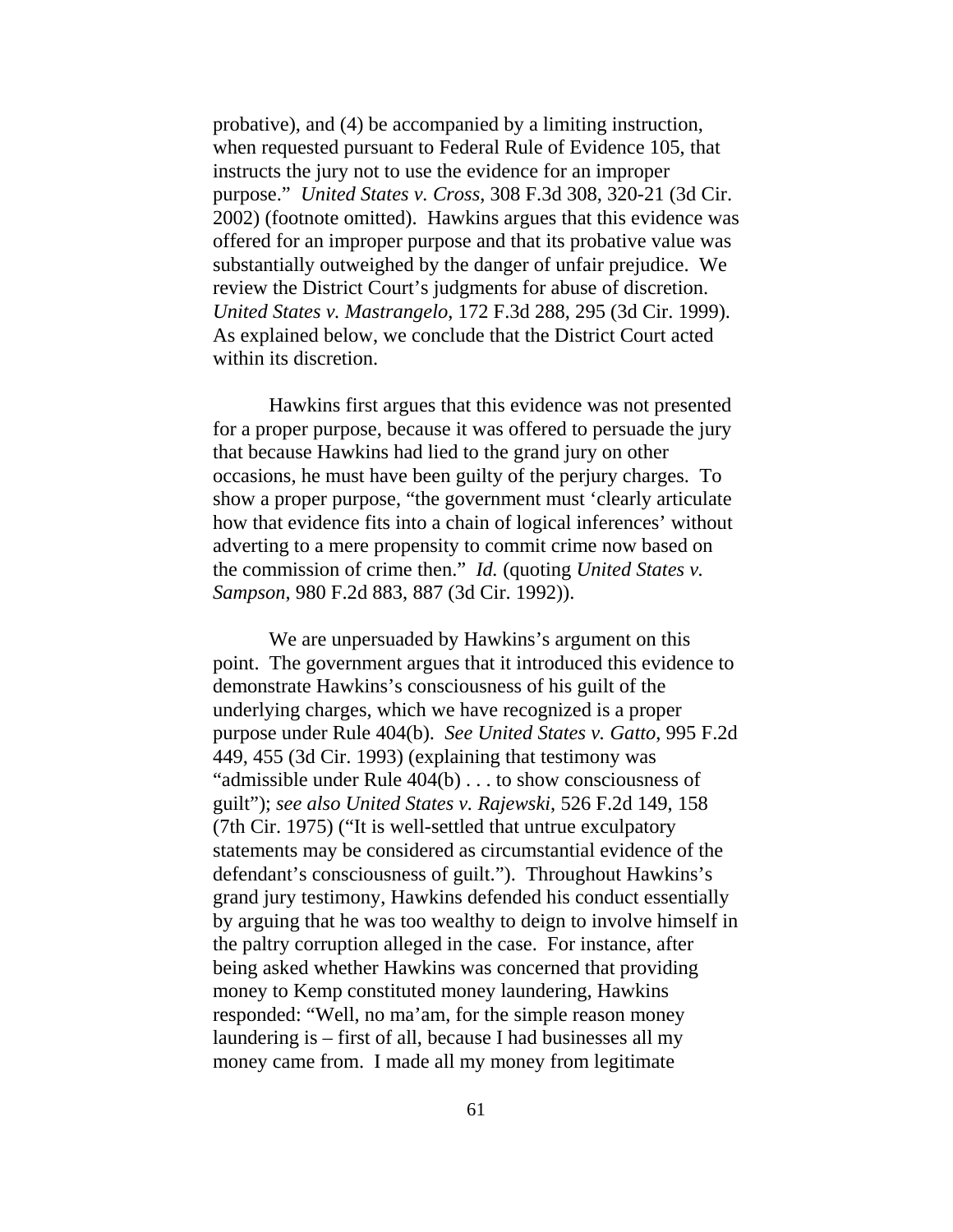sources. As a matter of fact I sold Checkers for 50 million dollars and returned Burger King for 35 million dollars. So I've never had any reason to launder money." (App. at 14815.) This response is illustrative of the general tenor of Hawkins's grand jury testimony, in which he sought to equate wealth with innocence. $^{21}$  Thus, the government's evidence disproving these claims of vast wealth effectively impeached what Hawkins presented as an (unusual form of) alibi.

We also agree with the government that the District Court did not abuse its discretion in determining that the evidence was admissible under Rule 403. *See United States v. Jemal*, 26 F.3d 1267, 1272 (3d Cir. 1994) ("If judicial self-restraint is ever desirable, it is when a Rule 403 analysis of a trial court is reviewed by an appellate tribunal." (internal quotation marks omitted)). Given that we have frequently approved district courts' decisions to admit previous drug convictions against defendants in subsequent drug prosecutions, *see Sampson*, 980 F.2d at 887 ("There is no question that, given a proper purpose

(App. at 14822-23.)

 $21$  Similarly, after a grand juror asked Hawkins whether, during the meeting with Khan, White, and Kemp, he discussed using the Philadelphia pension funds to finance one of his endeavors, Hawkins immediately harkened to his wealth. He answered:

No. As a matter of fact to be perfectly honest with you my partner is Bob Johnson. We own BET for 3.5 billion dollars. So back in 2002 we sold it as a matter of fact to Viacom. So you know Bob Johnson is a partner of mines, Ted Turner has been a partner of mines. So we've got Leonard Greenwood. We got five different companies that because I've been so success[ful] in the fast food business that I have partners that raise eight, nine billion dollars in private placement that's what we're going to do. We were putting, 250 million dollars was going to be used in equity and the rest of the money was going to be raised by Merrill Lynch. They're going to handle the debt.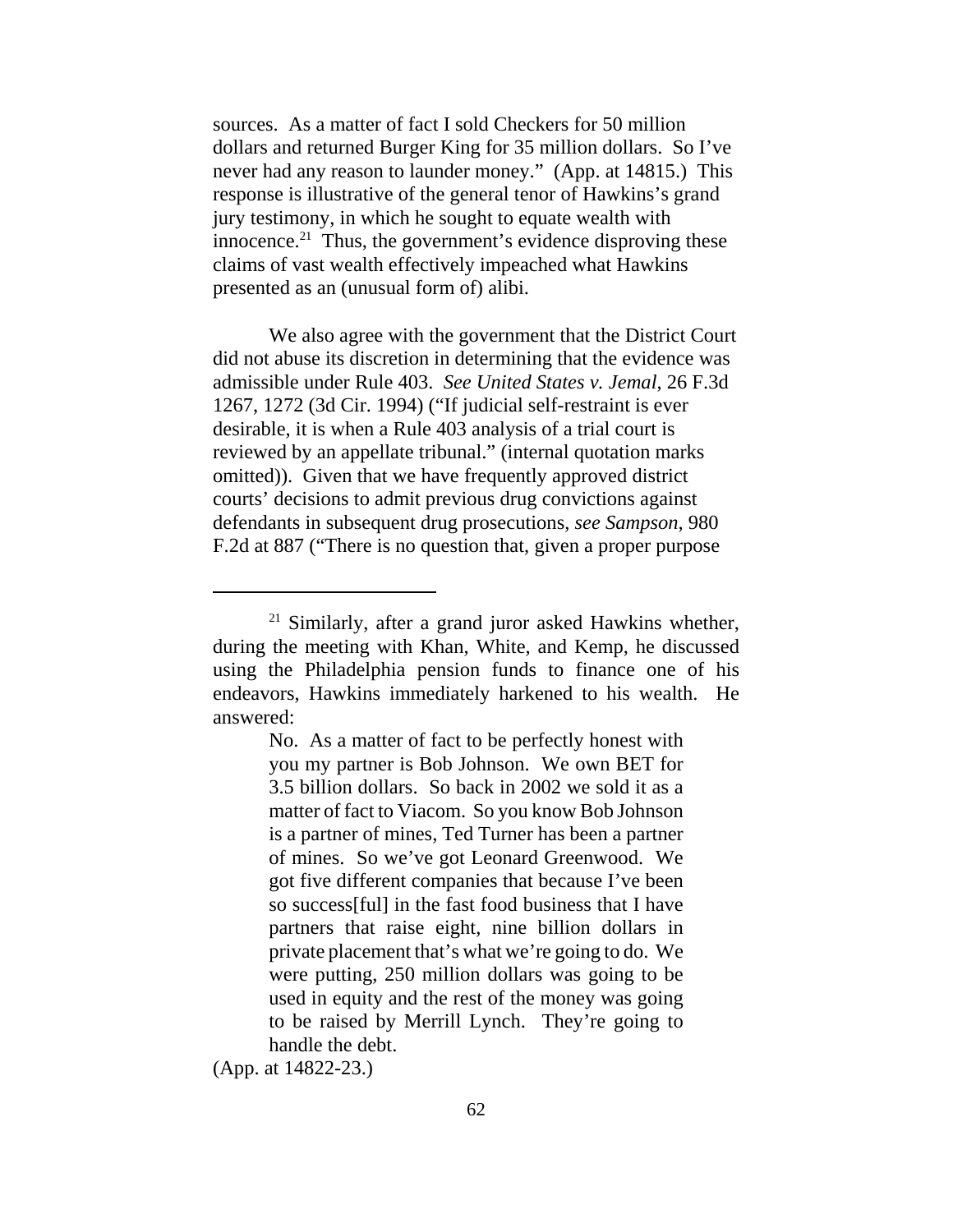and reasoning, drug convictions are admissible in a trial where the defendant is charged with a drug offense."), it cannot be, as Hawkins argues, that the similarity between his other conduct and charged conduct necessarily causes unfair prejudice. Because evidence of Hawkins's consciousness of guilt was of high probative value to the government's case, Hawkins faces a high hurdle in showing that the danger of unfair prejudice *substantially* outweighed the probative value. *See Cross*, 308 F.3d at 325 ("'Rule 403 . . . does not generally require the government to sanitize its case, to deflate its witnesses' testimony, or to tell its story in a monotone.'" (quoting *United States v. Gartmon*, 146 F.3d 1015, 1021 (D.C. Cir. 1998)). While Hawkins attempts to surmount this hurdle by arguing that the government presented this evidence to convince the jury that Hawkins had committed crimes because of financial distress, we are not persuaded. *See, e.g.*, *United States ex rel. Mertz v. State of N.J.*, 423 F.2d 537, 541-42 (3d Cir. 1970) (recognizing this danger). There is a substantial difference between financial distress and not reaping huge profits from transactions, and the District Court took care to protect Hawkins from the evidence of the former by rejecting the government's attempt to impeach Hawkins's statement that he was a multi-millionaire.<sup>22</sup> We thus conclude that the District Court did not abuse its discretion in determining that the evidence was admissible under Rules 403 and 404.23

Similarly, Simmons' state-court testimony was not

<sup>&</sup>lt;sup>22</sup> The District Court also limited the extent that financial information could be admitted by requiring that the evidence be presented succinctly and without confusing the jury.

<sup>&</sup>lt;sup>23</sup> We recognize that several courts of appeals have concluded that evidence of consciousness of guilt is intrinsic to the charged offense, and thus outside Rule 404. For instance, in *United States v. Simmons*, 470 F.3d 1115, 1124-25 (5th Cir. 2006), the Fifth Circuit permitted the government to introduce a defendant's prior testimony that he had given in a state trial concerning an alleged sexual assault for the purpose of proving, through other evidence, that those statements were false. *Id.* at 1125. The court explained: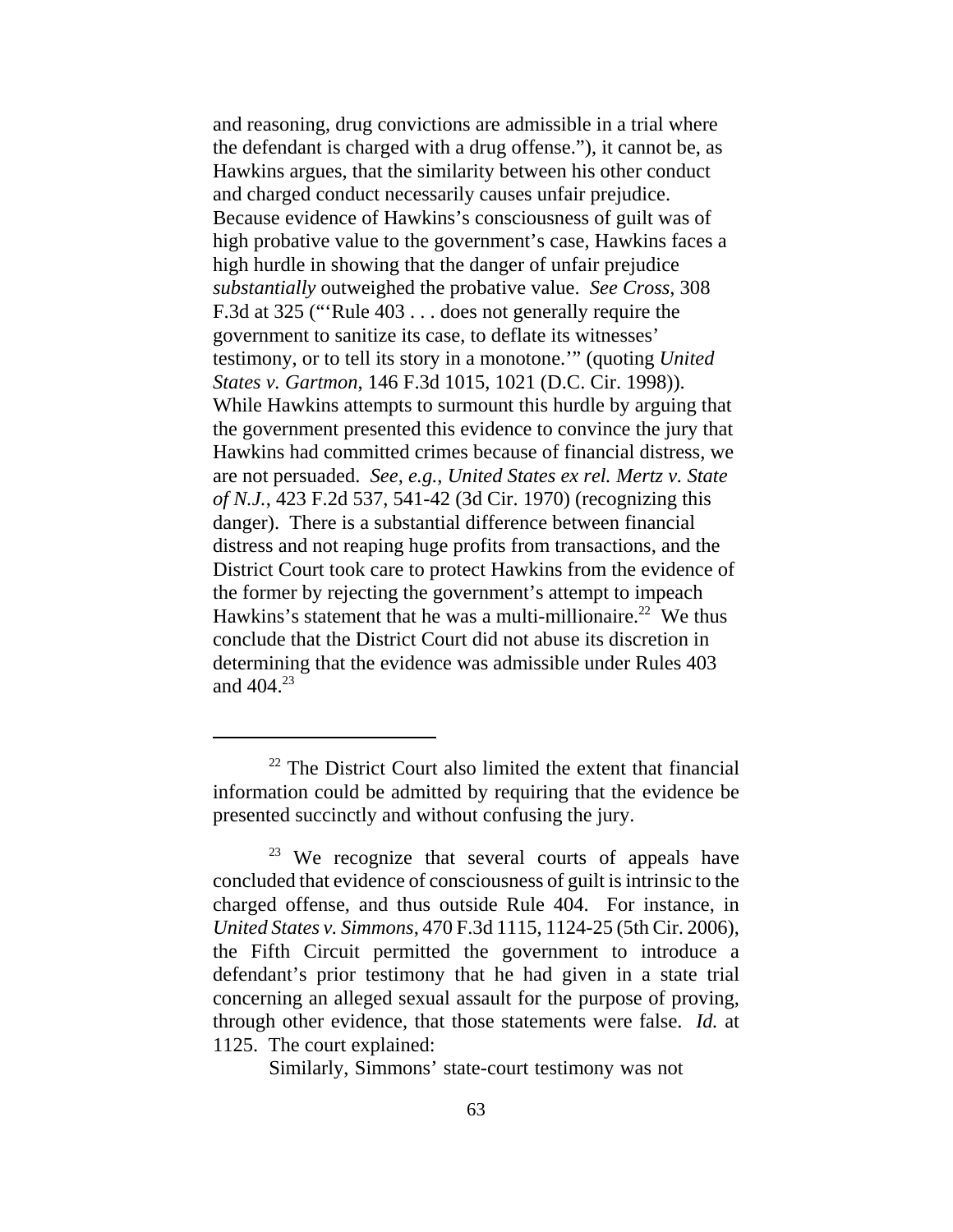Next, Hawkins argues that the District Court erred by admitting a letter found in Kemp's home as a co-conspirator statement under Fed. R. Evid. 801(d)(2)(E). The letter, which was dated March 20, 2002, and was addressed from Kemp to Hawkins, stated: "Let me take this opportunity to thank you for selecting me to serve in the capacity of a financial consultant for your company. I look forward to working and sharing my expertise with you in the very near future. Please feel free to contact me at your convenience." (App. at 13944.) In order to admit a statement under Rule 801(d)(2)(E), a district court must find, by a preponderance of the evidence: "(1) that a conspiracy existed; (2) the declarant and the party against whom the statement is offered were members of the conspiracy; (3) the

> inadmissible under Rule 404(b) because it did *not* constitute a separate extrinsic bad act. The prior testimony was relevant to issues other than Simmons' bad character. It was introduced not to show Simmons lied in the past, was a bad person, and, therefore, must have sexually assaulted Robinson; rather, it was introduced to show his consciousness of guilt and that he had lied in order to fabricate an alibi.

*Id.*; *see also United States v. Frost*, 234 F.3d 1023, 1025 (8th Cir. 2000) ("Frost's testimony is direct evidence of fraudulent intent and consciousness of guilt. It does not relate to 'other acts,' but rather constitutes evidence intrinsic to the overall scheme. Rule 404 is therefore inapplicable."); *United States v. Ramirez-Jiminez*, 967 F.2d 1321, 1327 (9th Cir. 1992) (explaining evidence that defendant had lied to government agents when stopped during crime was "probative of his consciousness that his conduct was illegal" and therefore Rule 404(b) was inapplicable).

However, we have previously approved the admission of evidence of consciousness of guilt under Rule 404. *See Gatto*, 995 F.2d at 455 (explaining that testimony was "admissible under Rule 404(b) . . . to show consciousness of guilt"). We thus follow our precedent and examine this issue under Rule 404. Given that we have concluded that consciousness of guilt is a proper purpose under Rule 404, however, our analysis converges with that used by the cases that hold Rule 404 inapplicable.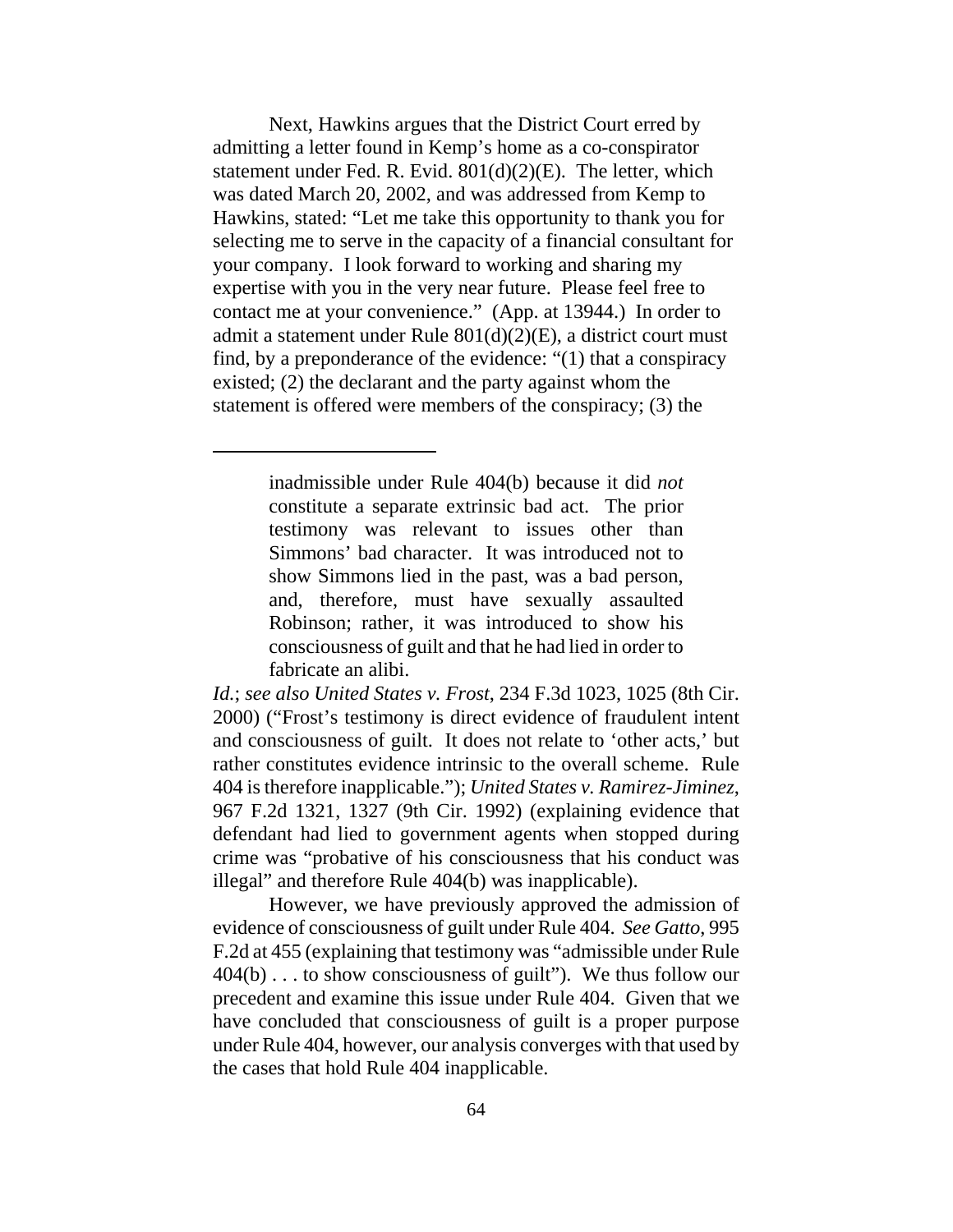statement was made in the course of the conspiracy; and (4) the statement was made in furtherance of the conspiracy." *United States v. McGlory*, 968 F.2d 309, 333 (3d Cir. 1992). We exercise plenary review over these findings. *Id.*

We agree with the District Court that this letter was admissible against Hawkins as the statement of an alleged coconspirator. While Hawkins argues that the government failed to present any evidence besides this letter demonstrating that Hawkins and Kemp were members of a conspiracy, that is simply not true: just ten days before Kemp wrote this letter, he had accepted a \$5,000 check from Hawkins. The transfer of money from Hawkins to Kemp could certainly have formed part of the alleged conspiracy. It does not matter whether or not Kemp actually mailed the letter to Hawkins, because its mere existence provided evidence that Kemp knew of the inappropriate nature of the \$5,000 check from Hawkins. Accordingly, we will affirm the District Court's admission of the letter.

Finally, Hawkins argues that the District Court erred by admitting evidence concerning Kemp's actual wedding date, arguing that this evidence is inadmissible under Rules 401 and 403. According to Hawkins, this evidence was irrelevant because he testified before the grand jury only that White told him that Kemp's wedding had recently occurred, not that it actually had. As noted, "[w]e review a district court's decision to admit or exclude evidence for abuse of discretion, and such discretion is construed especially broadly in the context of Rule 403." *Mathis*, 264 F.3d at 326-27.

Again, we conclude that the District Court acted within its discretion in admitting this evidence. As we have noted, Rule 401 does not set a high standard. *See Steele*, 685 F.2d at 808; *see also Sampson*, 980 F.2d at 888 (stating that "the burden [on the proponent of the evidence] is not onerous"). Just as evidence that Kemp had recently been married would have made it more probable that White had actually made this statement to Hawkins, the fact that Kemp had been married so long ago made it less probable. Moreover, Hawkins has failed to explain why this evidence was unfairly prejudicial to him. He was free to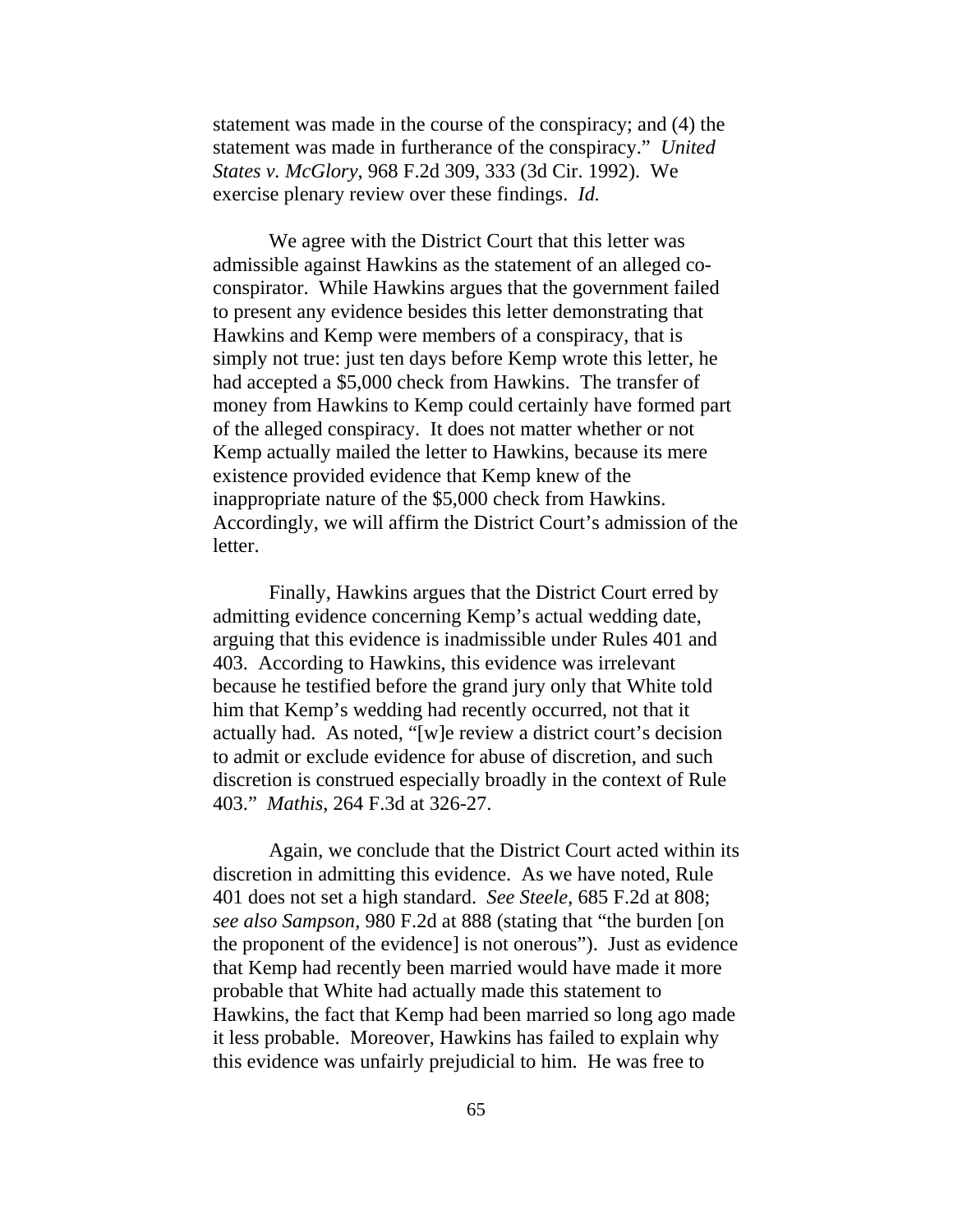present his explanation that notwithstanding the date of Kemp's actual marriage, White had said that the \$5,000 was for a wedding present, and he did so in his closing argument. Accordingly, we perceive no reason to conclude that the District Court abused its "very substantial discretion" in admitting this evidence. *United States v. Ali*, --- F.3d ----, 2007 WL 2049008 (3d Cir. 2007) (internal quotation marks omitted).

## G. Hawkins's Jury Instructions Challenge

Hawkins also challenges the jury instructions regarding his conviction for aiding and abetting wire fraud, arguing that the District Court failed to explain to the jury that it was required to find Hawkins's culpable participation in the specific scheme charged in the indictment. Because Hawkins did not raise this challenge until after the close of trial, we review for plain error. Fed. R. Crim. P. 30(d). Under the plain error standard, we will reverse the District Court only upon finding "(1) an error; (2) that is plain; and (3) that affected substantial rights." *United States v. Dobson*, 419 F.3d 231, 236 (3d Cir. 2005). Here, we find no error.

Hawkins argues that the jury instructions failed to conform to *Dobson*'s requirement that the defendant culpably participate in the illicit enterprise charged in the indictment. *Id.* at 237. In *Dobson*, the defendant, Dobson, was charged with mail fraud (among other things). *Id.* at 234. Dobson had worked as a salesperson for Universal Liquidators (UL), which claimed to be in the business of locating and reselling surplus merchandise. *Id.* Dobson's role was to convince individuals to pay approximately \$5,000 to UL for access to this merchandise, which the individuals could then sell to the public at a profit. *Id.*  However, UL was a hoax – it was not actually able to connect individuals with deeply discounted merchandise. *Id.* Further, Dobson, while marketing this "opportunity," made misrepresentations of her own, such as claiming that by selling merchandise acquired through UL she had made enough money to purchase a horse ranch. *Id.* at 235.

We found that the District Court had committed plain error because its jury instructions failed to "require[] a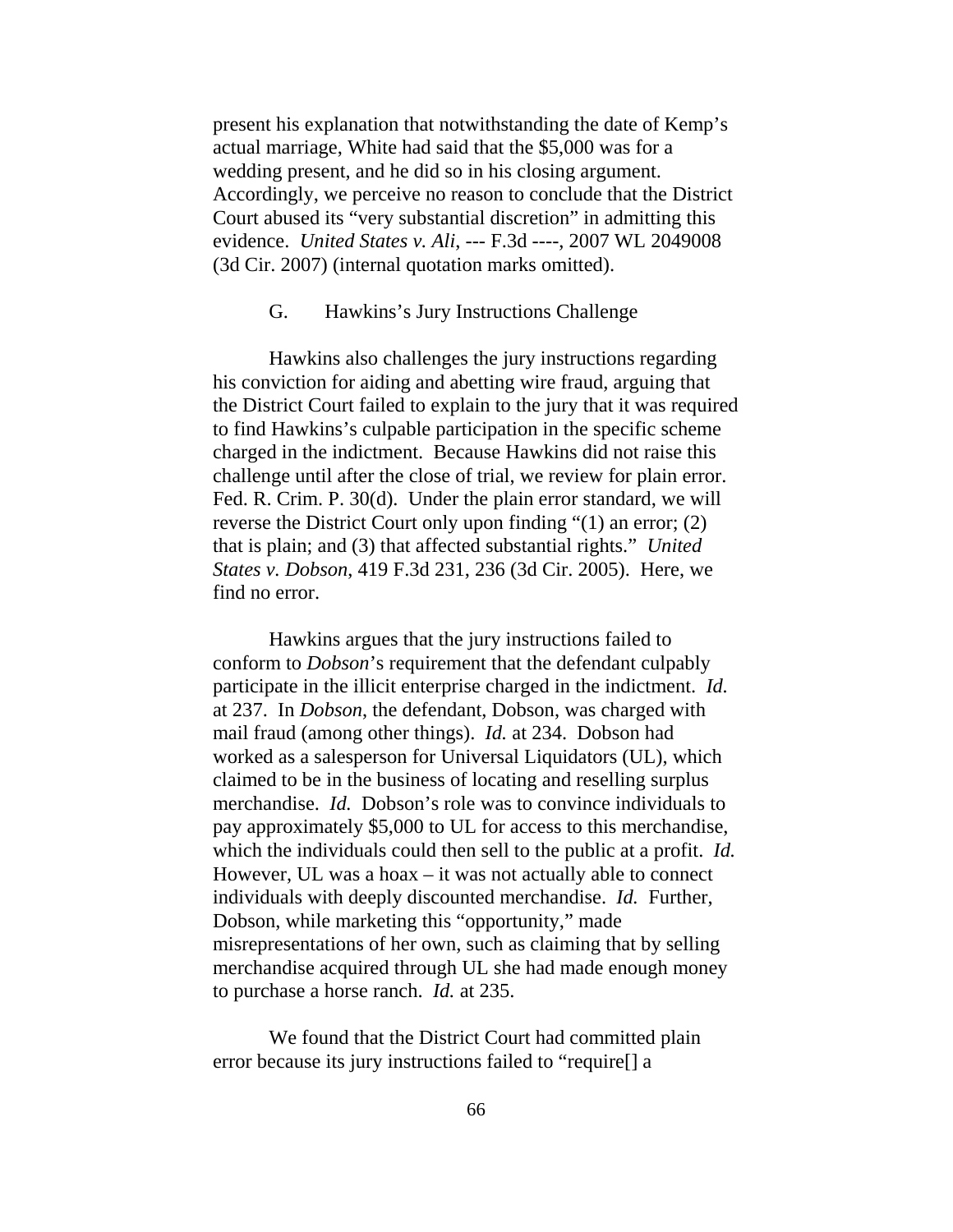determination of whether Dobson knowingly participated in UL's broader scheme to defraud." *Id.* at 238. The instructions merely called upon the jury to determine "whether the defendant knowingly devised or participated in *a* scheme to defraud." *Id.* (emphasis added). We explained that the "case present[ed] two layers of potential fraud or misrepresentation that do not necessarily interconnect: (1) Dobson's dubious sales presentations; and (2) the fraudulent UL scheme charged in the Indictment." *Id.* While only the second kind of fraud was charged in the indictment, the jury instructions permitted the jury to convict upon finding either kind. *Id.* Accordingly, we held that the instructions had "omitted the prosecution's obligation to show that Dobson knowingly devised or participated in the broader UL scheme as charged in the Indictment." *Id.*

At bottom, *Dobson* simply ensures that the jury instructions require the jury to find that the defendant culpably participated in the particular "illicit enterprise" that was charged in the indictment. *Id.* at 237. We have no doubt that the jury instructions in this case did so. The indictment charged Hawkins with aiding and abetting honest services wire fraud. Accordingly, the relevant scheme was the "scheme to defraud the City of Philadelphia and its citizens of the right to defendant COREY KEMP's honest services." (App. at 581.) The District Court defined honest services fraud extensively, and then referred the jurors to the verdict sheet, which, as relevant here, charged Hawkins with aiding and abetting honest services wire fraud. The Court explained that:

> [O]nly a public official owes a duty of honest services to the people he serves. Thus, of the defendants in this case, only Kemp is a public official. Each of the other defendants, who are private citizens, by himself or herself may not commit a substantive offense of honest services fraud as charged in the indictment.

> However, you may nevertheless find one or more of the other defendants guilty of honest services fraud, if you find beyond a reasonable doubt that such a defendant aided and abetted; that is, assisted a public official who was committing this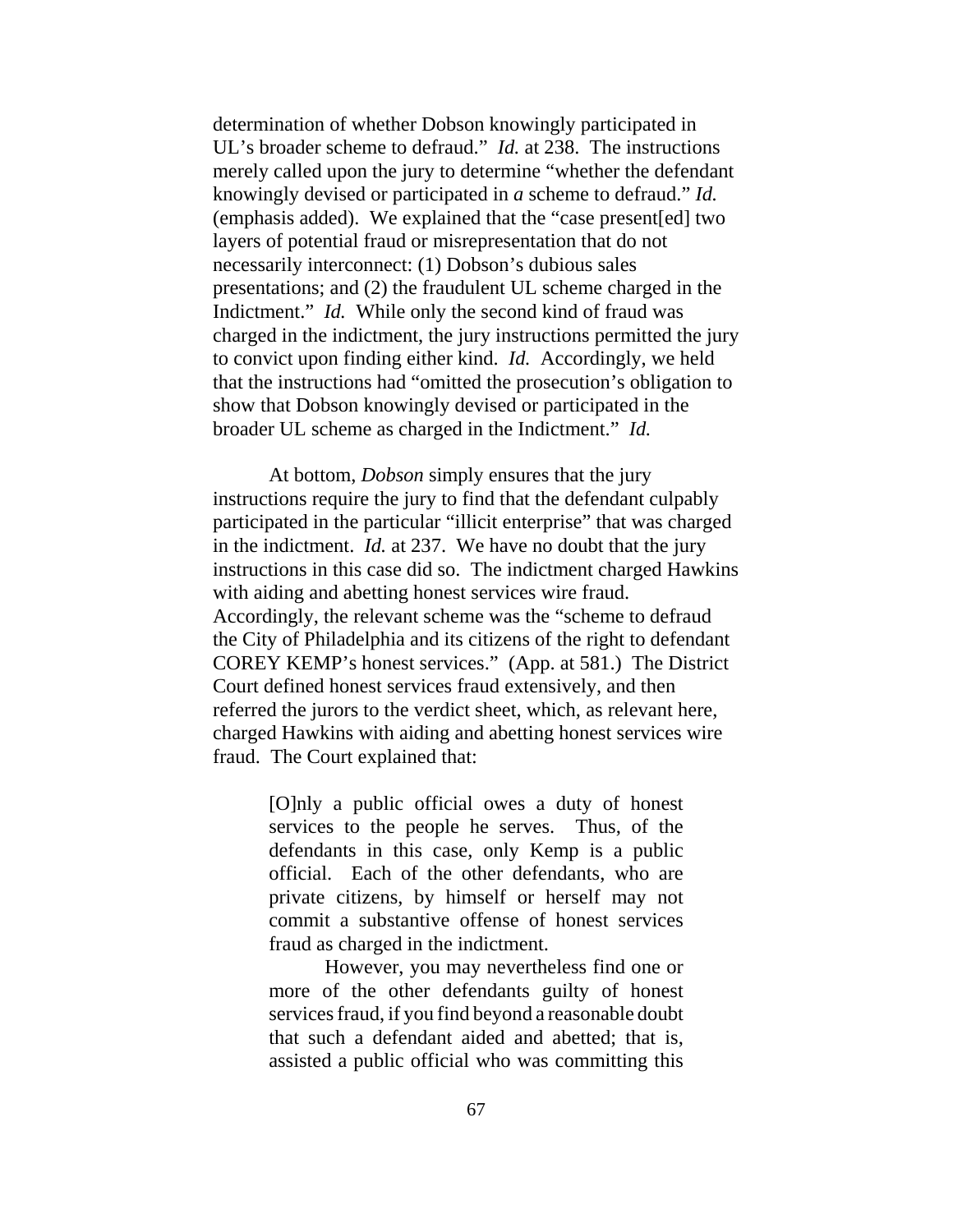crime to commit this crime.

(App. at 9652.)

The District Court went on to instruct the jury that: Before a defendant may be held responsible for aiding and abetting others in the commission of a crime, it is necessary that the government prove beyond a reasonable doubt that the defendant knowingly and deliberately associated himself or herself in some way with the crime charged and participated in it with the intent to commit the crime.

In order to be found guilty of aiding and abetting the commission of a crime, the government must prove beyond a reasonable doubt that the defendant:

First, knew that the crime charged was to be committed or was being committed.

Second, knowingly did some act for the purpose of aiding the commission of that crime. And third, acted with the intention of causing the crime charged to be committed.

(App. at 9653.)

These instructions contained the direct link between Hawkins's actions and the specific scheme that was charged in the indictment – the scheme to deprive the public of Kemp's honest services – that was lacking in *Dobson*. The instructions left no danger that Hawkins would be convicted for aiding and abetting some other scheme. Accordingly, we conclude that the instructions are consistent with *Dobson*'s teaching, and we reject Hawkins's argument.

- H. District Court's Questioning the Jury and Discharging Juror 11
	- 1. Individual Questioning

All appellants argue vigorously that the District Court should not have questioned the jurors about Juror 11's alleged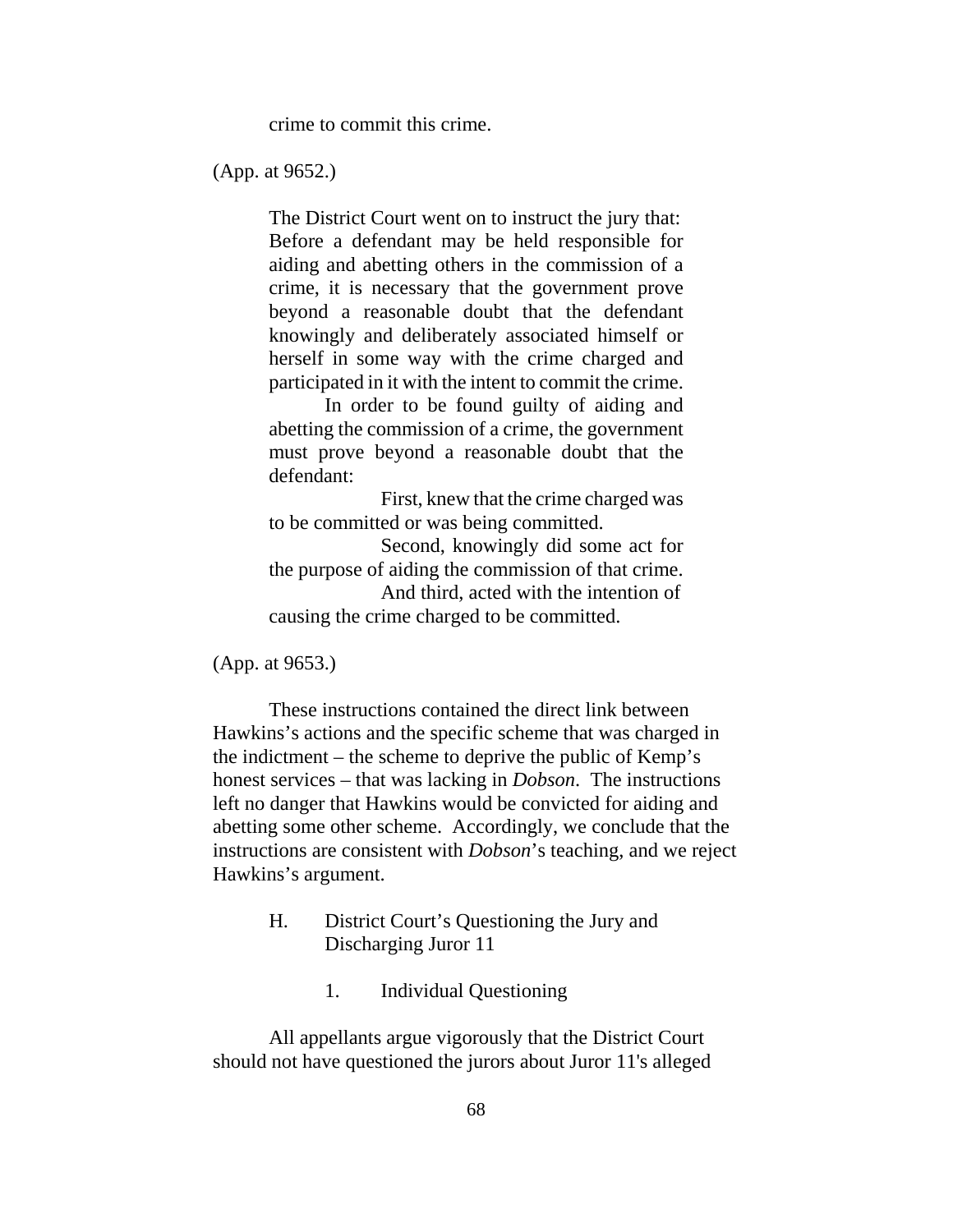misconduct. We review "a trial court's response to allegations of juror misconduct for abuse of discretion." *United States v. Boone*, 458 F.3d 321, 326 (3d Cir. 2006). Here, we conclude that the District Court acted within its discretion when it individually questioned the jurors.

We have recently had occasion to set forth the applicable legal standard governing the district courts' latitude to question jurors during deliberations about allegations of misconduct. In *Boone*, we recognized that "[i]t is beyond question that the secrecy of deliberations is critical to the success of the jury system." *Id.* at 329. At the same time, we emphasized that "[i]t is also manifest, however, that a juror who refuses to deliberate or who commits jury nullification violates the sworn jury oath and prevents the jury from fulfilling its constitutional role." *Id.* Attempting to reconcile these disparate values, we held that "where substantial evidence of jury misconduct – including credible allegations of jury nullification or of a refusal to deliberate – arises during deliberations, a district court may, within its sound discretion, investigate the allegations through juror questioning or other appropriate means." *Id.* We stressed that a district court, "based on its unique perspective at the scene, is in a far superior position than this Court to appropriately consider allegations of juror misconduct, both during trial and during deliberations." *Id.*

Applying that legal principle in *Boone*, we affirmed the District Court's decision to question a juror after the Court received a note stating:

> We have some serious concern about one of our fellow jurors. He has told . . . all of us several times that his best friend is a cop, and he has several guns, some unregistered and being stored at his friend's house. This leads us to believe that he lied on his initial questionnaire for jury selection. Also, he refuses to discuss certain [counts] because he had his mind made up before we started deliberating. He has said he does not believe anything the police said and thinks everyone is lying. We feel this seriously affects our deliberations. Our votes are 11 to [ ] 1 on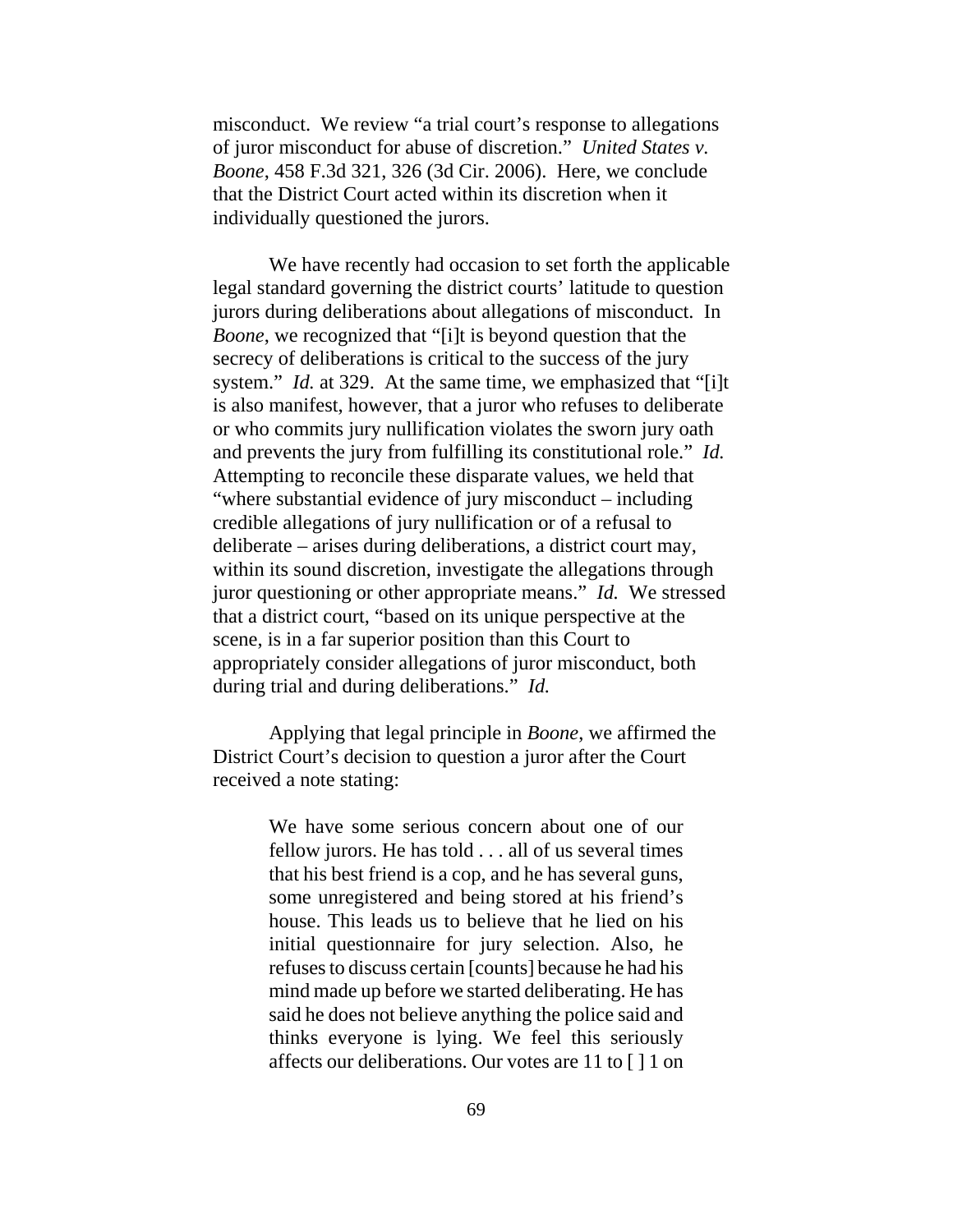four [counts] and we have agreed on four. The juror in question has stated they will not change their mind [sic] and does not want to work at any evidence or discuss any testimony. We seem to be at an impasse. Please help us. Thank you, [jury foreperson].

*Id.* at 324 (alterations in original). The appellant argued that this note presented insufficient justification for the District Court to question the juror. We rejected that argument, explaining that "[a]lthough this evidence was far from unambiguous, there was a sufficient indication that Juror X was violating his oath to provide discretion to the trial judge to investigate further." *Id.* at 330.

Accordingly, the legal standard is clear: a district court may investigate allegations of juror misconduct when presented with "substantial evidence" of that misconduct. All appellants protest that the District Court here was not presented with substantial evidence of misconduct.

The first individualized investigation was precipitated by two notes: one accused a juror of being biased, while another accused a juror of refusing to consider evidence and deliberate. This evidence is at least as strong as that presented in *Boone*, and, recognizing that the District Court was in the best position to understand and respond to the exigencies of the situation, we conclude that those notes amounted to "substantial evidence of jury misconduct."

The District Court's second voir dire was also an acceptable use of its discretion. It is true that the note that prompted this investigation was ambiguous: a court could have read the note either to state that further deliberations would be useless because the jurors simply could not agree or because one juror was violating her oath by failing to participate. While the note alone may have been insufficient to justify questioning the jurors a second time, the District Court was not operating from a blank slate. The District Court had previously fielded complaints from jurors – both by note and during the first questioning – that Juror 11 was failing to deliberate. Thus, the District Court certainly could have interpreted this note to allege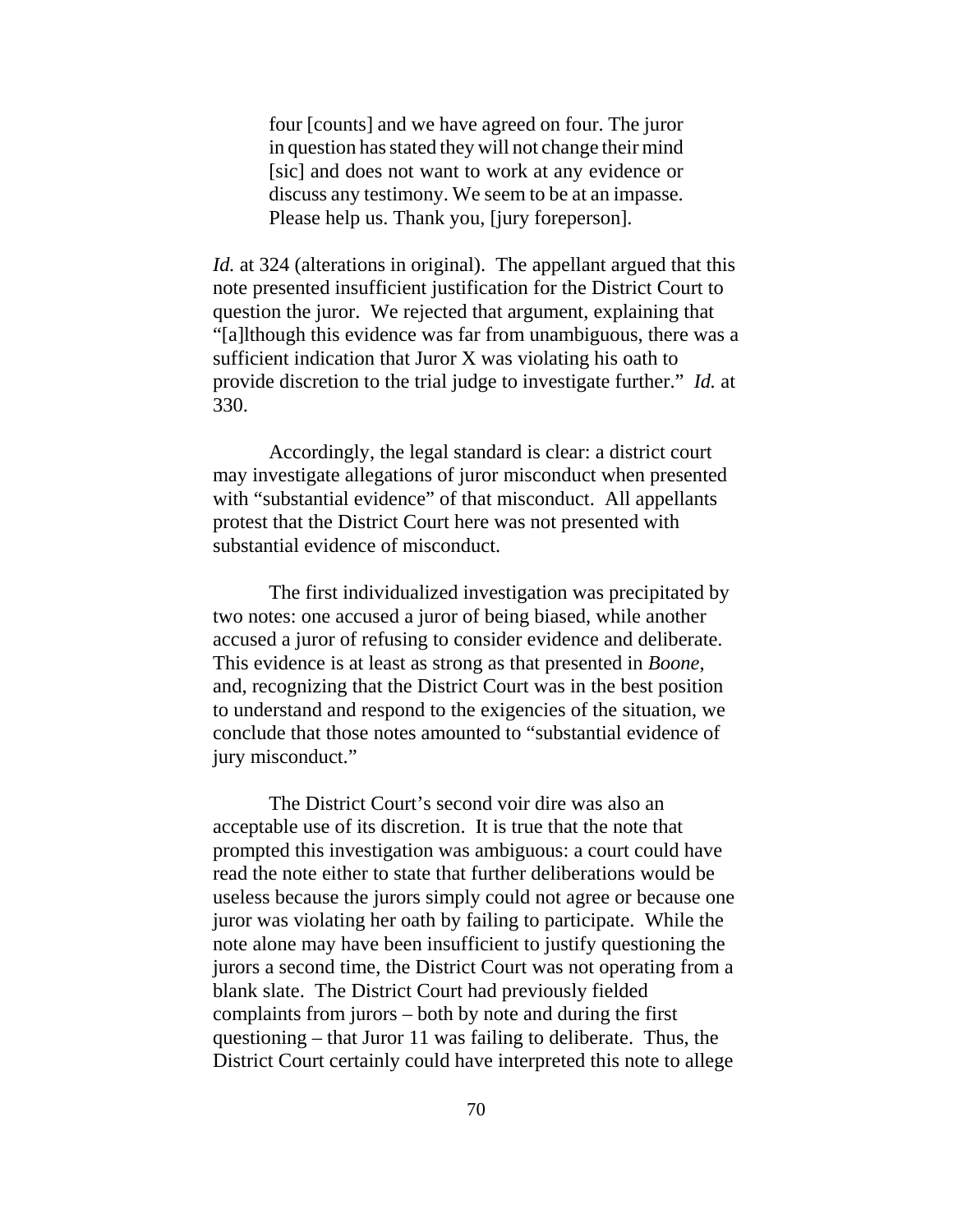further misconduct, which, taken in tandem with previous allegations, was sufficient to permit the District Court to exercise its discretion to investigate further. *See Boone*, 458 F.3d at 330 (stating that "[t]he fact that a different judge may have chosen not to conduct a[n] investigation is irrelevant"). Accordingly, we conclude that the District Court acted within its discretion in choosing to conduct a second session of individual questioning.

Finally, the third investigation was also appropriate. This series of questioning was prompted by the District Court's receiving two notes: the first claimed that a juror was biased, and the second exhorted the judge to question the jurors. A specific allegation of bias, made after the District Court had exhaustively instructed the jurors on proper and improper bias, provided substantial evidence of juror misconduct.

While it may be more intrusive to question each juror individually, as occurred here, than only the subject of the allegation of misconduct, as occurred in *Boone*, we nevertheless conclude that the District Court acted well within its discretion when it used the more-expansive mode of investigation. We have recognized that there are times in which individual questioning is the optimal way in which to root out misconduct, *see United States v. Resko*, 3 F.3d 684, 686 (3d Cir. 1993) (holding that district court's use of questionnaire, instead of, for instance, individualized voir dire, was "inadequate to enable the court to fulfill its responsibility of providing an appropriate cautionary instruction and of determining whether prejudice resulted from the jury misconduct"); *United States v. Console*, 13 F.3d 641, 667 (3d Cir. 1993) (calling individual voir dire the "method of inquiry [that] we have preferred"), and that the District Court must utilize procedures that will "provide a reasonable assurance for the discovery of prejudice," *Martin v. Warden, Huntingdon State Corr. Inst.*, 653 F.2d 799, 807 (3d Cir. 1981). Crucially, the District Court took care to limit its questions to appropriate matters that did not touch on the merits of the jury's deliberation, and expressly informed each juror on multiple occasions that he or she should not reveal the substance of the deliberations. *See United States v. Edwards*, 303 F.3d 606, 634 n.16 (5th Cir. 2002) (explaining that "the district court was very careful; it insisted that the jurors refrain from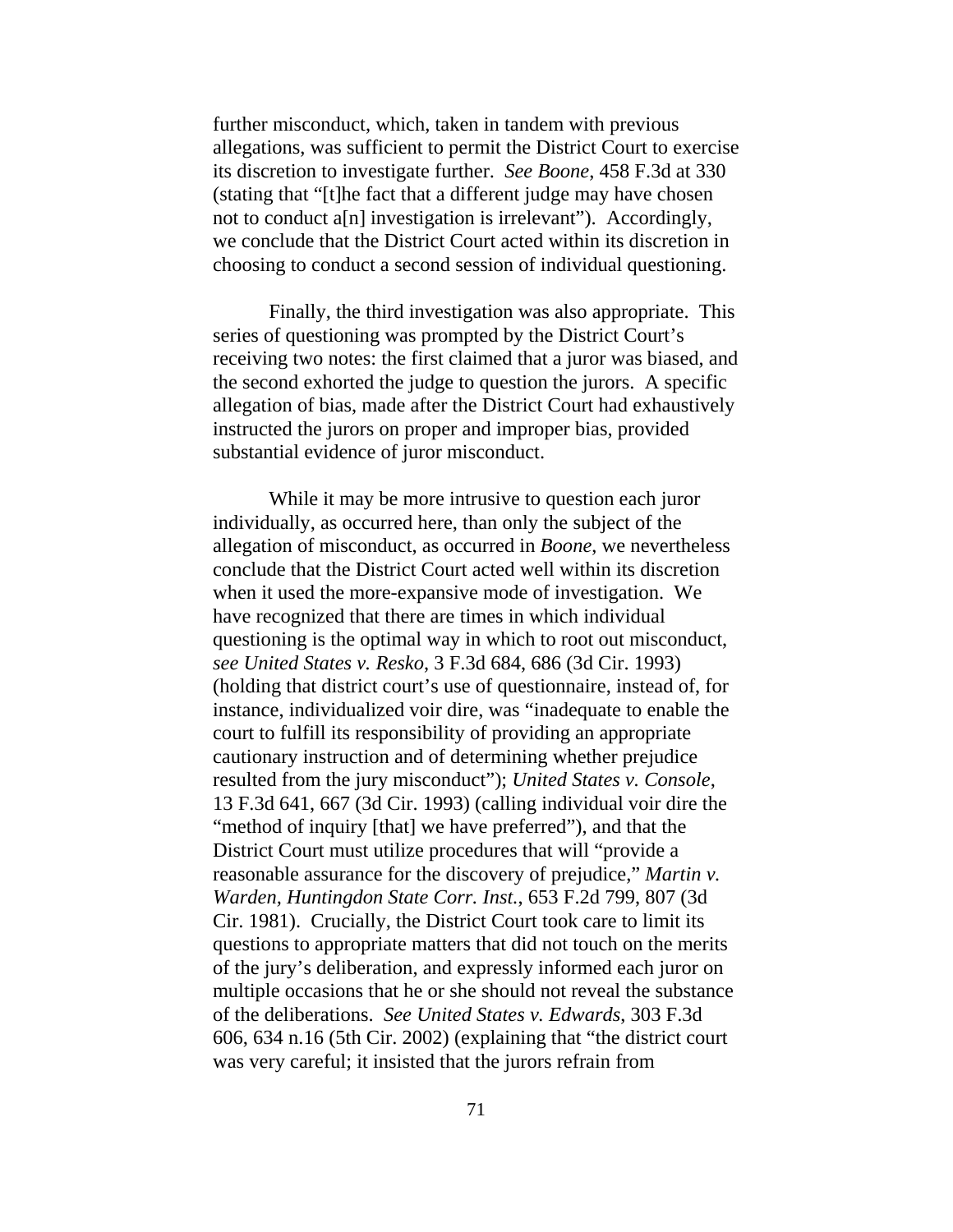describing the content and method of their deliberations"). As we have recognized, the District Court was in the best position to evaluate what kind of investigation the circumstances demanded, *see Boone*, 458 F.3d at 329; here, its decision was reasonable. Accordingly, we conclude that the District Court acted within its discretion to question the jurors on all three occasions.

## 2. Discharging Juror 11

All appellants also assert that the District Court erred by dismissing Juror 11. We review the dismissal of a juror for cause for abuse of discretion. *See United States v. Gambino*, 788 F.2d 938, 949 (3d Cir. 1986). Here, the District Court acted within its discretion in discharging Juror 11.

While it is undisputed that in certain circumstances, district courts may discharge a juror for cause during deliberations, *see* Fed. R. Crim. P. 23(b), we have yet to enunciate the appropriate standard.<sup>24</sup> Any standard must accommodate two clashing interests. First, it is clear that "a court may not dismiss a juror during deliberations if the request for discharge stems from doubts the juror harbors about the sufficiency of the government's evidence." *United States v. Brown*, 823 F.2d 591, 596 (D.C. Cir. 1987). Any other rule would eviscerate the right to a unanimous verdict of guilt. *See id.* On the other hand, courts agree that a district court has the authority to dismiss a juror – even during deliberations – if "that juror refuses to apply the law or to follow the court's instructions." *United States v. Abbell*, 271 F.3d 1286, 1302 (11th Cir. 2001) (per curiam). That is because "a juror who refuses to deliberate or who commits jury nullification violates the sworn jury oath and prevents the jury from fulfilling its constitutional role." *Boone*, 458 F.3d at 329. While the jurisprudence discussing the discharge of jurors during deliberations has largely focused on a refusal to deliberate or jury nullification, its reasoning applies with equal force to claims

<sup>24</sup> We expressly left this issue open in *Boone*. *See* 458 F.3d at 329 n.4.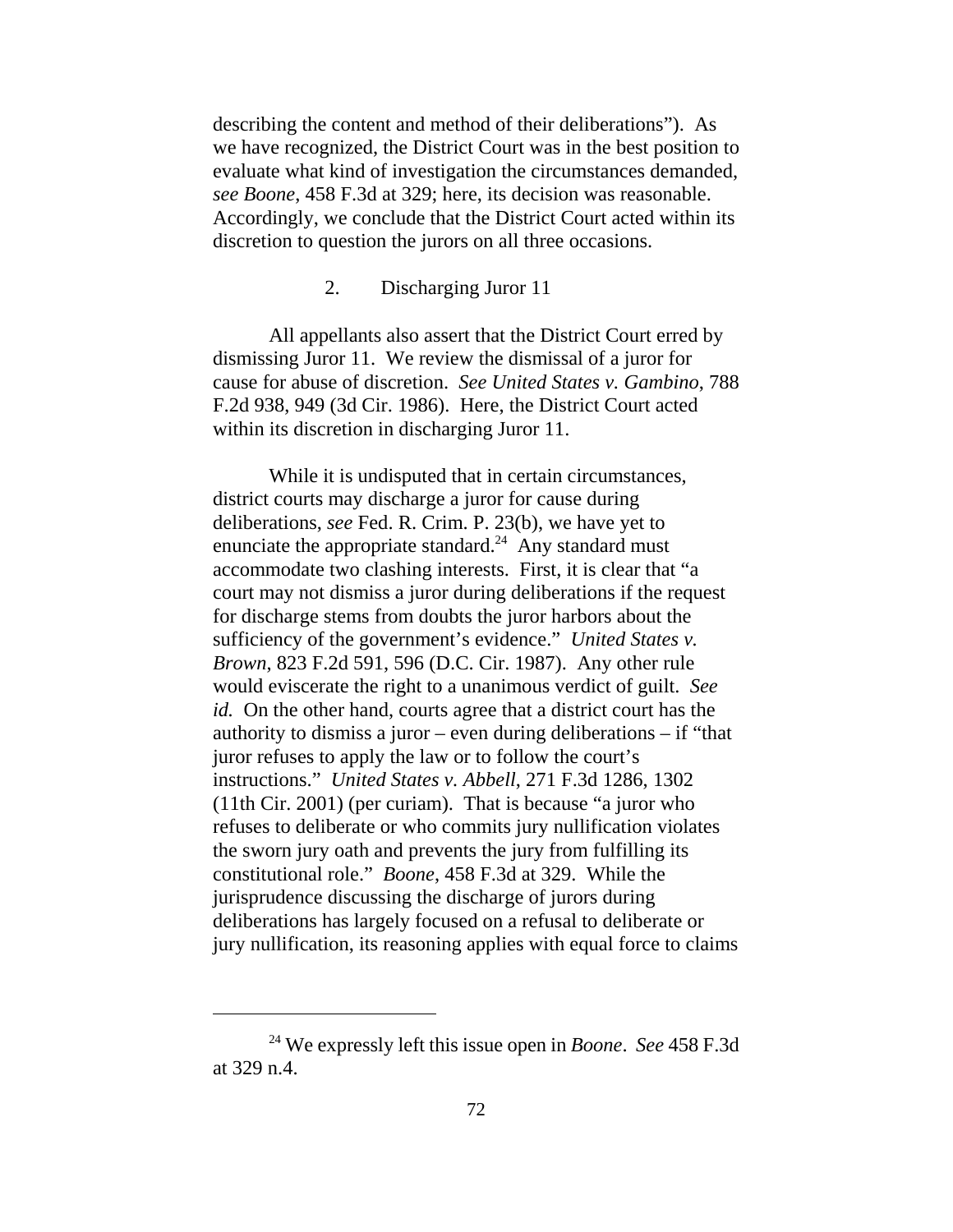of juror bias.25 *Cf. Gov't of V.I. v. Dowling*, 814 F.2d 134, 139 (3d Cir. 1987) ("The trial court's finding [of whether a juror is biased] is a finding of 'historical fact: did a juror swear that he could set aside any opinion he might hold and decide the case on the evidence, and should the juror's protestation of impartiality have been believed.'" (quoting *Patton v. Yount*, 467 U.S. 1025, 1036 (1984)).

Because of the danger that a juror will be discharged based on that juror's view of the evidence, courts "apply a tough legal standard." *Abbell*, 271 F.3d at 1302. In *Brown*, for instance, the D.C. Circuit held that "if the record evidence discloses any possibility that the request to discharge stems from the juror's view of the sufficiency of the government's evidence, the court must deny the request." 823 F.2d at 596. Similarly, in *United States v. Thomas*, 116 F.3d 606 (2d Cir. 1997), the Second Circuit adopted the "any possibility" standard set forth in *Brown*. *Id.* at 622.

Subsequently, however, courts have slightly modified that language. The Ninth Circuit has held that "if the record evidence discloses any *reasonable* possibility that the impetus for a juror's dismissal stems from the juror's views on the merits of the case, the court must not dismiss the juror." *United States v. Symington*, 195 F.3d 1080, 1087 (9th Cir. 1999). The court determined that it was necessary to include the word "reasonable," given that "[i]t may be that '[a]nything is possible in a world of quantum mechanics.'" *Id.* at 1087 n.5 (second alteration in original) (quoting *United States v. Watkins*, 983

 $25$  We note that in many instances of bias, a district court will be able to focus on the existence of a particular act that gives rise to the bias. *See, e.g.*, *United States v. Egbuniwe*, 969 F.2d 757, 763 (9th Cir. 1992) (source of anti-prosecution bias stemmed from a particular incident of an alleged "false arrest and rough treatment of [a juror's] girlfriend by law enforcement officers"). The rule we announce today does not apply to the type of bias that does not require the District Court to investigate a topic that implicates the secrecy of jury deliberations. *See Symington*, 195 F.3d at 1087 n.6; *Thomas*, 116 F.3d at 621.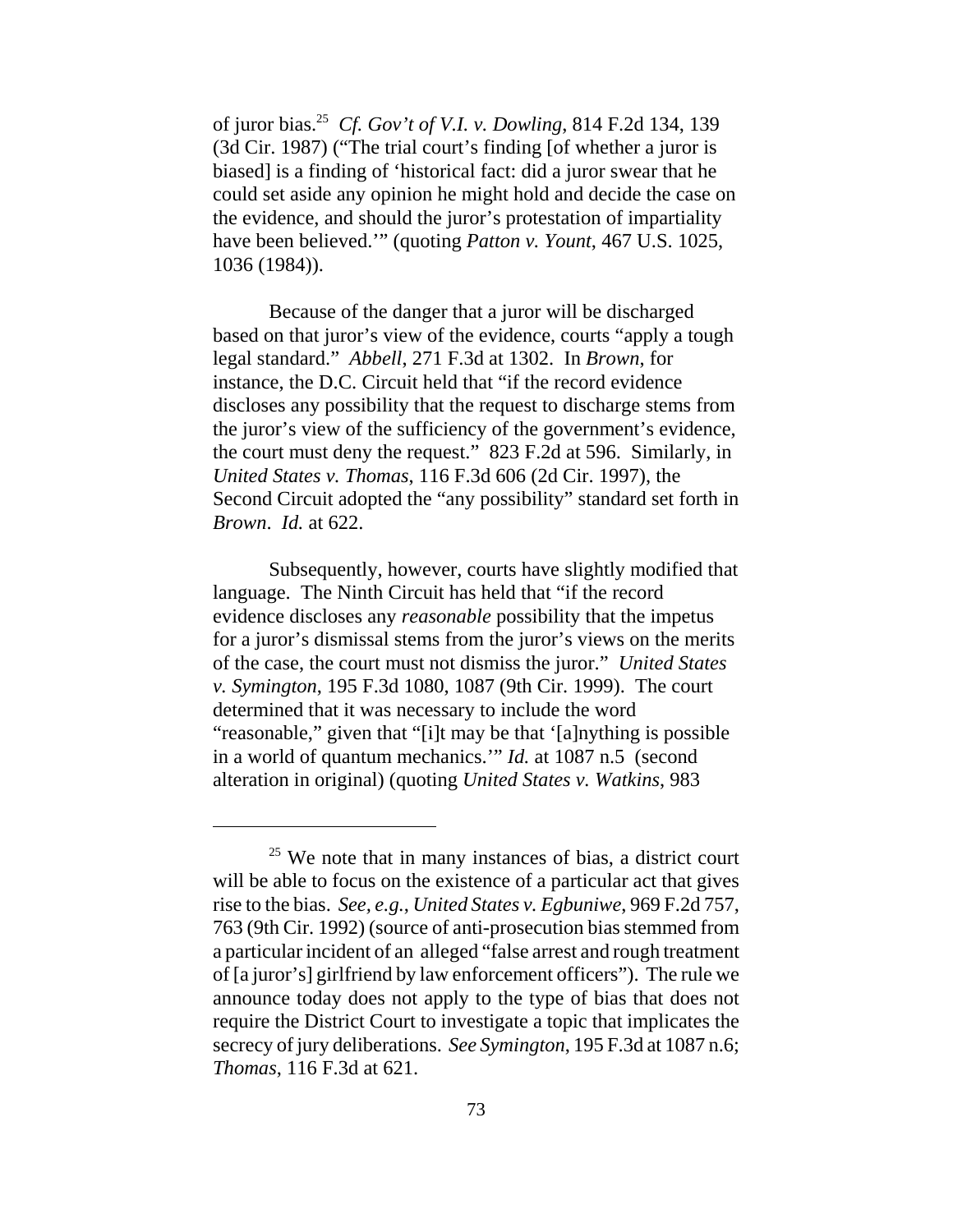F.2d 1413, 1424 (7th Cir. 1993) (Easterbrook, J., dissenting)). Similarly, in *Abbell*, the Eleventh Circuit held that "a juror should be excused only when no 'substantial possibility' exists that she is basing her decision on the sufficiency of the evidence." 271 F.3d at 1302. The court explained that it meant for the standard to "be basically a 'beyond reasonable doubt' standard," that it intended district courts to apply the "substantial possibility" standard, and that it would then review the district courts' factual findings for clear error. *Id.* at 1302-03.

While there is a slight difference in the standards as expressed by the D.C. and Second Circuits as compared to the Ninth and Eleventh Circuits, we believe that the difference is one of clarification and not disagreement. To the extent that there is a difference, we believe that the articulation of the Ninth and Eleventh Circuits is superior. That standard will allow us to avoid abstract "anything is possible" arguments, provide district courts with some leeway in handling difficult juror issues, and protect each party's right to receive a verdict rendered by a jury that follows the law. At the same time, the standard is by no means lax: it corresponds with the burden for establishing guilt in a criminal trial, so we are confident that it will adequately ensure that jurors are not discharged simply because they are unimpressed by the evidence presented.<sup>26</sup> We adopt such a high

 $26$  The need for such a high standard prior to dismissal comes from a federal criminal defendant's Sixth Amendment right to a unanimous jury verdict. If the Government is able to remove a holdout juror because of ambiguous allegations of improper behavior during deliberations, and replace this holdout with a more amenable juror, then the defendant's constitutional right to a unanimous verdict has been violated. Put differently, each juror must find the defendant guilty beyond a reasonable doubt. We are convinced that the "beyond a reasonable doubt" standard best protects a defendant's constitutional right to a unanimous verdict. A hypothetical illustrates our concerns. Assume that Juror X is a holdout. Assume that Juror X wants to vote to acquit the defendant. If a district court finds, by a mere preponderance of the evidence, that Juror X's act of holding out is causally due to bias, then there is an up to 49% chance that Juror  $X$ 's belief in acquittal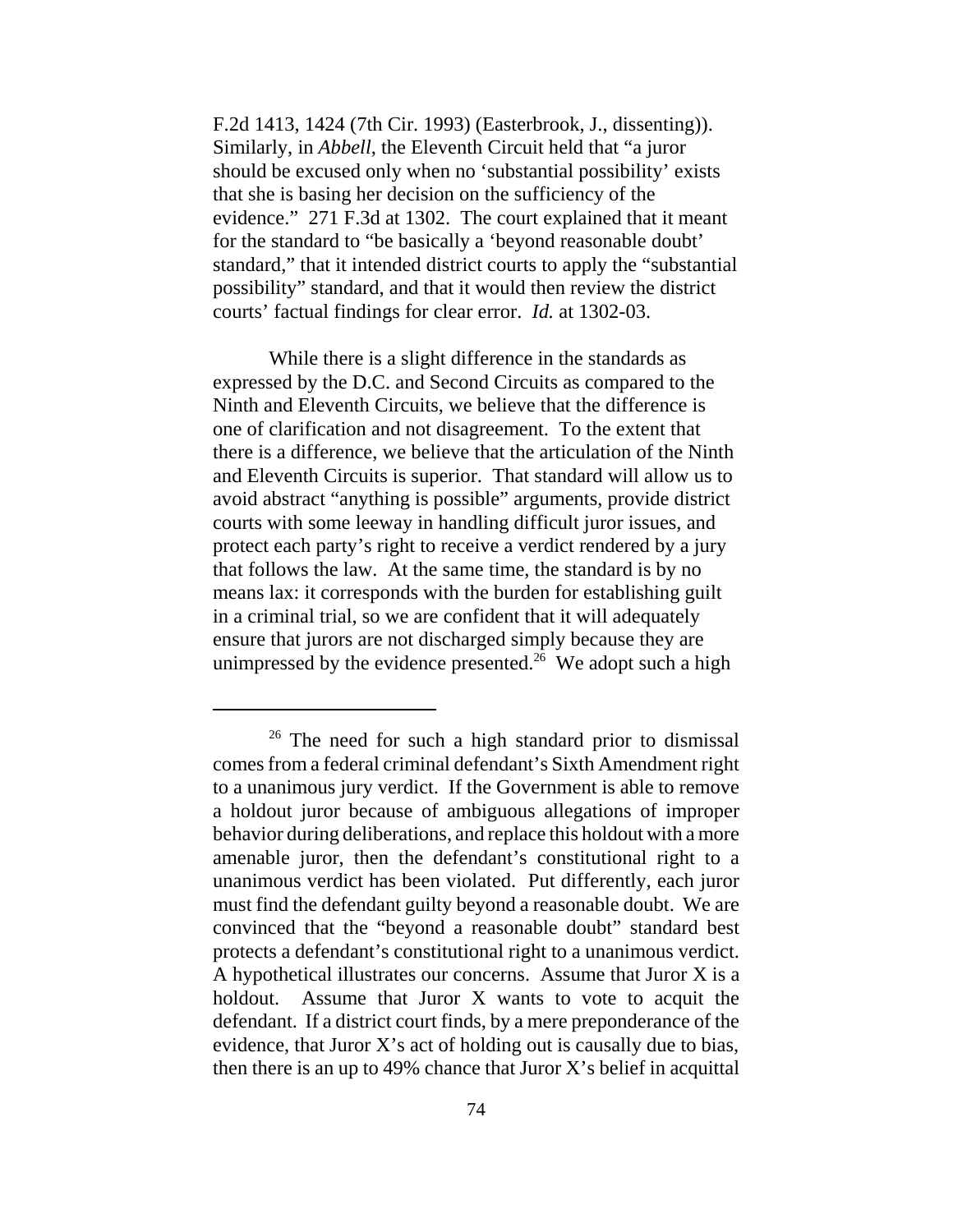standard in part because, as a result of our recent decision in *Boone*, a district court in the Third Circuit has more leeway to investigate juror misconduct than in other circuits. *See, e.g.*, *Symington*, 195 F.3d at 1086; *Thomas*, 116 F.3d at 618-21; *Brown*, 823 F.2d at 596. Accordingly, we hold that the district courts may discharge a juror for bias, failure to deliberate, failure to follow the district court's instructions, or jury nullification when there is no reasonable possibility that the allegations of misconduct stem from the juror's view of the evidence.

Here, the evidence supporting the District Court's conclusion is overwhelming. The District Court carefully and correctly instructed the jurors on the distinction between permissible and impermissible bias, and during the final voir dire, ten jurors reported that Juror 11 was improperly biased.<sup>27</sup> Significantly, the District Court ruled that Juror 11 was not credible, and we see no reason to upset that conclusion. *See Kirk v. Raymark Indus., Inc.*, 61 F.3d 147, 153 (3d Cir. 1995) (stressing that "the district court should not rely simply on the

is causally traced to Juror X's belief in the defendant's innocence. But if Juror X is removed from the jury, then the defendant loses out on having a holdout juror who legitimately (i.e., on the merits) believes that the government has not satisfied its "guilty beyond a reasonable doubt" standard. The only way to satisfy the defendant's constitutional right to a unanimous verdict in the juror discharge context is to only permit removal when the District Court finds, beyond a reasonable doubt, that the holdout's reasons were not related to the merits of the case.

 $27$  We also note that, in this case at least, the final interview with the jurors controls the inquiry. Even though – among other complaints – the jurors claimed that Juror 11 was biased before the first voir dire and immediately after the second, the District Court never questioned the jury about this until the third voir dire. Thus, the third voir dire was the first chance for each juror to fully detail any concerns that he or she had about Juror 11's bias. Further, it was before the final voir dire that the District Court comprehensively distinguished between permissible and impermissible bias.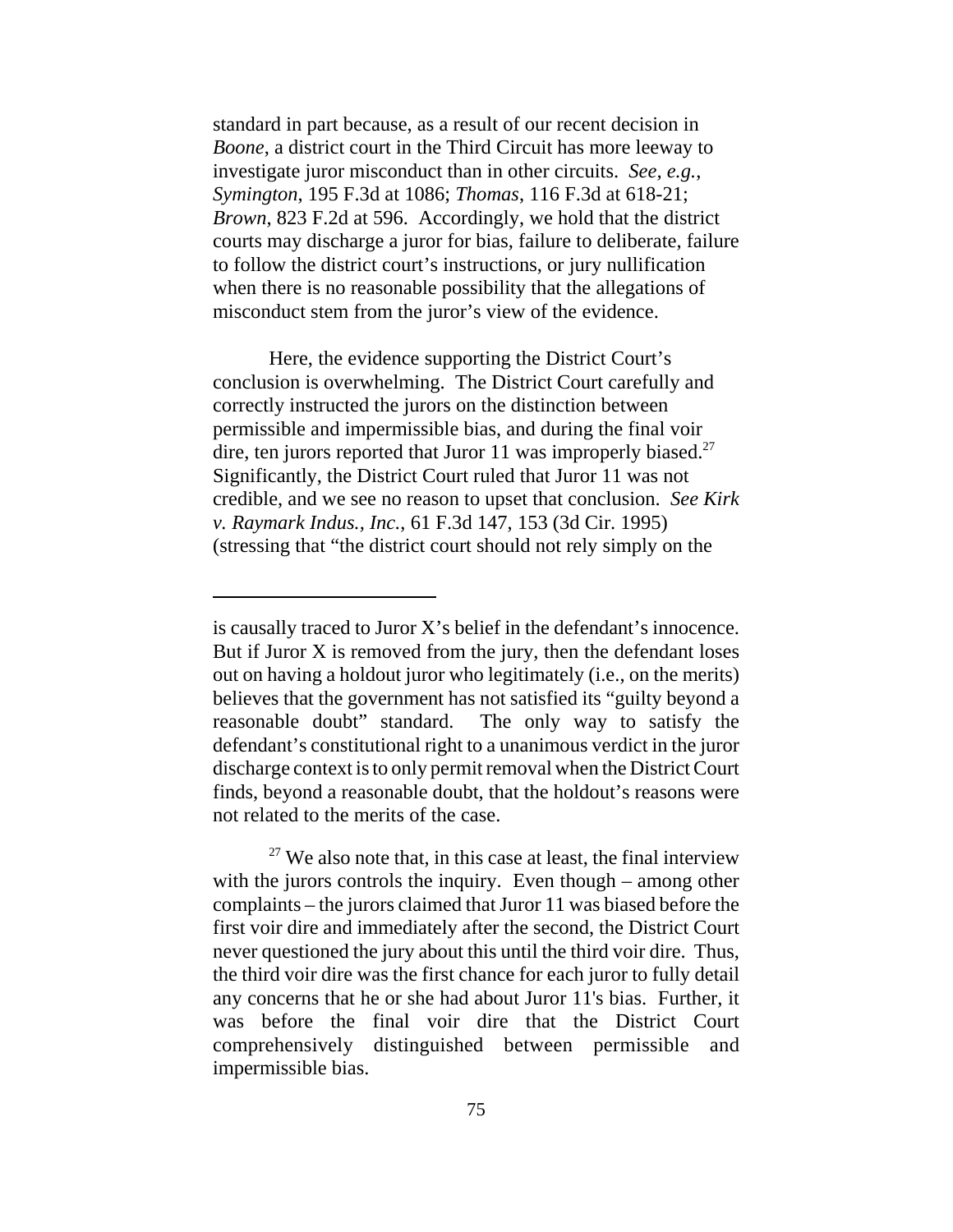jurors' subjective assessments of their own impartiality"); *Abbell*, 271 F.3d at 1303 (stating that "because the demeanor of the pertinent juror is important to juror misconduct determinations, the district court is uniquely situated to make the credibility determinations that must be made in cases like this one: where a juror's motivations and intentions are at issue"). Even on the sterile record before us, the District Court's conclusion is inescapable. Based on what the other jurors reported, it is simply unbelievable that Juror 11 really stated that FBI agents were among the most credible witnesses. Such a statement is so inconsistent with all the other reports that it tends to prove the opposite: that Juror 11 was indeed biased and constructed a *post hoc* story to try to obfuscate that bias.

In addition to the refrain of allegations of bias, during the final voir dire eight jurors reported that Juror 11 was refusing to deliberate and ten jurors reported that Juror 11 was refusing to discuss the evidence. For instance, Juror 6, Juror 11's staunchest defender, reported that Juror 11 was deliberating and was not biased; however, even Juror 6 believed that Juror 11 was refusing to look at the evidence. A refusal to deliberate or discuss the evidence may well be a manifestation of underlying bias: if a juror makes up her mind based on beliefs formed before the trial began, she would have no reason to discuss the evidence with other jurors. Here, the vast majority of jurors concluded that Juror 11 acted inappropriately in those ways, too. We emphasize that the District Court removed Juror 11 because of her bias, and we therefore need not address whether the District Court would have abused its discretion if it removed Juror 11 on refusal to deliberate grounds rather than due to bias.

Given that the "reasonable possibility" test we have adopted is similar to the beyond-a-reasonable-doubt standard, analogizing this situation to a criminal proceeding is useful. We have little doubt that if ten or 11 out of 12 witnesses testified against a defendant, and the defendant testified in a patently unbelievable manner, the jury could find guilt beyond a reasonable doubt. Similarly, under the circumstances presented here, we conclude that the District Court appropriately exercised its discretion in concluding that there was no reasonable possibility that the allegations against Juror 11 were based on her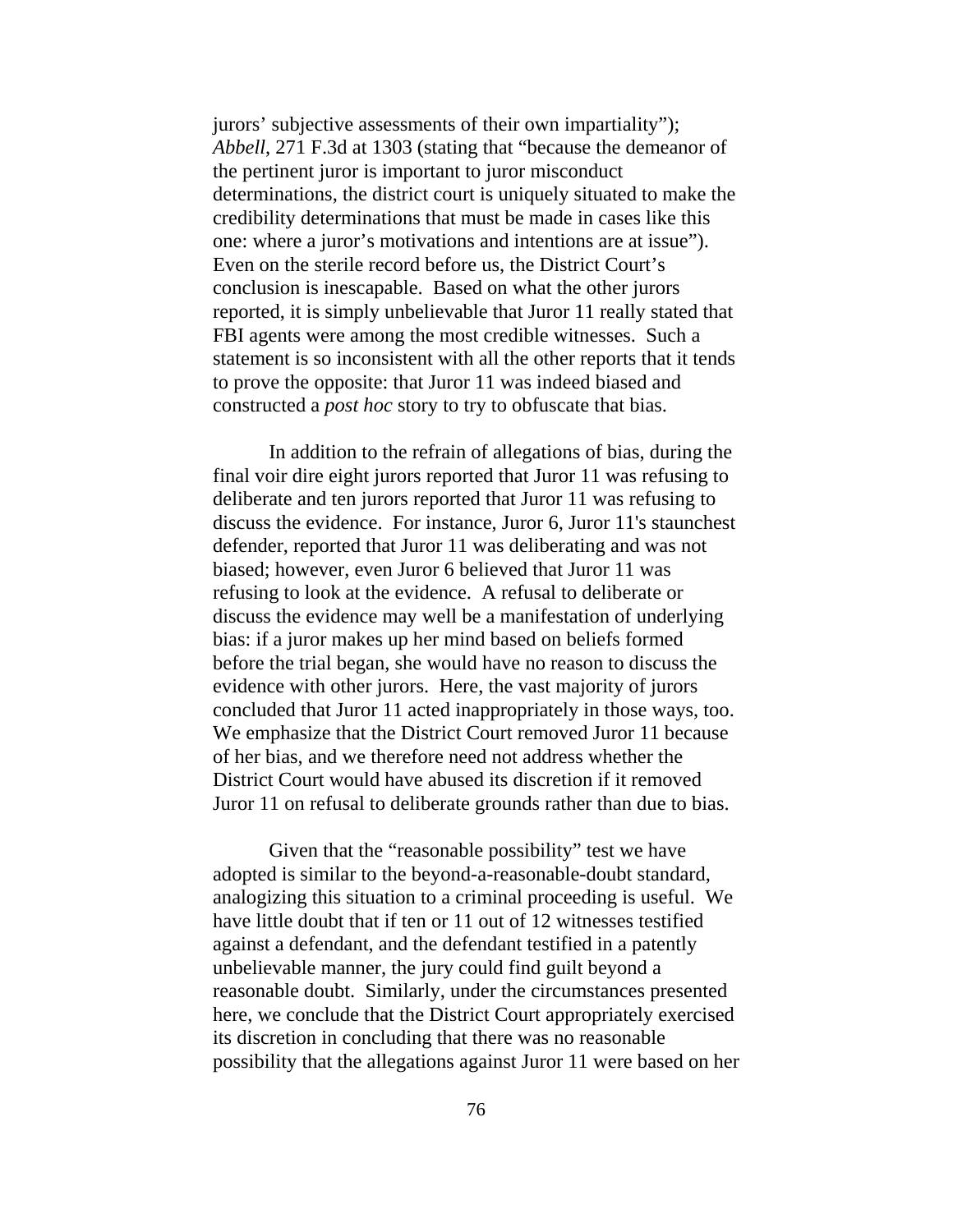view of the evidence.

Our decision comports with the leading cases to consider the discharge of a juror during deliberations. Those that reversed the District Court's decision to discharge involved much more equivocal evidence of misconduct. For instance, in *Brown*, upon questioning a juror who claimed that he was unable to perform his duty and apply the law, the juror revealed that he had a problem with "the way [the RICO statute was] written and the way the evidence has been presented," and that "[i]f the evidence was presented in a fashion in which the law is written, then, maybe, I would be able to discharge my duties." 823 F.2d at 592-94. That response, which was uncontradicted on the record, clearly points to the juror's view of the evidence.

Similarly, in *Thomas*, the jurors presented varying explanations of the nature of their problem with the other juror. 116 F.3d at 623-24. Five jurors stated that the juror at issue was unyieldingly in favor of acquitting the defendants, either because the defendants were "his people," because the defendants were "good people," or because the defendants committed the crime out of economic necessity. *Id.* at 611. On the other hand, five jurors linked the juror at issue's reticence to convict to his views about the evidence – one juror stated that the juror was discussing the evidence, and four others stated that he had found the evidence insufficient or unreliable. *Id.* The true basis for the juror's feelings was thus unclear, and accordingly, the court concluded that the district court erred in discharging him. *Id.* at 624.

Meanwhile, in *Abbell*, the Eleventh Circuit affirmed the district court's decision to discharge a juror where the court explained that early on in the process the juror at issue had made comments about not having to follow the law, and even after the court gave corrective instructions, the majority of the other jurors still reported that the other juror would not consider the evidence or discuss the law. 271 F.3d at 1303-04. The juror at issue's "own testimony on her commitment to following the law was not certain." *Id.* at 1304. While only a majority of jurors stated that the discharged juror was not engaging in deliberations, *id*. at 1303-04, the juror's own statements revealed